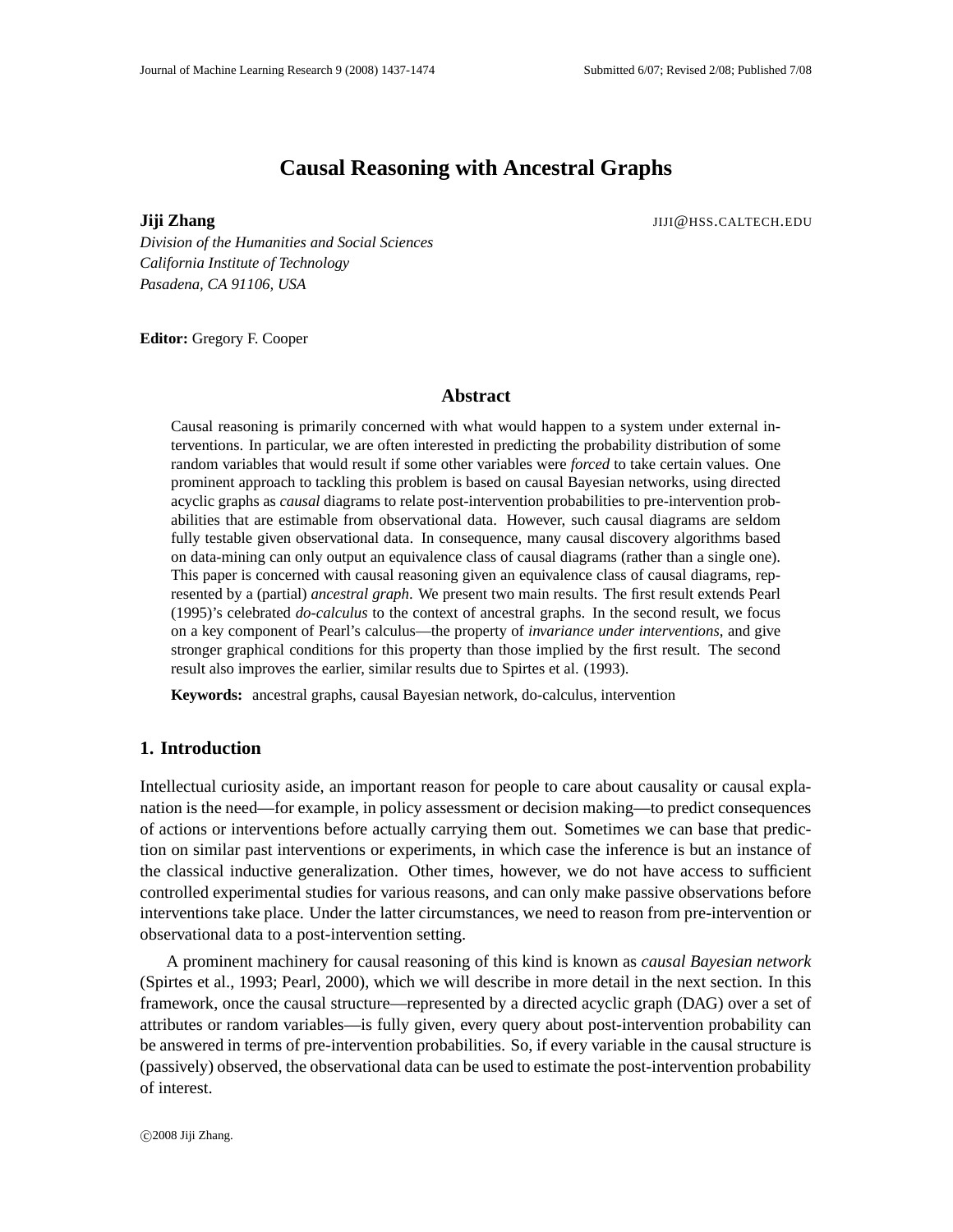Complications come in at least two ways. First, some variables in the causal DAG may be unobserved, or worse, unobservable. So even if the causal DAG (with latent variables) is fully known, we may not be able to predict certain intervention effects because we only have data from the marginal distribution over the observed variables instead of the joint distribution over all causally relevant variables. The question is what post-intervention probability is or is not identifiable given a causal DAG with latent variables. Much of Pearl's work (Pearl, 1995, 1998, 2000), and more recently Tian and Pearl (2004) are paradigmatic attempts to address this problem.

Second, the causal structure is seldom, if ever, fully known. In the situation we are concerned with in this paper, where no substantial background knowledge or controlled study is available, we have to rely upon observational data to inform us about causal structure. The familiar curse is that very rarely can observational data determine a unique causal structure, and many causal discovery algorithms in the literature output an equivalence class of causal structures based on observational data (Spirtes et al., 1993; Meek, 1995a; Spirtes et al., 1999; Chickering, 2002).<sup>1</sup> Different causal structures in the class may or may not give the same answer to a query about post-intervention probability. For a simple illustration, consider two causal Bayesian networks (see Section 2 below),  $X \to Y \to Z$  and  $X \leftarrow Y \to Z$ , over three variables *X*, *Y* and *Z*. The two causal structures are indistinguishable (without strong parametric assumptions) by observational data. Suppose we are interested in the post-intervention probability distribution of *Y* given that *X* is manipulated to take some fixed value *x*. The structure  $X \to Y \to Z$  entails that the post-intervention distribution of *Y* is identical to the pre-intervention distribution of *Y conditional on*  $X = x$ , whereas the structure  $X \leftarrow Y \rightarrow Z$  entails that the post-intervention distribution of *Y* is identical to the pre-intervention marginal distribution of *Y*. So the two structures give different answers to this particular query. By contrast, if we are interested in the post-intervention distribution of *Z* under an intervention on *Y*, the two structures give the same answer.

The matter becomes formidably involved when both complications are present. Suppose we observe a set of random variables **O**, but for all we know, the underlying causal structure may involve extra latent variables. We will not worry about the estimation of the pre-intervention distribution of **O** in this paper, so we may well assume for simplicity that the pre-intervention distribution of **O** is known. But we are interested in queries about post-intervention probability, such as the probability of **Y** conditional on **Z** that would result under an intervention on **X** (where  $X, Y, Z \subseteq O$ ). The question is whether and how we can answersuch queriesfrom the given pre-intervention distribution of **O**.

This problem is naturally divided into two parts. The first part is what some causal discovery algorithms attempt to achieve, namely, to learn something about the causal structure—usually features shared by all causal structures in an equivalence class—from the pre-intervention distribution of **O**. The second part is to figure out, given the learned causal information, whether a post-intervention probability is identifiable in terms of pre-intervention probabilities.

This paper provides some results concerning the second part, assuming the available causal information is summarized in a (partial) *ancestral graph*. Ancestral graphical models (Richardson and Spirtes, 2002, 2003) have proved to be an elegant and useful surrogate for DAG models with latent variables (more details follow in Section 3), not the least because provably correct algorithms are available for learning an equivalence class of ancestral graphs represented by a partial ancestral graph from the pre-intervention distribution of the observed variables—in particular, from the

<sup>1.</sup> The recent work on linear non-Gaussian structural equation models (Shimizu et al., 2006) is an exception. However, we do not make parametric assumptions in this paper.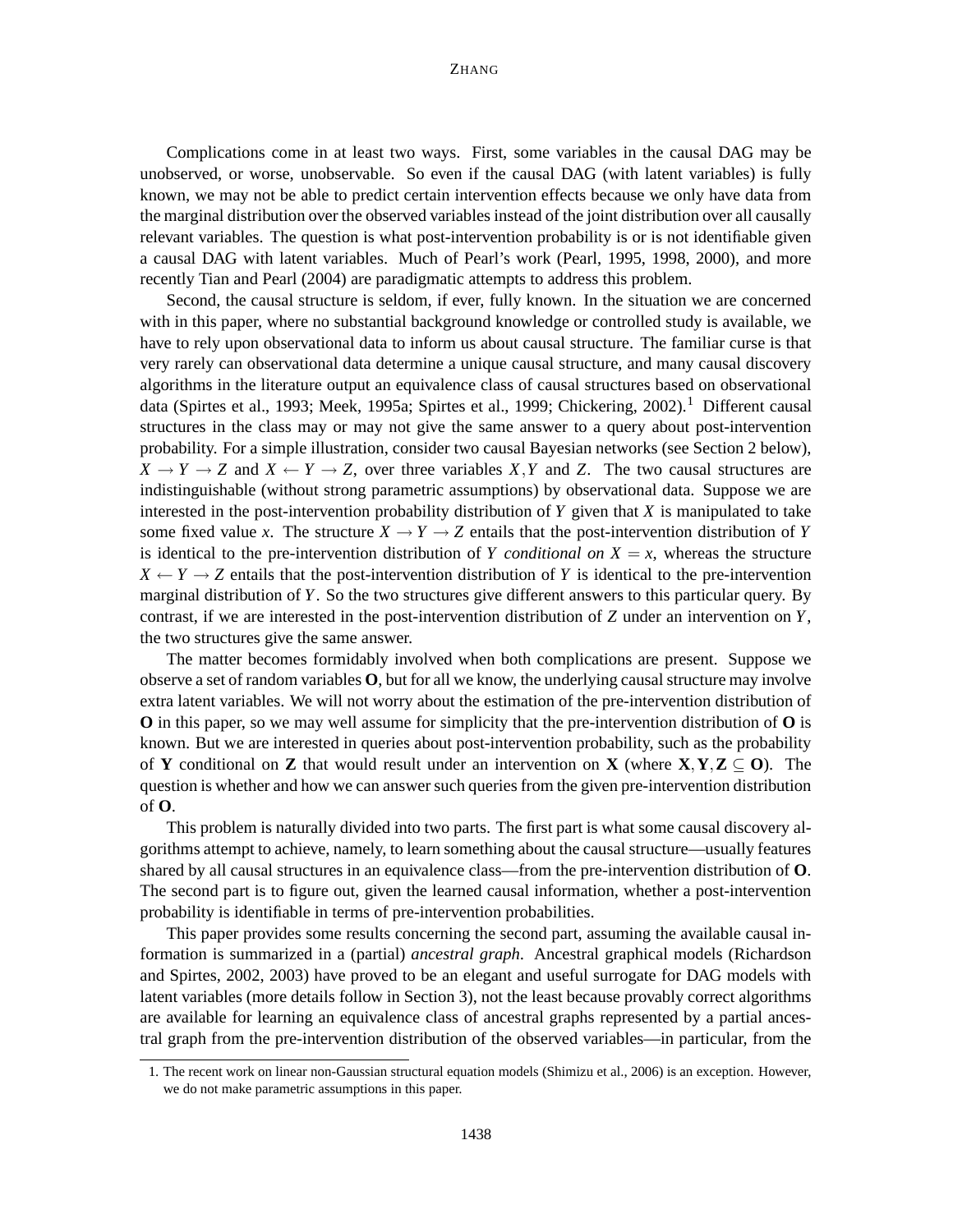conditional independence and dependence relations implied by the distribution (Spirtes et al., 1999; Zhang, forthcoming).

We have two main results. First, we extend the *do*-calculus of Pearl (1995) to the context of ancestral graphs (Section 4), so that the resulting calculus is based on an equivalence class of causal DAGs with latent variables rather than a single one. Second, we focus on a key component of Pearl's calculus—the property of *invariance under interventions* studied by Spirtes et al. (1993), and give stronger graphical conditions for this property than those implied by the first result (Section 5). Our result improves upon the Spirtes-Glymour-Scheines conditions for invariance formulated with respect to the so-called *inducing path graphs*, whose relationship with ancestral graphs is discussed in Appendix A.

### **2. Causal Bayesian Network**

A Bayesian network for a set of random variables **V** consists of a pair  $\langle G, P \rangle$ , where G is a directed acyclic graph (DAG) with **V** as the set of vertices, and  $P$  is the joint probability function of **V**, such that  $P$  factorizes according to  $G$  as follows:

$$
P(\mathbf{V}) = \prod_{Y \in \mathbf{V}} P(Y|\mathbf{Pa}_G(Y))
$$

where  $\textbf{Pa}_G(Y)$  denotes the set of parents of *Y* in *G*. In a causal Bayesian network, the DAG *G* is interpreted causally, as a representation of the causal structure over **V**. That is, for  $X, Y \in V$ , an arrow from *X* to *Y* ( $X \rightarrow Y$ ) in *G* means that *X* has a *direct* causal influence on *Y* relative to **V**. We refer to a causally interpreted DAG as a **causal DAG**. The postulate that the (pre-intervention) joint distribution *P* factorizes according to the causal DAG *G* is known as the **causal Markov condition**.

What about interventions? For simplicity, let us focus on what Pearl (2000) calls *atomic* interventions—interventions that fix the values of the target variables—though the results in Section 5 also apply to more general types of interventions (such as interventions that confer a nondegenerate probability distribution on the target variables). In the framework of causal Bayesian network, an intervention on  $X \subseteq V$  is supposed to be *effective* in the sense that the value of X is completely determined by the intervention, and *local* in the sense that the conditional distributions of other variables (variables not in **X**) given their respective parents in the causal DAG are not affected by the intervention. Graphically, such an intervention amounts to erasing all arrows into **X** in the causal DAG (because variables in **X** do not depend on their original parents any more), but otherwise keeping the graph as it is. Call this modified graph the **post-intervention causal graph**.

Based on this understanding of interventions, the following postulate has been proposed by several authors in various forms (Robins, 1986; Spirtes et al., 1993; Pearl, 2000):

**Intervention Principle** Given a causal DAG *G* over **V** and a (pre-intervention) joint distribution *P* that factorizes according to *G*, the post-intervention distribution  $P_{\mathbf{X}:=\mathbf{x}}(\mathbf{V})$ —that is, the joint distribution of **V** after  $X \subseteq V$  are manipulated to values x by an intervention—takes a similar, truncated form of factorization, as follows:

$$
P_{\mathbf{X}:=\mathbf{x}}(\mathbf{V}) = \begin{cases} \prod_{Y \in \mathbf{V} \setminus \mathbf{X}} P(Y | \mathbf{Pa}_{\mathcal{G}}(Y)) & \text{for values of } \mathbf{V} \text{ consistent with } \mathbf{X} = \mathbf{x}, \\ 0 & \text{otherwise.} \end{cases}
$$

Note that in the case of a null intervention (when  $X = \emptyset$ ), the intervention principle implies the factorization of the pre-intervention distribution *P* according to *G*, which is just the causal Markov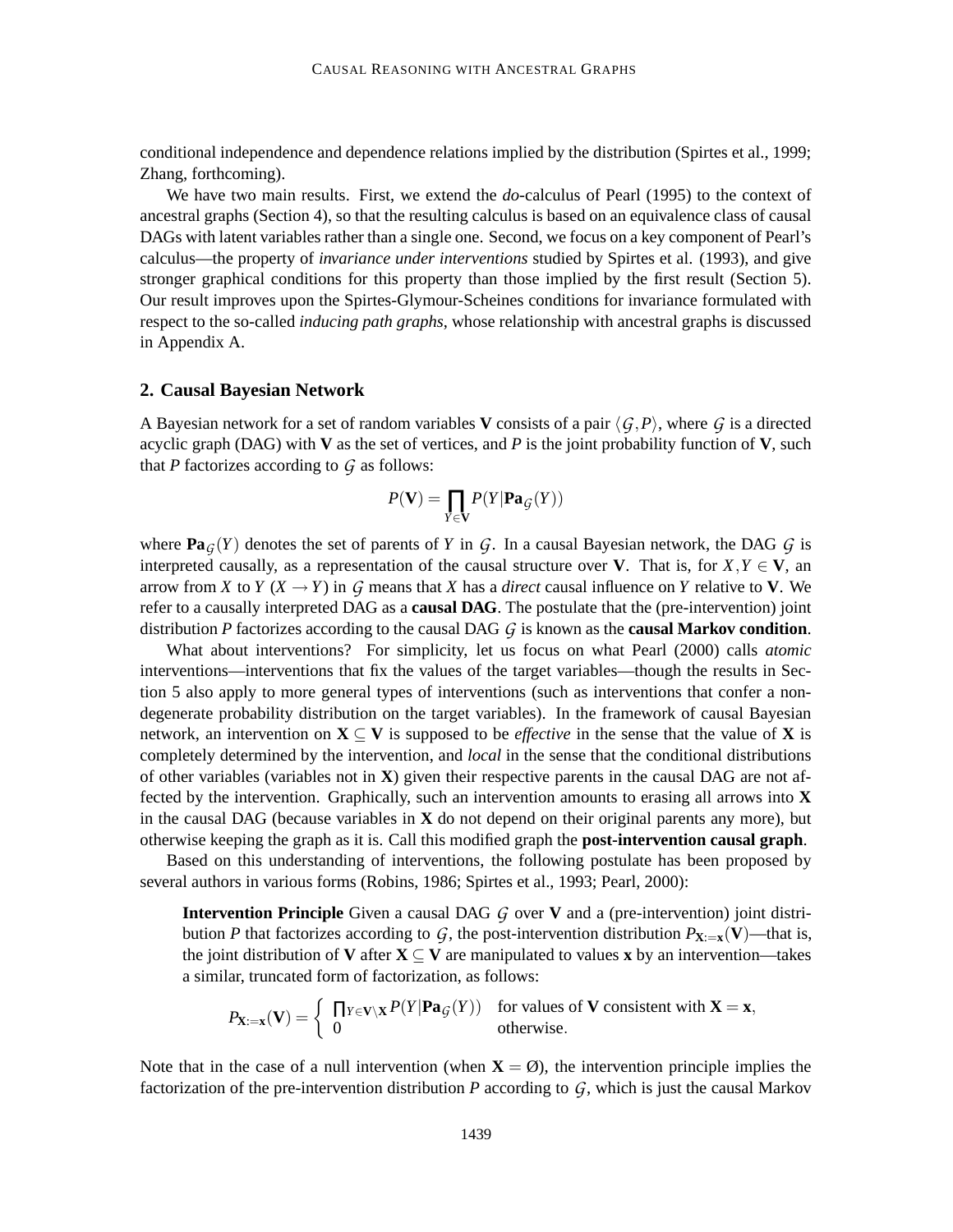condition. So the intervention principle generalizes the causal Markov condition: it assumes that the post-intervention distribution also satisfies the causal Markov condition with the post-intervention causal graph.

By the intervention principle, once the causal DAG is given, the post-intervention joint distribution can be calculated in terms of pre-intervention probabilities.<sup>2</sup> So if every variable is observed, and hence those pre-intervention probabilities can be estimated, any post-intervention probability is estimable as well.

It is time to recall the two complications mentioned in the last section. First, the intervention principle is only plausible when the given set of variables is *causally sufficient*. Here is what causal sufficiency means. Given a set of variables **V**, and two variables  $A, B \in V$ , a variable C (not necessarily included in **V**) is called a *common direct cause* of *A* and *B* relative to **V** if *C* has a direct causal influence on *A* and also a direct causal influence on *B* relative to  $V \cup \{C\}$ . **V** is said to be *causally sufficient* if for every pair of variables  $V_1, V_2 \in V$ , every common direct cause of  $V_1$  and  $V_2$  relative to **V** is also a member of **V**. It is well known that the causal Markov condition tends to fail for a causally insufficient set of variables (Spirtes et al., 1993), and even more so with the intervention principle. But in most real situations, there is no reason to assume that the set of observed variables is causally sufficient, so the causal Bayesian network may well involve latent variables.

Second, the causal DAG is not fully learnable with observational, pre-intervention data. The causal discovery algorithms in the literature—some of which are provably correct in the large sample limit assuming the causal Markov condition and its converse, causal Faithfulness condition typically return an equivalence class of DAGs that imply the same conditional independence relations among the observed variables (according to the Markov condition), with some causal features in common that constitute the learned causal information. Given such limited causal information, a post-intervention probability may or may not be uniquely identifiable.

Taking both complications into account, the interesting question is this: what causal reasoning is warranted given the causal information learnable by algorithms that do not assume causal sufficiency for the set of observed variables, such as the FCI algorithm presented in Spirtes et al. (1999)? Before we explore the question, let us make it a little more precise with the formalism of ancestral graphs.

### **3. Ancestral Graphical Models**

Ancestral graphical models are motivated by the need to represent data generating processes that may involve latent confounders and/or selection bias, $3$  without explicitly modelling the unobserved variables (Richardson and Spirtes, 2002). We do not deal with selection bias in this paper, so we use only part of the machinery.

A (directed) *mixed graph* is a vertex-edge graph that may contain two kinds of edges: directed edges ( $\rightarrow$ ) and bi-directed edges ( $\leftrightarrow$ ). Between any two vertices there is at most one edge. The two ends of an edge we call *marks*. Obviously there are two kinds of marks: *arrowhead* (>) and *tail* (−). The marks of a bi-directed edge are both arrowheads, and a directed edge has one arrowhead

<sup>2.</sup> A technical issue is that some conditional probabilities may be undefined in the pre-intervention distribution. In this paper we ignore that issue by assuming that the pre-intervention distribution is strictly positive. Otherwise we just need to add the proviso "when all the conditional probabilities involved are defined" to all our results.

<sup>3.</sup> Roughly speaking, there is selection bias if the probability of a unit being sampled depends on certain properties of the unit. The kind of selection bias that is especially troublesome for causal inference is when two or more properties of interest affect the probability of being sampled, giving rise to "misleading" associations in the sample.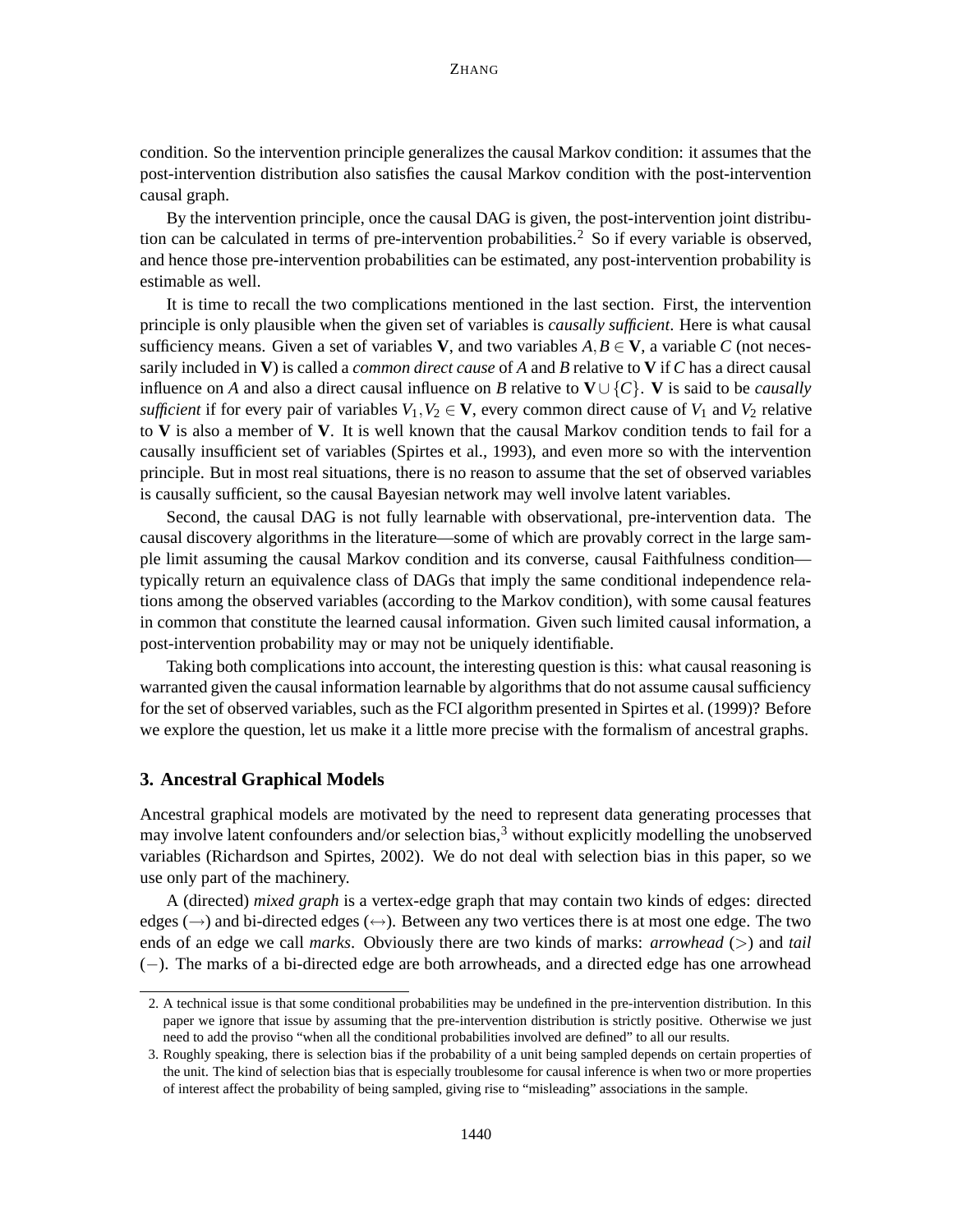

Figure 1: (a) an ancestral graph that is not maximal; (b) a maximal ancestral graph.

and one tail. We say an edge is *into* (or *out of*) a vertex if the mark of the edge at the vertex is an arrowhead (or tail).

Two vertices are said to be *adjacent* in a graph if there is an edge (of any kind) between them. Given a mixed graph *G* and two adjacent vertices *X*, *Y* therein, *X* is called a *parent* of *Y* and *Y* a *child* of *X* if  $X \to Y$  is in  $G$ ; *X* is called a *spouse* of *Y* (and *Y* a spouse of *X*) if  $X \leftrightarrow Y$  is in  $G$ . A *path* in *G* is a sequence of distinct vertices  $\langle V_0, ..., V_n \rangle$  such that for all  $0 \le i \le n-1$ ,  $V_i$  and  $V_{i+1}$  are adjacent in *G*. A *directed path from*  $V_0$  *to*  $V_n$  in *G* is a sequence of distinct vertices  $\langle V_0, ..., V_n \rangle$  such that for all  $0 \le i \le n-1$ ,  $V_i$  is a parent of  $V_{i+1}$  in  $\mathcal{G}$ .  $X$  is called an *ancestor* of  $Y$  and  $Y$  a *descendant* of *X* if  $X = Y$  or there is a directed path from *X* to *Y*. We use  $\textbf{Pa}_G, \textbf{Ch}_G, \textbf{Sp}_G, \textbf{An}_G, \textbf{De}_G$  to denote the set of parents, children, spouses, ancestors, and descendants of a vertex in *G*, respectively. A *directed cycle* occurs in *G* when  $Y \to X$  is in *G* and  $X \in \text{An}_{G}(Y)$ . An *almost* directed *cycle* occurs when  $Y \leftrightarrow X$  is in  $\mathcal{G}$  and  $X \in \mathbf{An}_{\mathcal{G}}(Y).^{4}$ 

Given a path  $p = \langle V_0, ..., V_n \rangle$  with  $n > 1$ ,  $V_i$  ( $1 \le i \le n - 1$ ) is a *collider* on *p* if the two edges incident to  $V_i$  are both into  $V_i$ , that is, have an arrowhead at  $V_i$ ; otherwise it is called a *noncollider* on *p*. In Figure 1(a), for example, *B* is a collider on the path  $\langle A, B, D \rangle$ , but is a non-collider on the path  $\langle C, B, D \rangle$ . A *collider path* is a path on which every vertex except for the endpoints is a collider. For example, in Figure 1(a), the path  $\langle C, A, B, D \rangle$  is a collider path because both *A* and *B* are colliders on the path. Let **L** be any subset of vertices in the graph. An *inducing path relative to* **L** is a path on which every vertex not in **L** (except for the endpoints) is a collider on the path and every collider is an ancestor of an endpoint of the path. For example, any single-edge path is trivially an inducing path relative to any set of vertices (because the definition does not constrain the endpoints of the path). In Figure 1(a), the path  $\langle C, B, D \rangle$  is an inducing path relative to  $\{B\}$ , but not an inducing path relative to the empty set (because *B* is not a collider). However, the path  $\langle C, A, B, D \rangle$  is an inducing path relative to the empty set, because both *A* and *B* are colliders on the path, *A* is an ancestor of *D*, and *B* is an ancestor of *C*. To simplify terminology, we will henceforth refer to inducing paths relative to the empty set simply as inducing paths.<sup>5</sup>

### **Definition 1 (MAG)** *A mixed graph is called a maximal ancestral graph (MAG) if*

*i. the graph does not contain any directed or almost directed cycles (ancestral); and*

<sup>4.</sup> The terminology of "almost directed cycle" is motivated by the fact that removing the arrowhead at *Y* on  $Y \leftrightarrow X$ results in a directed cycle.

<sup>5.</sup> They are called *primitive inducing paths* by Richardson and Spirtes (2002).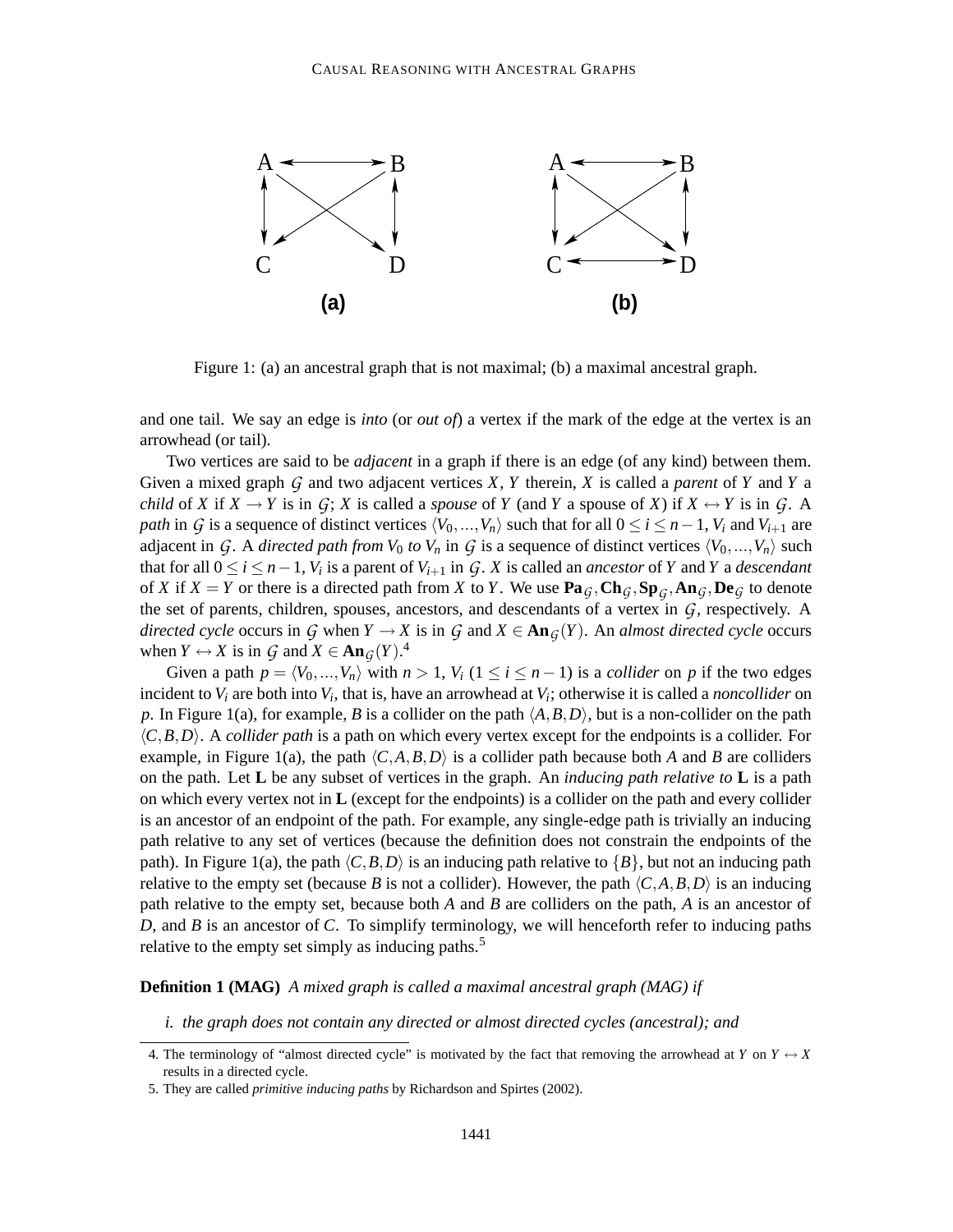*ii. there is no inducing path between any two non-adjacent vertices (maximal).*

The first condition is obviously an extension of the defining condition for DAGs. It follows that in an ancestral graph an arrowhead, whether on a directed edge or a bi-directed edge, implies non-ancestorship. The second condition is a technical one, but the original motivation is the familiar pairwise Markov property of DAGs: if two vertices are not adjacent, then they are d-separated by some set of other vertices. The notion of d-separation carries over to mixed graphs in a straightforward way, as we will see shortly. But in general an ancestral graph does not need to satisfy the pairwise Markov property, or what is called maximality here. A sufficient and necessary condition for maximality turns out to be precisely the second clause in the above definition, as proved by Richardson and Spirtes (2002). So although the graph in Figure 1(a) is ancestral, it is not maximal because there is an inducing path between *C* and *D* (i.e.,  $\langle C, A, B, D \rangle$ ), but *C* and *D* are not adjacent. However, each non-maximal ancestral graph has a unique supergraph that is ancestral and maximal. For example, Figure 1(b) is the unique MAG that is also a supergraph of Figure 1(a); the former has an extra bi-directed edge between *C* and *D*.

It is worth noting that both conditions in Definition 1 are obviously met by a DAG. Hence, syntactically a DAG is also a MAG, one without bi-directed edges.

An important notion in directed graphical models is that of d-separation, which captures exactly the conditional independence relations entailed by a DAG according to the Markov condition. It is straightforward to extend the notion to mixed graphs, which, following Richardson and Spirtes (2002), we call *m-separation*.

**Definition 2 (m-separation)** *In a mixed graph, a path p between vertices X and Y is active (or m*-connecting) relative to a (possibly empty) set of vertices  $\mathbf{Z}(X, Y \notin \mathbf{Z})$  if

*i. every non-collider on p is not a member of* **Z***;*

*ii. every collider on p is an ancestor of some member of* **Z***.*

X and Y are said to be m-separated by  $\mathbb Z$  if there is no active path between X and Y relative to **Z***.*

*Two disjoint sets of variables* **X** *and* **Y** *are m-separated by* **Z** *if every variable in* **X** *is mseparated from every variable in* **Y** *by* **Z***.*

In DAGs, obviously, m-separation reduces to d-separation. The (global) Markov property of ancestral graphical models is defined by m-separation.

A nice property of MAGs is that they can represent the marginal independence models of DAGs in the following sense: given any DAG  $G$  over  $V = O \cup L$ —where O denotes the set of observed variables, and **L** denotes the set of latent variables—there is a MAG over **O** alone such that for any disjoint  $\mathbf{X}, \mathbf{Y}, \mathbf{Z} \subseteq \mathbf{O}, \mathbf{X}$  and  $\mathbf{Y}$  are d-separated by  $\mathbf{Z}$  in  $G$  (and hence entailed by  $G$  to be independent conditional on **Z**) if and only if they are m-separated by **Z** in the MAG (and hence entailed by the MAG to be independent conditional on **Z**). The following construction gives us such a MAG:

> **Input**: a DAG *G* over  $\langle 0, L \rangle$ **Output:** a MAG  $M_G$  over **O**

1. for each pair of variables  $A, B \in \mathbf{O}$ , *A* and *B* are adjacent in  $\mathcal{M}_G$  if and only if there is an inducing path between them relative to **L** in *G*;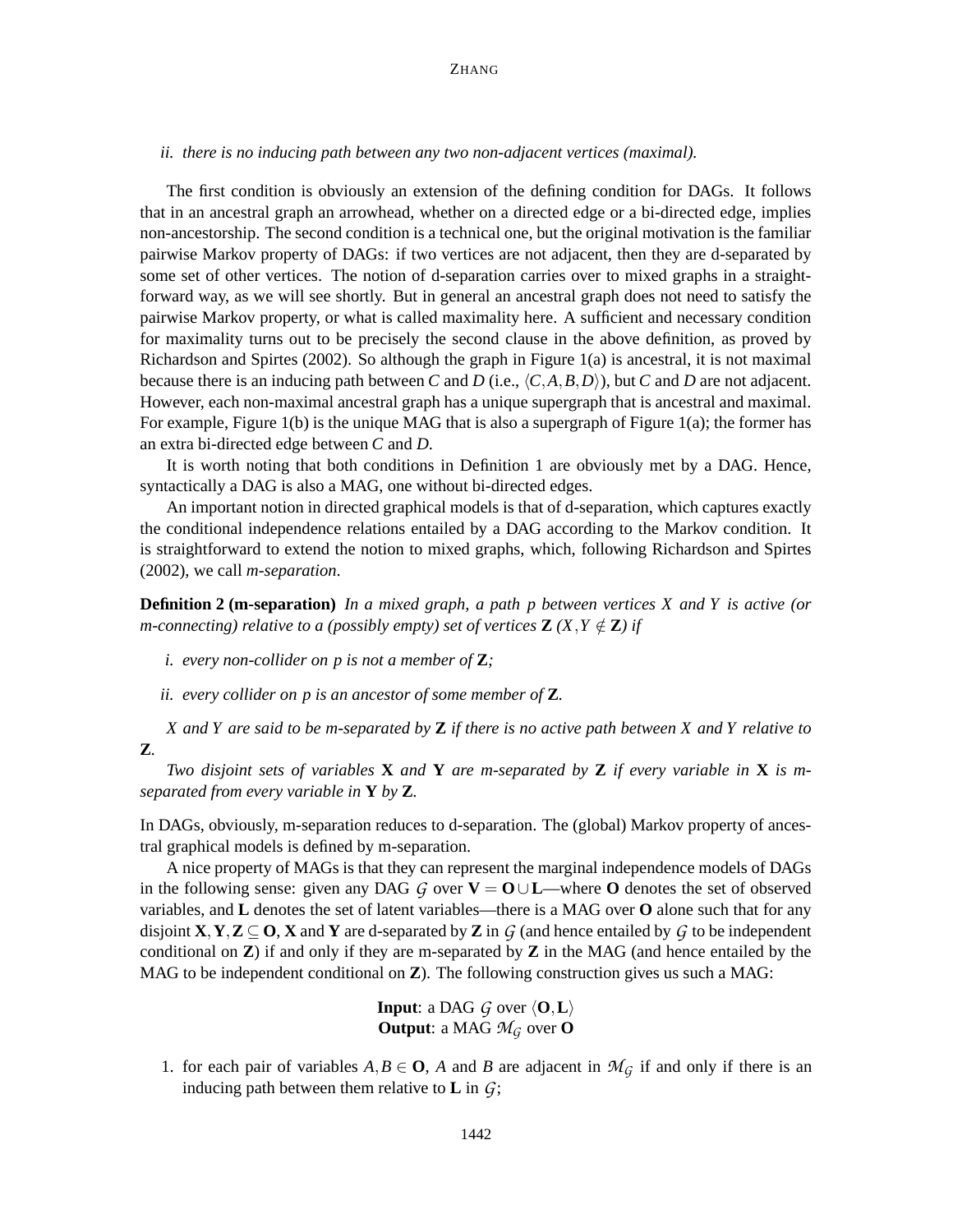2. for each pair of adjacent variables A, B in  $\mathcal{M}_G$ , orient the edge as  $A \rightarrow B$  in  $\mathcal{M}_G$  if A is an ancestor of *B* in *G*; orient it as  $A \leftarrow B$  in  $\mathcal{M}_G$  if *B* is an ancestor of *A* in *G*; orient it as  $A \leftrightarrow B$ in  $\mathcal{M}_G$  otherwise.

It can be shown that  $\mathcal{M}_G$  is indeed a MAG and represents the marginal independence model over **O** (Richardson and Spirtes, 2002; also see Lemma 20 below). More importantly,  $\mathcal{M}_G$  also retains the ancestral relationships—and hence causal relationships under the standard interpretation—among **O**. So, if *G* is the causal DAG for  $\langle 0, L \rangle$ , it is fair to call  $\mathcal{M}_G$  the **causal MAG** for **O**. Henceforth when we speak of a MAG over **O** *representing* a DAG over  $\langle 0, L \rangle$ , we mean that the MAG is the output of the above construction procedure applied to the DAG.

Different causal DAGs may correspond to the same causal MAG. So essentially a MAG represents a set of DAGs that have the exact same d-separation structures and ancestral relationships among the observed variables. A causal MAG thus carries uncertainty about what the true causal DAG is, but also reveals features that must be satisfied by the underlying causal DAG.

There is then a natural causal interpretation of the edges in MAGs, derivative from the causal interpretation of DAGs. A directed edge from *A* to *B* in a MAG means that *A* is a cause of *B* (which is a shorthand way of saying that there is a causal pathway from *A* to *B* in the underlying DAG); a bi-directed edge between *A* and *B* means that *A* is not a cause of *B* and *B* is not a cause of *A*, which implies that there is a latent common cause of *A* and *B* (i.e., there is a latent variable *L* in the underlying DAG such that there is a directed path from *L* to *A* and a directed path from *L* to  $B^6$ ).

We borrow a simple example from Spirtes et al. (1993) to illustrate various concepts and results in this paper. Suppose we are able to observe the following variables: *Income* (*I*), *Parents' smoking habits* (*PSH*), *Smoking* (*S*), *Genotype* (*G*) and *Lung cancer* (*L*). The data, for all we know, are generated according to an underlying mechanism which might involve unobserved common causes. Suppose, unknown to us, the structure of the causal mechanism is the one in Figure 2, where *Profession* is an unmeasured common cause of *Income* and *Smoking*. 7



Figure 2: A causal DAG with a latent variable.

<sup>6.</sup> Note that a latent common cause is not necessarily a common *direct* cause as defined on page 4. The path from *L* to *A*, for example, may include other observed variables.

<sup>7.</sup> This example is used purely for illustrative purposes, so we will not worry why Profession is not observed but Genotype is. The exact domains of the variables do not matter either.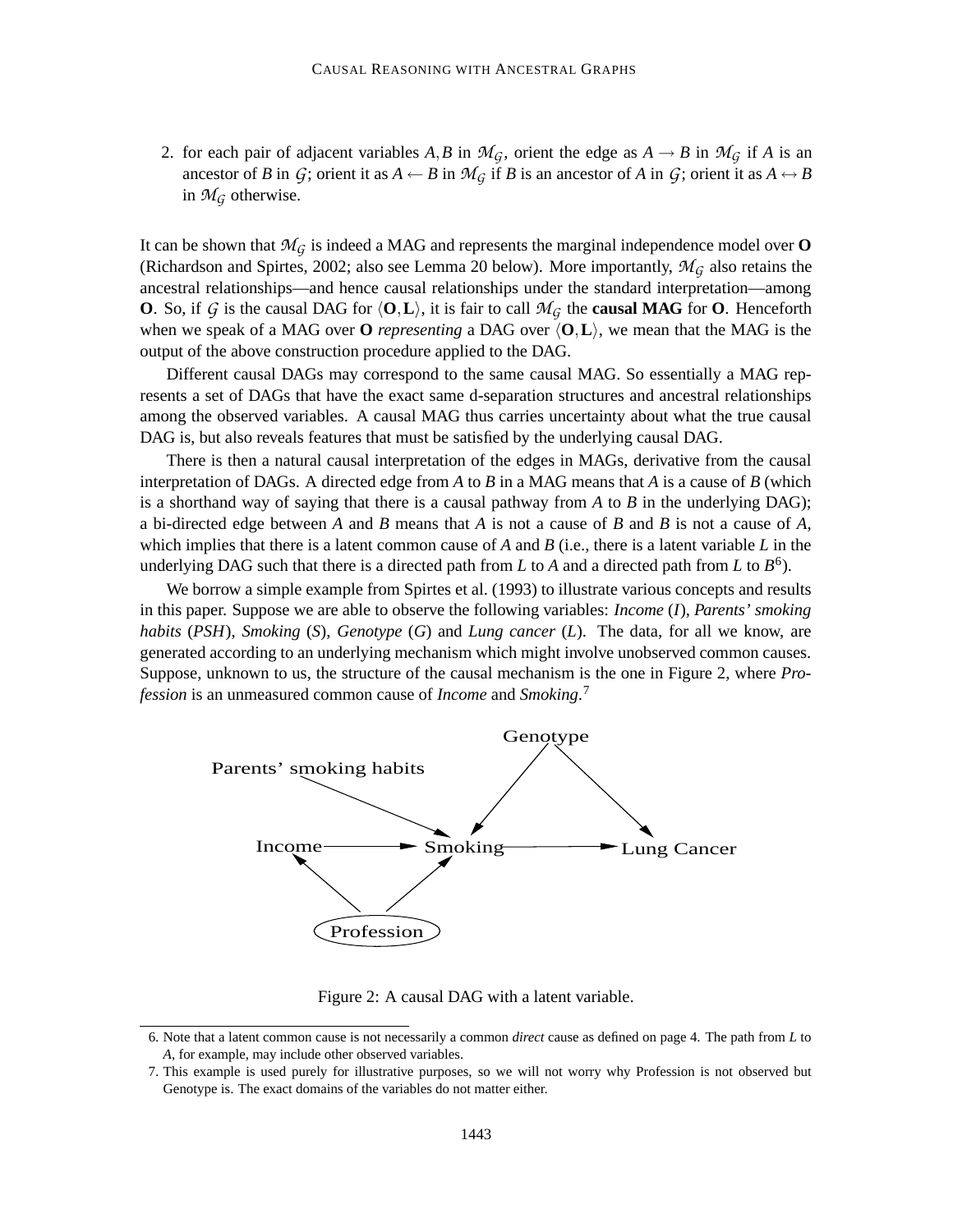The causal MAG that corresponds to the causal DAG is depicted in Figure 3(a)—which *syntactically* happens to be a DAG in this case. This MAG can represent some other DAGs as well. For example, it can also represent the DAG with an extra latent common cause of *PSH* and *S*.



Figure 3: Two Markov Equivalent MAGs.

In general a MAG is still not fully testable with observational data. Just as different DAGs can share the exact same d-separation features and hence entail the exact same conditional independence constraints, different MAGs can entail the exact same constraints by the m-separation criterion. This is known as *Markov equivalence*. Several characterizations of the Markov equivalence between MAGs are available (Spirtes and Richardson, 1996; Ali et al., 2004; Zhang and Spirtes, 2005; Zhao et al., 2005). For the purpose of the present paper, it suffices to note that, as is the case with DAGs, all Markov equivalent MAGs have the same adjacencies and usually some common edge orientations as well. For example, the two MAGs in Figure 3 are Markov equivalent.

This motivates the following representation of equivalence classes of MAGs. Let *partial mixed graphs* denote the class of graphs that can contain four kinds of edges:  $\rightarrow$ ,  $\leftrightarrow$ , ∘— $\circ$  and ∘ $\rightarrow$ , and hence three kinds of end marks for edges: arrowhead (>), tail (−) and circle (⊙).

**Definition 3 (PAG)** *Let* [*M* ] *be the Markov equivalence class of an arbitrary MAG M . The partial ancestral graph (PAG) for* [*M* ]*, P*[*<sup>M</sup>* ] *, is a partial mixed graph such that*

- *i.*  $P_{\lceil M \rceil}$  has the same adjacencies as M (and any member of  $\lceil M \rceil$ ) does;
- ii. A mark of arrowhead is in  $\mathcal{P}_{[\mathcal{M}]}$  if and only if it is shared by all MAGs in  $[\mathcal{M}]$ ; and
- iii. A mark of tail is in  $\mathcal{P}_{[\mathcal{M}]}$  if and only if it is shared by all MAGs in  $[\mathcal{M}]$ .<sup>8</sup>

Basically a PAG represents an equivalence class of MAGs by displaying all common edge marks shared by all members in the class and displaying circles for those marks that are not common, much in the same way that a so-called Pattern (a.k.a. a PDAG or an essential graph) represents an equivalence class of DAGs (see, e.g., Spirtes et al., 1993, chap. 5; Chickering, 1995; Andersson et al., 1997). For instance, the PAG for our running example is drawn in Figure 4, which displays all the commonalities among MAGs that are Markov equivalent to the MAGs in Figure 3.

<sup>8.</sup> This defines what Zhang (2006, pp. 71) calls *complete* or *maximally oriented* PAGs. In this paper, we do not consider PAGs that fail to display all common edge marks in an equivalence class of MAGs (as, e.g., allowed in Spirtes et al., 1999), so we will simply use 'PAG' to mean 'maximally oriented PAG'.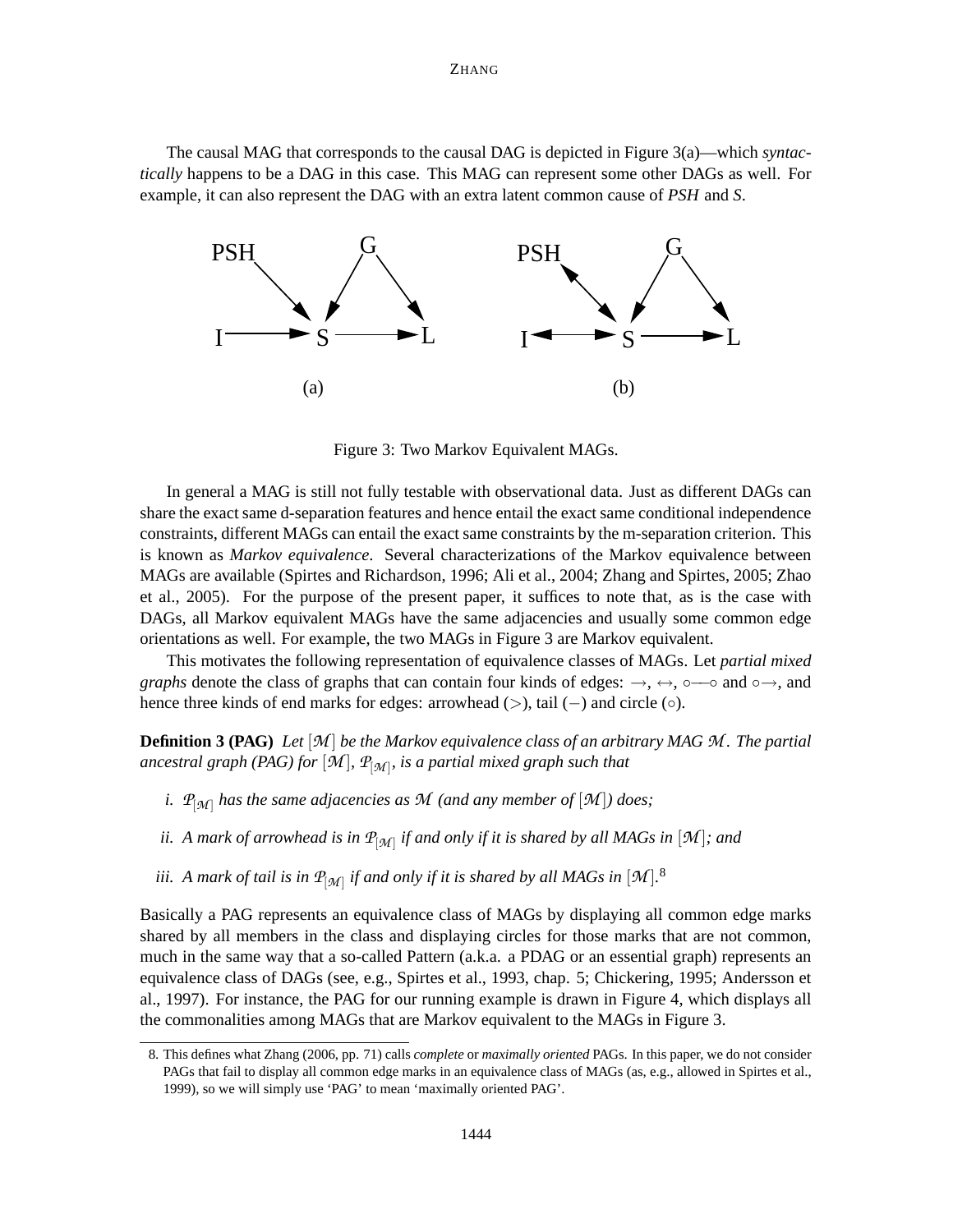

Figure 4: The PAG in our five-variable example.

Different PAGs, representing different equivalence classes of MAGs, entail different sets of conditional independence constraints. Hence a PAG is in principle fully testable by the conditional independence relations among the observed variables. Assuming the causal Markov condition and its converse, the causal Faithfulness condition,<sup>9</sup> there is a provably correct independence-constraintbased algorithm to learn a PAG from an oracle of conditional independence relations (Spirtes et al., 1999; Zhang, 2006, chap. 3).<sup>10</sup> Score-based algorithms for learning PAGs are also under investigation.

Directed paths and ancestors/descendants in a PAG are defined in the same way as in a MAG. In addition, a path between *X* and *Y*,  $\langle X = V_0, ..., V_n = Y \rangle$ , is called a *possibly directed path* from *X* to *Y*<sup>11</sup> if for every 0 < *i* ≤ *n*, the edge between  $V_{i-1}$  and  $V_i$  is not into  $V_{i-1}$ . Call *X* a *possible ancestor* of *Y* (and *Y* a *possible descendant* of *X*) if  $X = Y$  or there is a possibly directed path from *X* to *Y* in the PAG.<sup>12</sup> For example, in Figure 4, the path  $\langle I, S, L \rangle$  is a possibly directed path, and *I* is a possible ancestor of *L*. We use **PossibleAn** $p(Y)$  to denote the set of possible ancestors of *Y* in *P*.

In partial mixed graphs two analogues of m-connecting paths will play a role later. Let *p* be any path in a partial mixed graph, and *W* be any (non-endpoint) vertex on *p*. Let *U* and *V* be the two vertices adjacent to *W* on *p*. *W* is a *collider* on *p* if, as before, both the edge between *U* and *W* and the edge between *V* and *W* are into *W* (i.e., have an arrowhead at  $W, U^* \rightarrow W \rightarrow W$ ). *W* is called a *definite non-collider* on *p* if the edge between *U* and *W* or the edge between *V* and *W* is out of *W*

<sup>9.</sup> We have introduced the causal Markov condition in its factorization form. In terms of d-separation, the causal Markov condition says that d-separation in a causal DAG implies conditional independence in the (pre-intervention) population distribution. The causal Faithfulness condition says that d-connection in a causal DAG implies conditional dependence in the (pre-intervention) population distribution. Given the exact correspondence between d-separation relations among the observed variables in the causal DAG and m-separation relations in the causal MAG, the two conditions imply that conditional independence relations among the observed variables correspond exactly to mseparation in the causal MAG, which forms the basis of constraint-based learning algorithms.

<sup>10.</sup> It is essentially the FCI algorithm (Spirtes et al., 1999), but with slight modifications (Zhang, 2006, chap. 3). The implemented FCI algorithm in the Tetrad IV package (http://www.phil.cmu.edu/projects/tetrad/tetrad4.html) is the modified version. By the way, if we also take into account the possibility of selection bias, then we need to consider a broader class of MAGs which can contain undirected edges, and the FCI algorithm needs to be augmented with additional edge inference rules (Zhang, 2006, chap. 4; forthcoming).

<sup>11.</sup> It is named a *potentially directed path* in Zhang (2006, pp. 99). The present terminology is more consistent with the names for other related notions, such as possible ancestor, possibly m-connecting path, etc.

<sup>12.</sup> The qualifier 'possible/possibly' is used to indicate that there is some MAG represented by the PAG in which the corresponding path is directed, and *X* is an ancestor of *Y*. This is not hard to establish given the valid procedure for constructing representative MAGs from a PAG presented in Lemma 4.3.6 of Zhang (2006) or Theorem 2 of Zhang (forthcoming).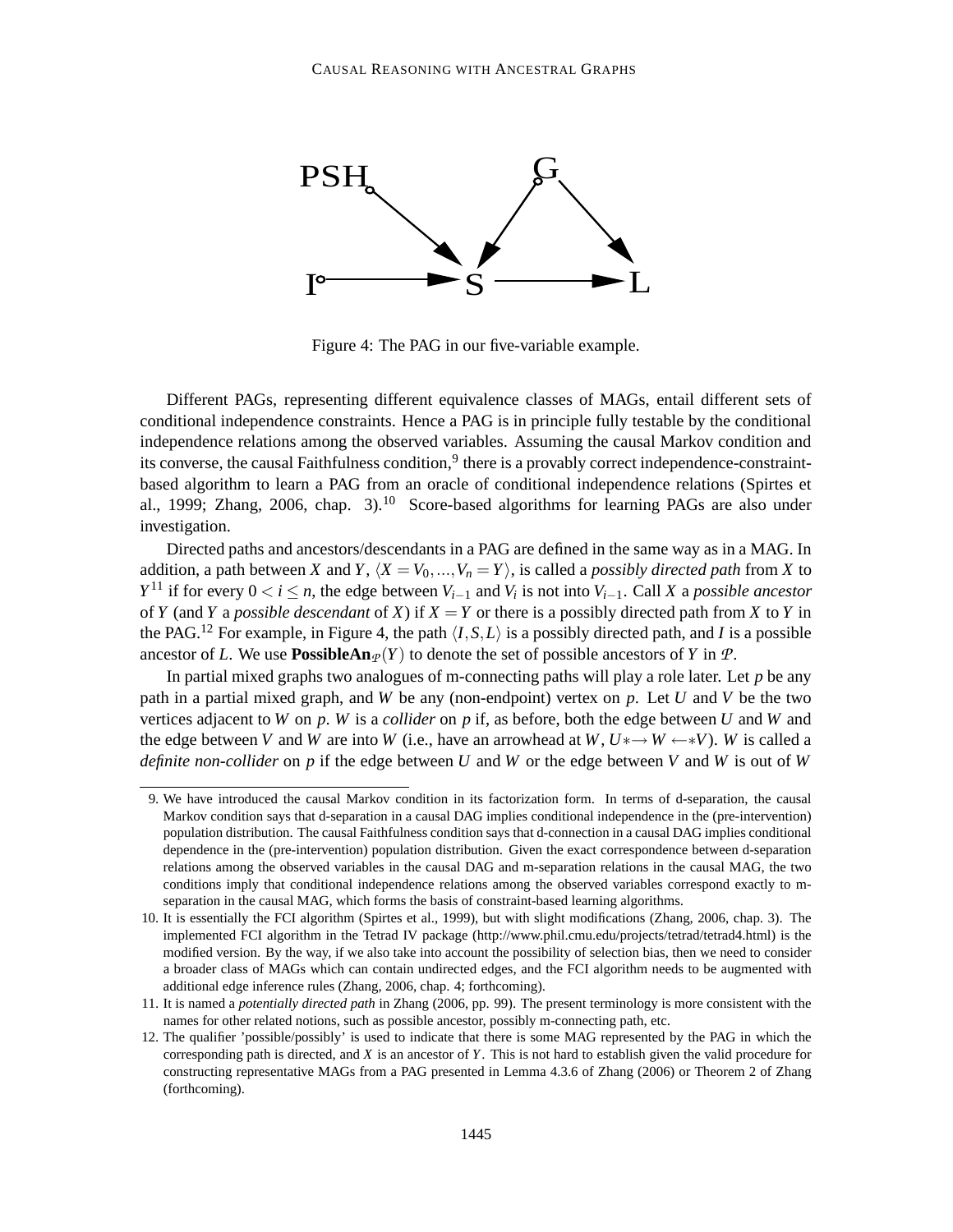(i.e., has a tail at *W*,  $U \leftarrow W \leftarrow V$  or  $U \leftarrow W \leftarrow W \rightarrow V$ ), or both edges have a circle mark at *W* and there is no edge between *U* and *V* (i.e.,  $U * \text{---} ∘ W \circ \text{---} * V$ , where *U* and *V* are not adjacent).<sup>13</sup> The first analogue of m-connecting path is the following:

**Definition 4 (Definite m-connecting path)** *In a partial mixed graph, a path p between two vertices X and Y is a definite m-connecting path relative to a (possibly empty) set of vertices* **Z**  $(X, Y \notin \mathbb{Z})$  if every non-endpoint vertex on p is either a definite non-collider or a collider and

- *i. every definite non-collider on p is not a member of* **Z***;*
- *ii. every collider on p is an ancestor of some member of* **Z***.*

It is not hard to see that if there is a definite m-connecting path between *X* and *Y* given **Z** in a PAG, then in every MAG represented by the PAG, the corresponding path is an m-connecting path between *X* and *Y* given **Z**. For example, in Figure 4 the path  $\langle I, S, G \rangle$  is definitely m-connecting given *L*, and this path is m-connecting given *L* in every member of the equivalence class. A quite surprising result is that if there is an m-connecting path between *X* and *Y* given **Z** in a MAG, then there must be a definite m-connecting path (not necessarily the same path) between *X* and *Y* given **Z** in its PAG, which we will use in Section 5.

Another analogue of m-connecting path is the following:

**Definition 5 (Possibly m-connecting path)** *In a partial mixed graph, a path p between vertices X* and Y is possibly m-connecting relative to a (possibly empty) set of vertices  $\mathbf{Z}(X, Y \notin \mathbf{Z})$  if

- *i. every definite non-collider on p is not a member of* **Z***;*
- *ii. every collider on p is a possible ancestor of some member of* **Z***.*

Obviously a definite m-connecting path is also a possibly m-connecting path, but not necessarily vice versa. In particular, on a possibly m-connecting path it is not required that every (non-endpoint) vertex be of a "definite" status. Figure 5 provides an illustration. The graph on the right is the PAG for the equivalence class that contains the MAG on the left (in this case, unfortunately, no informative edge mark is revealed in the PAG). In the PAG, the path  $\langle X, Y, Z, W \rangle$  is a possibly m-connecting path but not a definite m-connecting path relative to  ${Y,Z}$ , because *Y* and *Z* are neither colliders nor definite non-colliders on the path. Note that in the MAG,  $\langle X, Y, Z, W \rangle$  is not m-connecting relative to  ${Y,Z}$ . In fact, *X* and *W* are m-separated by  ${Y,Z}$  in the MAG. So unlike a definite m-connecting path, a mere possibly m-connecting path in a PAG does not necessarily correspond to a m-connecting path (or imply the existence of a m-connecting path) in a representative MAG in the equivalence class.<sup>14</sup>

As we will see, the main result in Section 4 is formulated in terms of absence of possibly mconnecting paths (what we will call, for want of a better term, definite m-separation), whereas the

<sup>13.</sup> '\*' is used as wildcard that denotes any of the three possible marks: circle, arrowhead, and tail. When the graph is a PAG for some equivalence class of MAGs, the qualifier 'definite' is used to indicate that the vertex is a non-collider on the path in each and every MAG represented by the PAG, even though the circles may correspond to different marks in different MAGs. The reason why  $U *_{--} ∘ W ∘_{++} V$  is a definite non-collider when *U* and *V* are not adjacent is because if it were a collider, it would be shared by all Markov equivalent MAGs, and hence would be manifest in the PAG.

<sup>14.</sup> This case is even more extreme in that in *every* MAG that belongs to the equivalence class, *X* and *W* are m-separated by *Y* and *Z*. So this example can be used to show that the *do*-calculus developed in Section 4 is not yet complete, though it is not clear how serious the incompleteness is.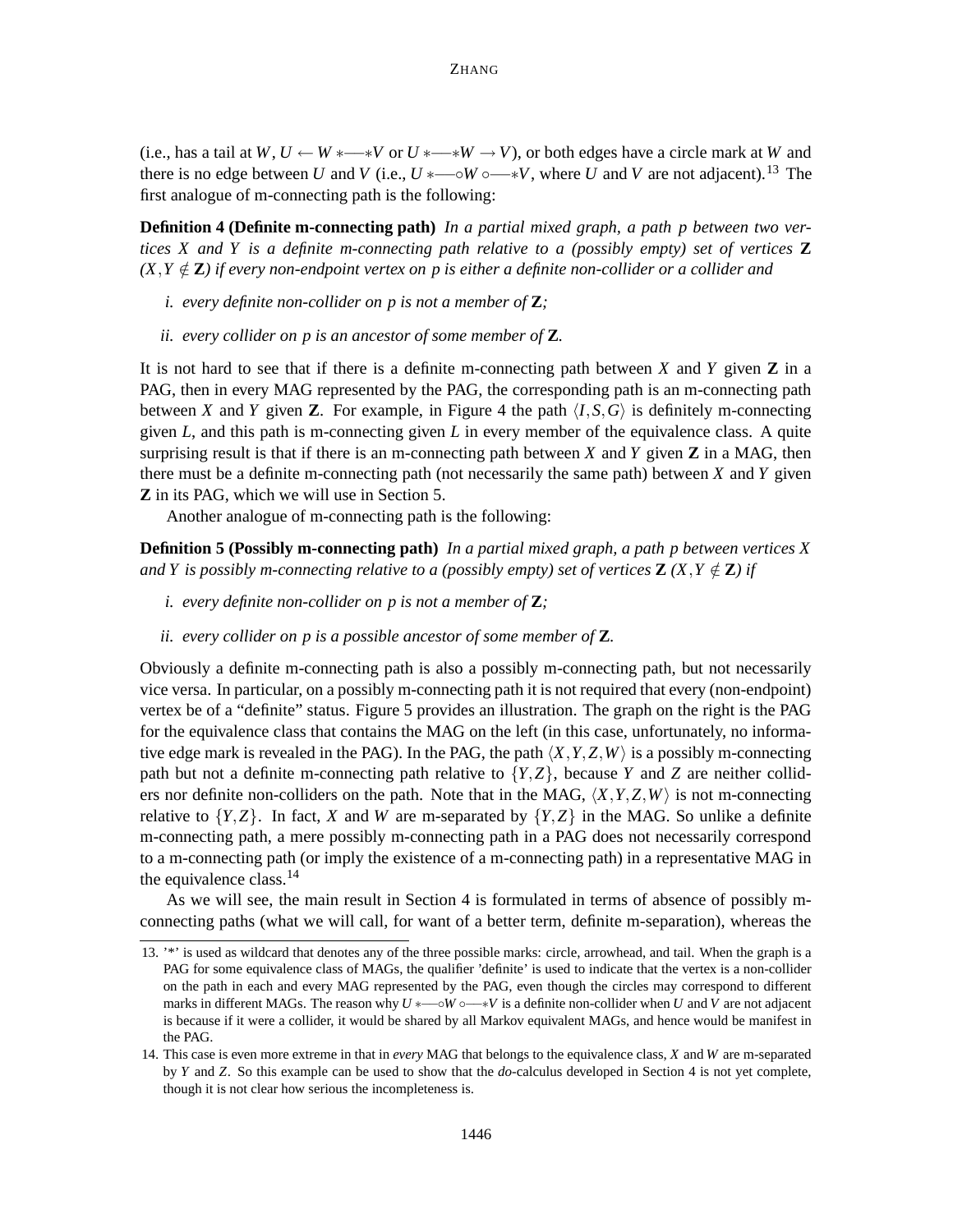

Figure 5: Difference between possible and definite m-connecting paths: in the PAG on the right,  $\langle X, Y, Z, W \rangle$  is a possibly m-connecting path relative to  $\{Y, Z\}$  but *not* a definite mconnecting path relative to  ${Y,Z}$ . Also note that  $\langle X, Y, Z, W \rangle$  is *not* m-connecting relative to  ${Y,Z}$  in the MAG on the left, even though the MAG is a member of the equivalence class represented by the PAG.

main result in Section 5 is formulated in terms of absence of definite m-connecting paths. This is one important aspect in which the result in Section 5 is better than that in Section 4 (and than the analogous results presented in Spirtes et al., 1993) regarding the property of invariance under interventions. We will come back to this point after we present the PAG-based *do*-calculus.

### **4. Do-Calculus**

Pearl (1995) developed an elegant *do*-calculus for identifying post-intervention probabilities given a single causal DAG with (or without) latent variables. To honor the name of the calculus, in this section we will use Pearl's *'do' operator* to denote post-intervention probabilities. Basically, the notation we used for the post-intervention probability function under an intervention on **X**,  $P_{\mathbf{X}:=\mathbf{x}}(\bullet)$ , will be written as  $P(\bullet|do(\mathbf{X}=\mathbf{x}))$ .

The calculus contains three inference rules whose antecedents make reference to surgeries on the given causal DAG. There are two types of graph manipulations:

**Definition 6 (Manipulations of DAGs)** *Given a DAG G and a set of variables* **X** *therein,*

- *the* **X-lower-manipulation** *of G deletes all edges in G that are out of variables in* **X***, and otherwise keeps G as it is. The resulting graph is denoted as G***X***.*
- *the* **X-upper-manipulation** *of G deletes all edges in G that are into variables in* **X***, and otherwise keeps*  $G$  *as it is. The resulting graph is denoted as*  $G_{\overline{\mathbf{X}}}$ *.*

The following proposition summarizes Pearl's *do*-calculus. (Following Pearl, we use lower case letters to denote generic value settings for the sets of variables denoted by the corresponding upper case letters. So for simplicity we write  $P(\mathbf{x})$  to mean  $P(\mathbf{X} = \mathbf{x})$ , and  $do(\mathbf{x})$  to mean  $do(\mathbf{X} = \mathbf{x})$ .)

**Proposition 7 (Pearl)** Let  $G$  be the causal DAG for V, and  $U, X, Y, W$  be disjoint subsets of V. The *following rules are sound:*

*1. if* **Y** *and* **X** *are d-separated by* **U** $\cup$ **W** *in*  $G_{\overline{\mathbf{U}}}$ *, then* 

$$
P(\mathbf{y}|do(\mathbf{u}), \mathbf{x}, \mathbf{w}) = P(\mathbf{y}|do(\mathbf{u}), \mathbf{w}).
$$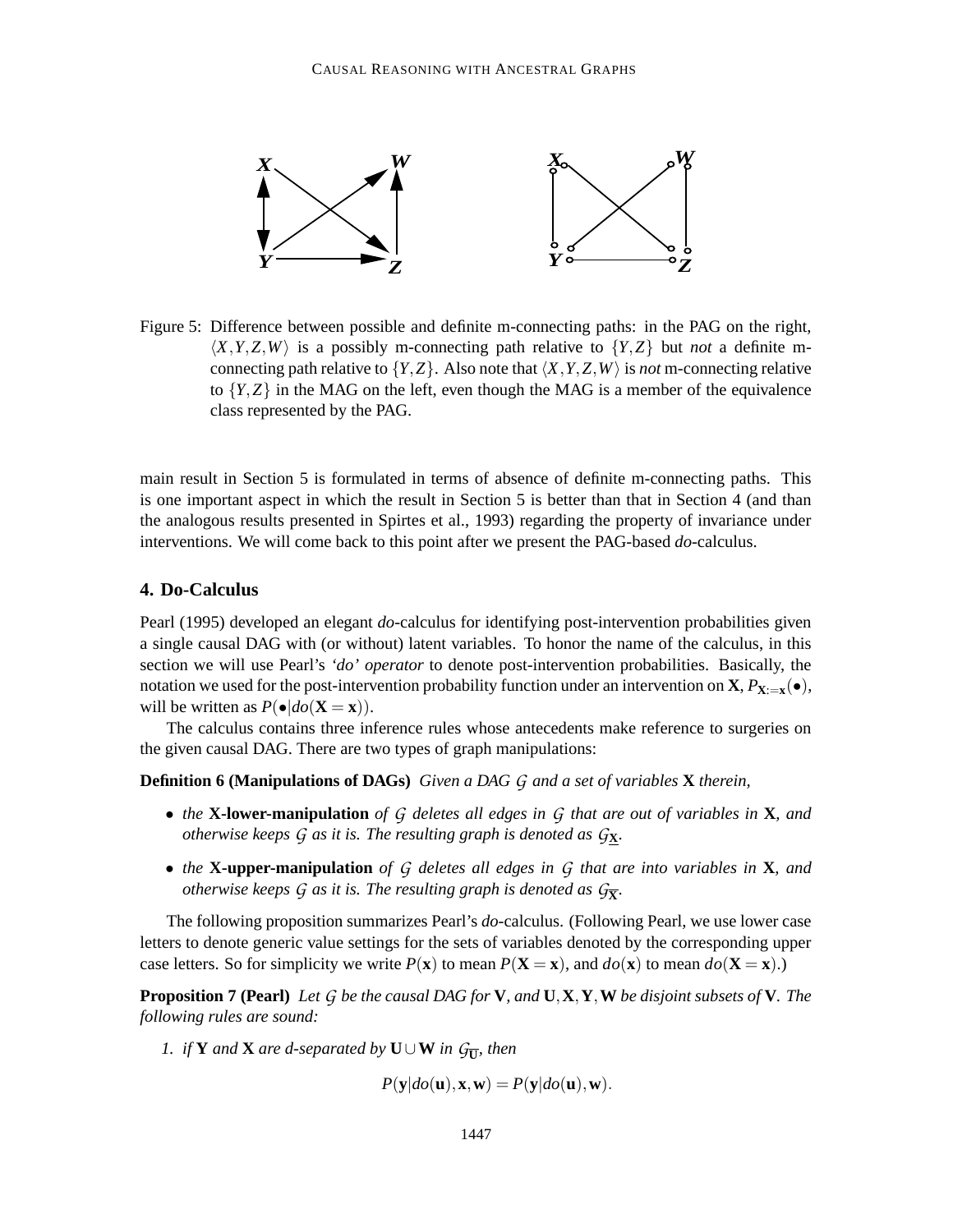2. *if* **Y** *and* **X** *are d-separated by*  $\mathbf{U} \cup \mathbf{W}$  *in*  $G_{\mathbf{X}\overline{\mathbf{U}}}$ *, then* 

$$
P(\mathbf{y}|do(\mathbf{u}), do(\mathbf{x}), \mathbf{w}) = P(\mathbf{y}|do(\mathbf{u}), \mathbf{x}, \mathbf{w}).
$$

*3. if* **Y** *and* **X** *are d-separated by* **U**∪**W** *in*  $G_{\overline{\text{U}}\overline{\text{X}}}$ *, then* 

$$
P(\mathbf{y}|do(\mathbf{u}), do(\mathbf{x}), \mathbf{w}) = P(\mathbf{y}|do(\mathbf{u}), \mathbf{w})
$$

$$
\text{ where } \mathbf{X}'=\mathbf{X}\backslash \mathbf{An}_{\mathcal{G}_{\overline{\mathbf{U}}}}(\mathbf{W})=\mathbf{X}\backslash (\cup_{W\in \mathbf{W}}\mathbf{An}_{\mathcal{G}_{\overline{\mathbf{U}}}}(W)).
$$

The proposition follows from the intervention principle (Pearl, 1995). The first rule is actually not independent—it can be derived from the other two rules (Huang and Valtorta, 2006), but it has long been an official part of the calculus. The soundness of the calculus ensures that any post-intervention probability that can be reduced via the calculus to an expression that only involves pre-intervention probabilities of observed variables is identifiable. Recently, the completeness of the calculus was also established, in the sense that any identifiable post-intervention probability can be so reduced using the calculus (Huang and Valtorta, 2006; Shpister and Pearl, 2006).

Our goal is to develop a similar calculus when the available causal information is given in a PAG. A natural idea is to formulate analogous inference rules in terms of (manipulated) PAGs, to the effect that if a certain rule is applicable given a PAG, the corresponding rule in Pearl's calculus will be applicable given the (unknown) true causal DAG. How to guarantee that? Recall that a PAG represents an equivalence class of MAGs; each MAG, in turn, represents a set of causal DAGs. The union of all these sets is the set of DAGs represented by the PAG—one of them is the true causal DAG. So a sure way to get what we want is to formulate analogous rules in terms of PAGs such that if the rule is applicable given a PAG, then for every DAG represented by the PAG, the corresponding rule in Pearl's calculus is applicable.

For this purpose, it is natural to develop the desired calculus in two steps. First, we derive an analogous *do*-calculus based on MAGs, such that if a rule is applicable given a MAG, then for every DAG represented by the MAG, the corresponding rule in Pearl's calculus is applicable. Second, we extend that to a *do*-calculus based on PAGs, such that if a rule is applicable given a PAG, then for every MAG in the equivalence class represented by the PAG, the corresponding rule in the MAGbased calculus is applicable.

Before we define appropriate analogues of graph manipulations on MAGs, it is necessary to distinguish two kinds of directed edges in a MAG, according to the following criterion.

**Definition 8 (Visibility)** Given a MAG M, a directed edge  $A \rightarrow B$  in M is **visible** if there is a vertex C not adjacent to B, such that either there is an edge between C and A that is into A, or there is a collider path between  $C$  and A that is into A and every vertex on the path is a parent of B. Otherwise  $A \rightarrow B$  *is said to be invisible.* 

Figure 6 gives the possible configurations that make a directed edge  $A \rightarrow B$  visible. The distinction between visible and invisible directed edges is important because of the following two facts.

**Lemma 9** Let G be a DAG over  $O \cup L$ , and M be the MAG over O that represents the DAG. For any  $A, B \in \mathbf{O}$ , if  $A \in \text{An}_{G}(B)$ , and there is an inducing path relative to L between A and B that is *into A in G*, *then there is a directed edge*  $A \rightarrow B$  *in M that is invisible.*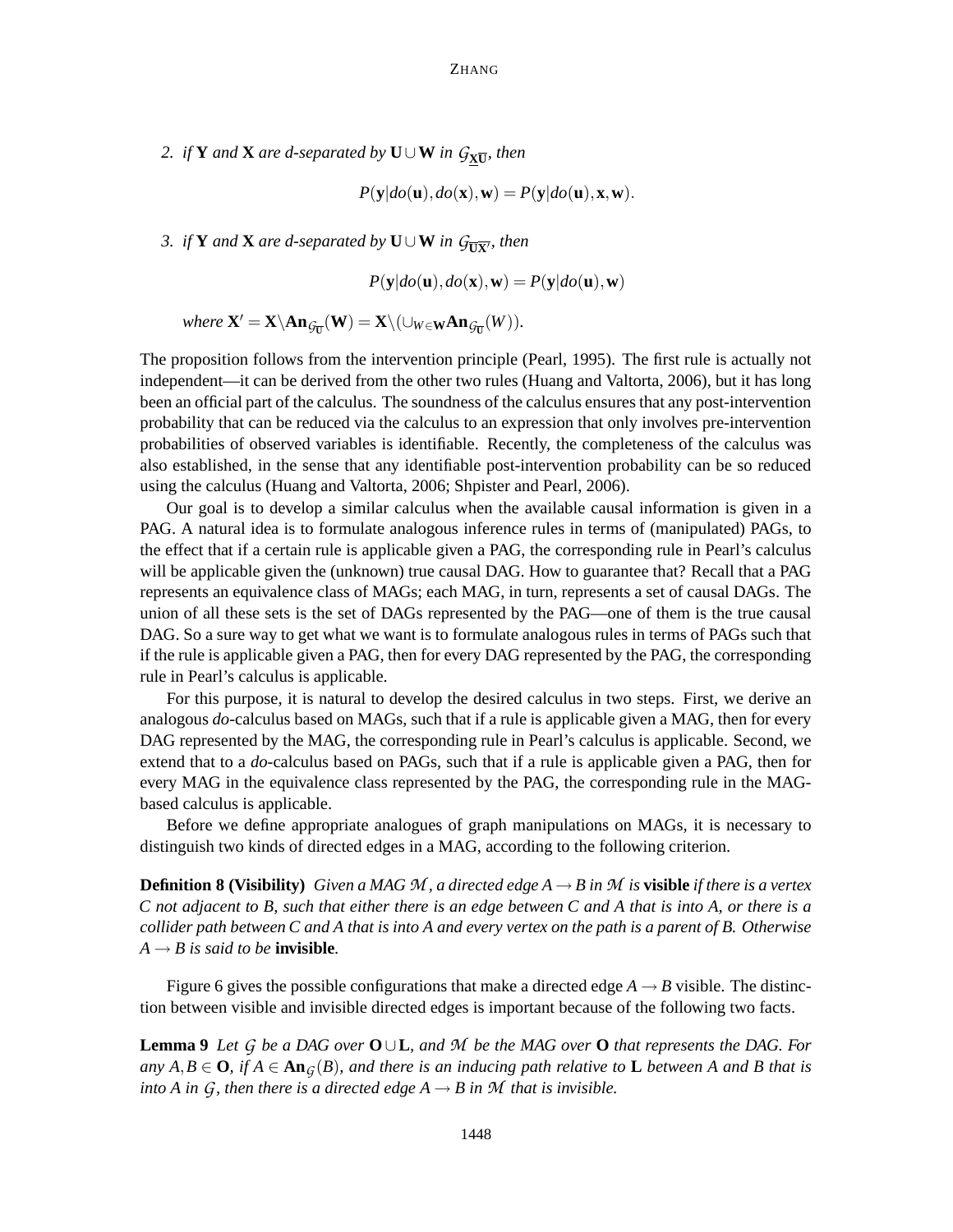

Figure 6: Possible configurations of visibility for  $A \rightarrow B$ .

**Proof** See Appendix B.

Taking the contrapositive of Lemma 9 gives us the fact that if  $A \rightarrow B$  is visible in a MAG, then in *every* DAG represented by the MAG, there is no inducing path between *A* and *B* relative to the set of latent variables that is also into *A*. This implies that for every such DAG *G*, *GA*—the graph resulting from eliminating edges out of *A* in *G*—will not contain any inducing path between *A* and *B* relative to the set of latent variables, which means that the MAG that represents  $G_{\underline{A}}$  will not contain any edge between *A* and *B*. So intuitively, deleting edges out of *A* in the underlying DAG corresponds to deleting visible arrows out of *A* in the MAG.

How about invisible arrows? Here is the relevant fact.

**Lemma 10** Let M be any MAG over a set of variables **O**, and  $A \rightarrow B$  be any directed edge in M. If  $A \rightarrow B$  is invisible in M, then there is a DAG whose MAG is M in which A and B share a latent parent, that is, there is a latent variable  $L_{AB}$  in the DAG such that  $A \leftarrow L_{AB} \rightarrow B$  is a subgraph of *the DAG.*

П

**Proof** See Appendix B.

Obviously  $A \leftarrow L_{AB} \rightarrow B$  is an inducing path between A and B relative to the set of latent variables. So if  $A \rightarrow B$  in a MAG is invisible, at least for *some* DAG G represented by the MAG and for all we know, this DAG may well be the true causal DAG— $G_A$  contains  $A \leftarrow L_{AB} \rightarrow B$ , and hence corresponds to a MAG in which  $A \leftrightarrow B$  appears.

Finally, for either  $A \leftrightarrow B$  or  $A \to B$  in a MAG, it is not hard to show that for *every* DAG represented by the MAG, there is no inducing path in the DAG between *A* and *B* relative to the set of latent variables that is also out of *B* (since otherwise *B* would be an ancestor of *A*, violating the definition of ancestral graphs). So deleting edges into *B* in the underlying DAG corresponds to deleting edges into *B* in the MAG. These considerations motivate the following definition.

**Definition 11 (Manipulations of MAGs)** *Given a MAG M and a set of variables* **X** *therein,*

• *the* **X-lower-manipulation** *of M deletes all those edges that are visible in M and are out* of variables in  $X$ , replaces all those edges that are out of variables in  $X$  but are invisible in *M with bi-directed edges, and otherwise keeps M as it is. The resulting graph is denoted as M***X***.*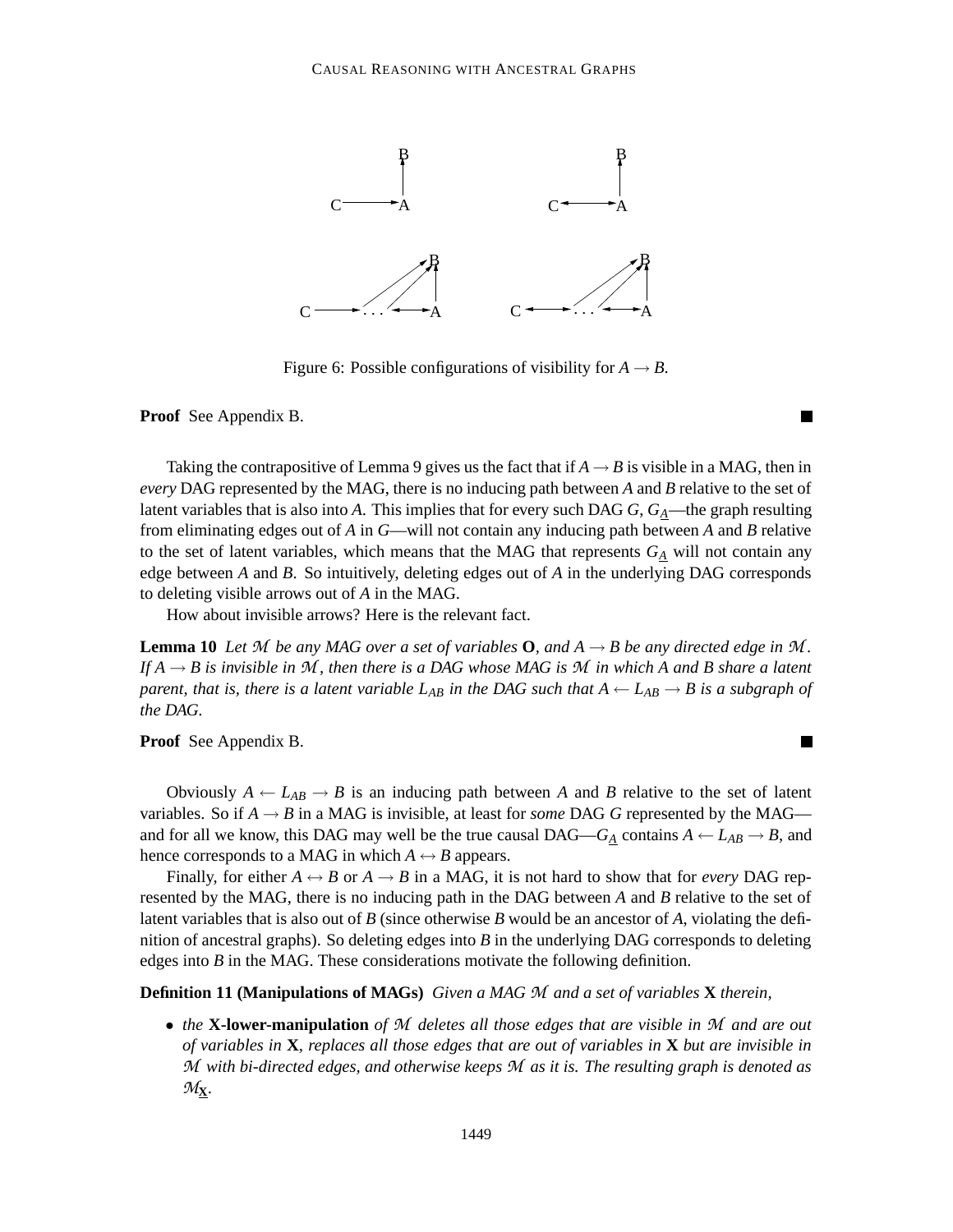• *the* **X-upper-manipulation** *of M deletes all those edges in M that are into variables in* **X***,* and otherwise keeps  $\mathcal M$  as it is. The resulting graph is denoted as  $\mathcal M_{\overline{\mathbf X}}$ .

*We stipulate that lower-manipulation has a higher priority than upper-manipulation, so that*  $M_{Y\overline{X}}$ *(or M***XY** *) denotes the graph resulting from applying the* **X***-upper-manipulation to the* **Y***-lowermanipulated graph of M .*

A couple of comments are in order. First, unlike the case of DAGs, the lower-manipulation for MAGs may introduce new edges, that is, replacing invisible directed edges with bi-directed edges. Again, the reason we do this is that an invisible directed edge from *A* to *B* allows the possibility of a latent common parent of *A* and *B* in the underlying DAG. If so, the *A*-lower-manipulated DAG will correspond to a MAG in which there is a bi-directed edge between *A* and *B*. Second, because of the possibility of introducing new bi-directed edges, we need the priority stipulation that lowermanipulation is to be done before upper-manipulation. The stipulation is not necessary for DAGs, because no new edges would be introduced in the lower-manipulation of DAGs, and hence the order does not matter.

Ideally, if M is the MAG of a DAG G, we would like  $\mathcal{M}_{\underline{Y\overline{X}}}$  to be the MAG of  $\mathcal{G}_{\underline{Y\overline{X}}}$ . But this is not always possible, as two DAGs represented by the same MAG before a manipulation may correspond to different MAGs after the manipulation. But we still have the following fact:

**Lemma 12** Let G be a DAG over  $O \cup L$ , and M be the MAG of G over **O**. Let **X** and **Y** be two possibly empty subsets of  $O$ , and  $\mathcal{M}_{\mathcal{G}_{\underline{Y}\overline{X}}}$  be the MAG of  $\mathcal{G}_{\underline{Y}\overline{X}}.$  For any  $A,B\in O$  and  $\mathbf{C}\subseteq O$  that does not contain A or B, if there is an m-connecting path between A and B given  $\bf C$  in  $\mathcal{M}_{G_{\bf Y\overline X}},$  then there is an m-connecting path between A and B given  $\mathbf C$  in  $\mathcal{M}_{\underline{\mathbf Y \overline{\mathbf X}}}$ .

 $\blacksquare$ 

**Proof** See Appendix B.

Recall that a graphical model is called an *independence map* of another if any independence implied by the former is also implied by the latter (Chickering, 2002). So another way of putting Lemma 12 is that  $M_{\underline{Y\overline{X}}}$  is an independence map of  $M_{G_{\underline{Y\overline{X}}}}$ , which we write as  $M_{G_{\underline{Y\overline{X}}}} \leq M_{\underline{Y\overline{X}}}$ . The diagram in Figure 7 visualizes what is going on.



Figure 7: Illustration of Lemma 12: *mc* refers to MAG construction introduced in Section 3; *gm* refers to DAG manipulation; and *mm* refers to MAG manipulation.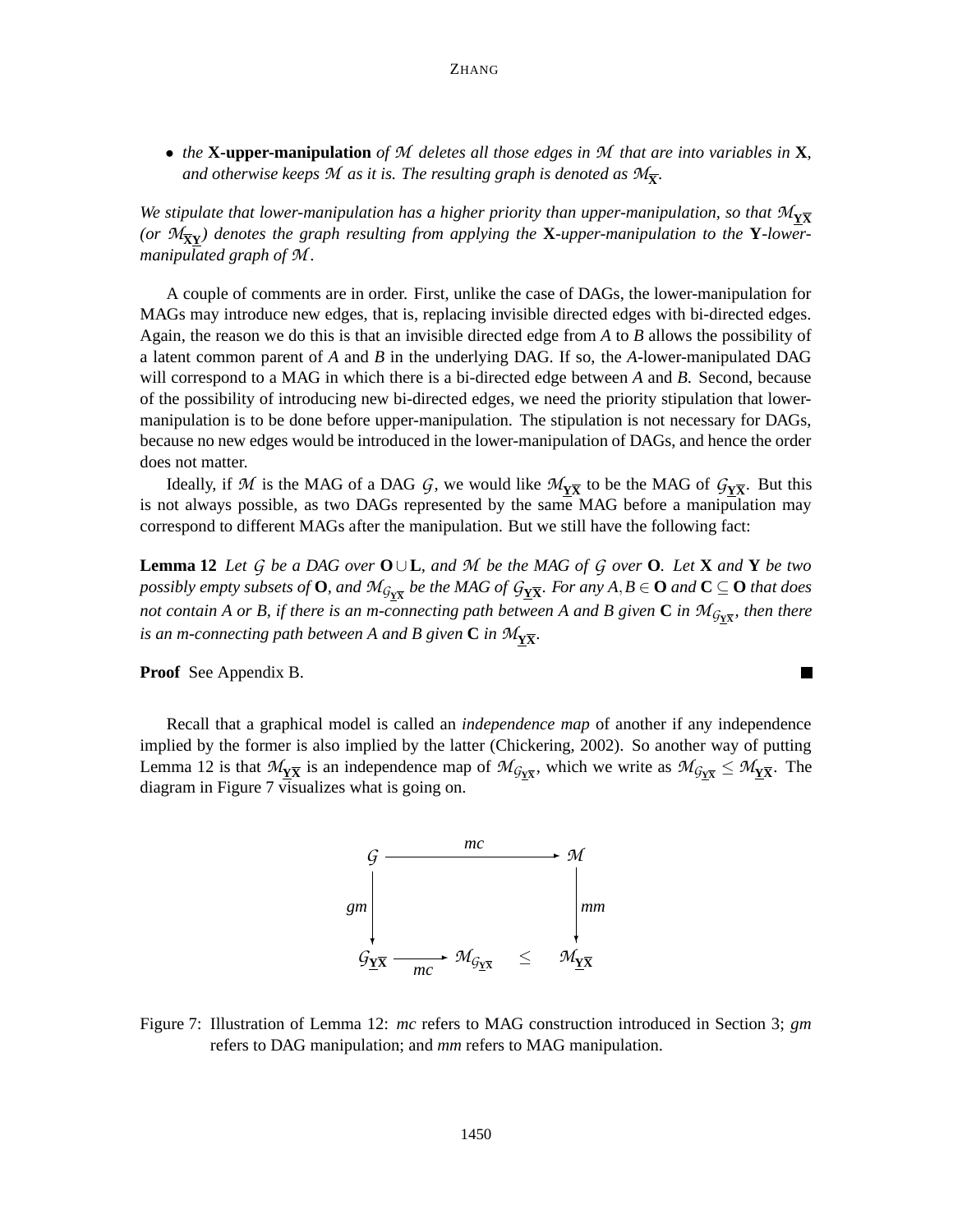**Corollary 13** Let M be a MAG over **O**, and **X** and **Y** be two subsets of **O**. For any  $A, B \in \mathbf{O}$  and  $C \subseteq O$  that does not contain A or B, if A and B are m-separated by C in  $\mathcal{M}_{\underline{Y\overline{X}}}$ , then A and B are d-separated by  $\mathbf C$  in  $\mathcal G_{\underline Y\overline X}$  for every  $\mathcal G$  represented by  $\mathcal M.$ 

**Proof** By Lemma 12, if *A* and *B* are m-separated by **C** in  $\mathcal{M}_{\overline{X}}$ , they are also m-separated by **C** in  $M_{G_{\text{Y}}\bar{\text{x}}}$ , for every *G* represented by *M*, which in turn implies that *A* and *B* are d-separated by **C** in  $G_{\text{YX}}$  for every *G* represented by *M*, because d-separation relations among **O** in a DAG correspond exactly to m-separation relations in its MAG.

The converse of Corollary 13, however, is not true in general. To give the simplest example, consider the MAG  $M$  in Figure 8(a):  $X \leftarrow Y \rightarrow Z$  (which happens to be a DAG syntactically). The two DAGs,  $G1$  in 8(b) and  $G2$  in 8(c), are both represented by  $M$ . By the definition of lowermanipulation,  $M_Y$  is the graph  $X \leftrightarrow Y \leftrightarrow Z$ . On the other hand,  $G1_Y$  is  $X \leftarrow L1 \rightarrow Y$  *Z*; and  $G2_Y$ is *X*  $Y \leftarrow L2 \rightarrow Z$ . Obviously, the MAG of  $G1_Y$  is  $X \leftrightarrow Y$   $Z$ , and the MAG of  $G2_Y$  is  $X \rightarrow Y \leftrightarrow Z$ , both of which are *proper* subgraphs of *M<sup>Y</sup>* . So an m-separation relation in *MY*—for example, *X* and *Z* are m-separated by the empty set—corresponds to a d-separation relation in both  $G1<sub>Y</sub>$  and  $G2<sub>Y</sub>$ , in accord with Corollary 13.

By contrast, the converse of Corollary 13 fails for *M*. It can be checked that for every *G* represented by  $M$ ,  $X$  and  $Z$  are d-separated by  $Y$  in  $G_Y$ , as evidenced by  $G1_Y$  and  $G2_Y$ . But  $X$  and *Z* are not m-separated by *Y* in *M<sup>Y</sup>* .



Figure 8: A counterexample to the converse of Corollary 13.

However, Definition 11 is not to be blamed for this limitation. In this simple example, one can easily enumerate all possible directed mixed graphs over *X*,*Y*,*Z* and see that for none of them do both Corollary 13 and its converse hold. Intuitively, this is because the MAG in Figure 8(a) implies that either  $\langle X, Y \rangle$  does not have a common latent parent or  $\langle Y, Z \rangle$  does not have a common latent parent in the underlying DAG. So under the *Y*-lower-manipulation of the underlying DAG, for all we know, either  $\langle X, Y \rangle$  or  $\langle Y, Z \rangle$  will become unconnected. But this disjunctive information cannot be precisely represented by a single graph.

More generally, no matter how we define  $\mathcal{M}_{\mathbf{X}}$ , as long as it is a single graph, the converse of Corollary 13 will not hold in general, unless Corollary 13 itself fails.  $\mathcal{M}_{\Sigma}$ , as a single graph, can only aim to be a supergraph (up to Markov equivalence) of  $\mathcal{M}_{\mathcal{G}_{\mathbf{X}\overline{\mathbf{X}}}}$  for every  $\mathcal G$  represented by  $\mathcal M$ (which makes Corollary 13 true). To this end, Definition 11 is 'minimal' in the following sense: two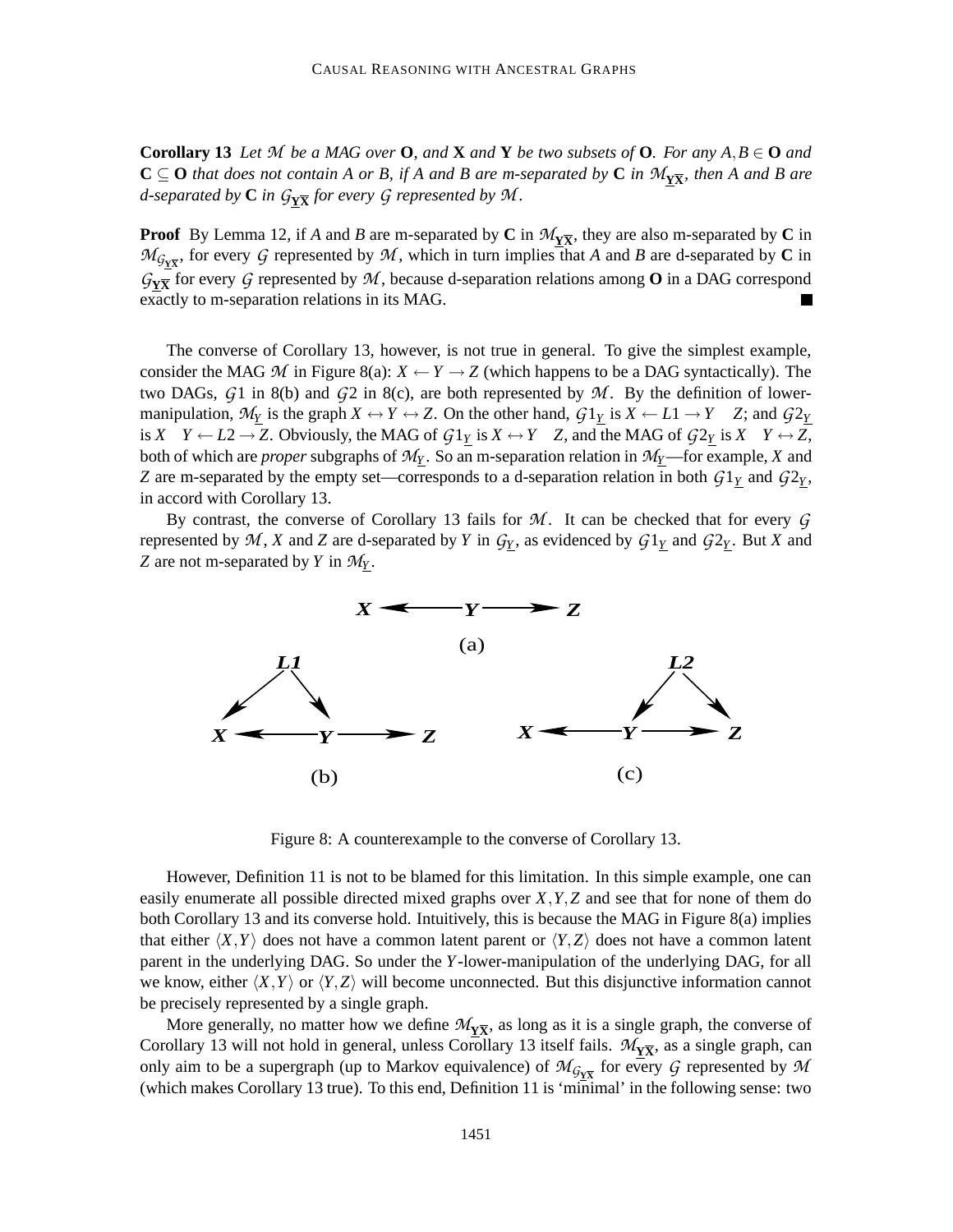variables are adjacent in  $\mathcal{M}_{\text{Y}\overline{\text{X}}}$  if and only if there exists a DAG  $\mathcal G$  represented by  $\mathcal M$  such that the two variables are adjacent in  $\mathcal{M}_{\mathcal{G}_{\mathbf{X}}\overline{\mathbf{X}}}$ . In this regard,  $\mathcal{M}_{\mathbf{X}}\overline{\mathbf{X}}$  does not have more edges than necessary. One can, for example, check this fact for the simple case in Figure 8.

We are now ready to state the intermediate theorem on MAG-based *do*-calculus.

**Theorem 14 (do-calculus given a MAG)** Let M be the causal MAG over  $\bf{O}$ , and  $\bf{U}, \bf{X}, \bf{Y}, \bf{W}$  be disjoint subsets of  $\mathbf{O}$ . The following rules are valid, in the sense that if the antecedent of the rule *holds, then the consequent holds no matter which DAG represented by M is the true causal DAG.*

*1. if*  $Y$  *and*  $X$  *are m-separated by*  $U \cup W$  *in*  $M_{\overline{U}}$ *, then* 

$$
P(\mathbf{y}|do(\mathbf{u}), \mathbf{x}, \mathbf{w}) = P(\mathbf{y}|do(\mathbf{u}), \mathbf{w}).
$$

2. *if*  $Y$  *and*  $X$  *are m-separated by*  $U \cup W$  *in*  $M_{\underline{X}\overline{U}}$ *, then* 

$$
P(\mathbf{y}|do(\mathbf{u}), do(\mathbf{x}), \mathbf{w}) = P(\mathbf{y}|do(\mathbf{u}), \mathbf{x}, \mathbf{w}).
$$

*3. if* **Y** *and* **X** *are m-separated by* **U** $\cup$ **W** *in*  $\mathcal{M}_{\overline{UX'}}$ *, then* 

$$
P(\mathbf{y}|do(\mathbf{u}), do(\mathbf{x}), \mathbf{w}) = P(\mathbf{y}|do(\mathbf{u}), \mathbf{w})
$$

 $where \mathbf{X}' = \mathbf{X} \setminus \mathbf{An}_{\mathcal{M}_{\overline{\mathbf{U}}}}(\mathbf{W}).$ 

**Proof** This readily follows from Proposition 7, Corollary 13, and the fact that for every *G* represented by  $\mathcal{M}$ ,  $\mathbf{An}_{\mathcal{G}_{\overline{\mathbf{U}}}}(\mathbf{W}) \cap \mathbf{O} = \mathbf{An}_{\mathcal{M}_{\overline{\mathbf{U}}}}(\mathbf{W})$ .

As already noted, the true causal MAG is not uniquely recoverable from the pre-intervention distribution, thanks to Markov equivalence. So the main value of Theorem 14 is to facilitate the development of a PAG-based *do*-calculus. However, it is worth noting that when supplemented with some background causal knowledge, such as knowledge of the form that some variable is not a cause of another variable, it is in principle possible to determine that the true causal MAG belongs to a proper subset of the full equivalence class represented by the PAG. Depending on how strong the background knowledge is, the subset could be as big as the full equivalence class or as small as a singleton. In this sense, Theorem 14 and Theorem 17 below may be viewed as two extreme cases of a more general *do*-calculus based on a subset of Markov equivalent MAGs.

To extend the calculus to PAGs, we need to define manipulations on PAGs. They are essentially the same as the manipulations of MAGs. The definition of visibility still makes sense in PAGs, except that we will call a directed edge in a PAG *definitely visible* if it satisfies the condition for visibility in Definition 8, in order to emphasize that this edge is visible in all MAGs in the equivalence class. Despite the extreme similarity to manipulations on MAGs, let us still write down the definition of PAG manipulations for easy reference.

**Definition 15 (Manipulations of PAGs)** *Given a PAG P and a set of variables* **X** *therein,*

• *the* **X-lower-manipulation** *of P deletes all those edges that are definitely visible in P and* are out of variables in  $X$ , replaces all those edges that are out of variables in  $X$  but are not *definitely visible in P with bi-directed edges, and otherwise keeps P as it is. The resulting graph is denoted as P***X***.*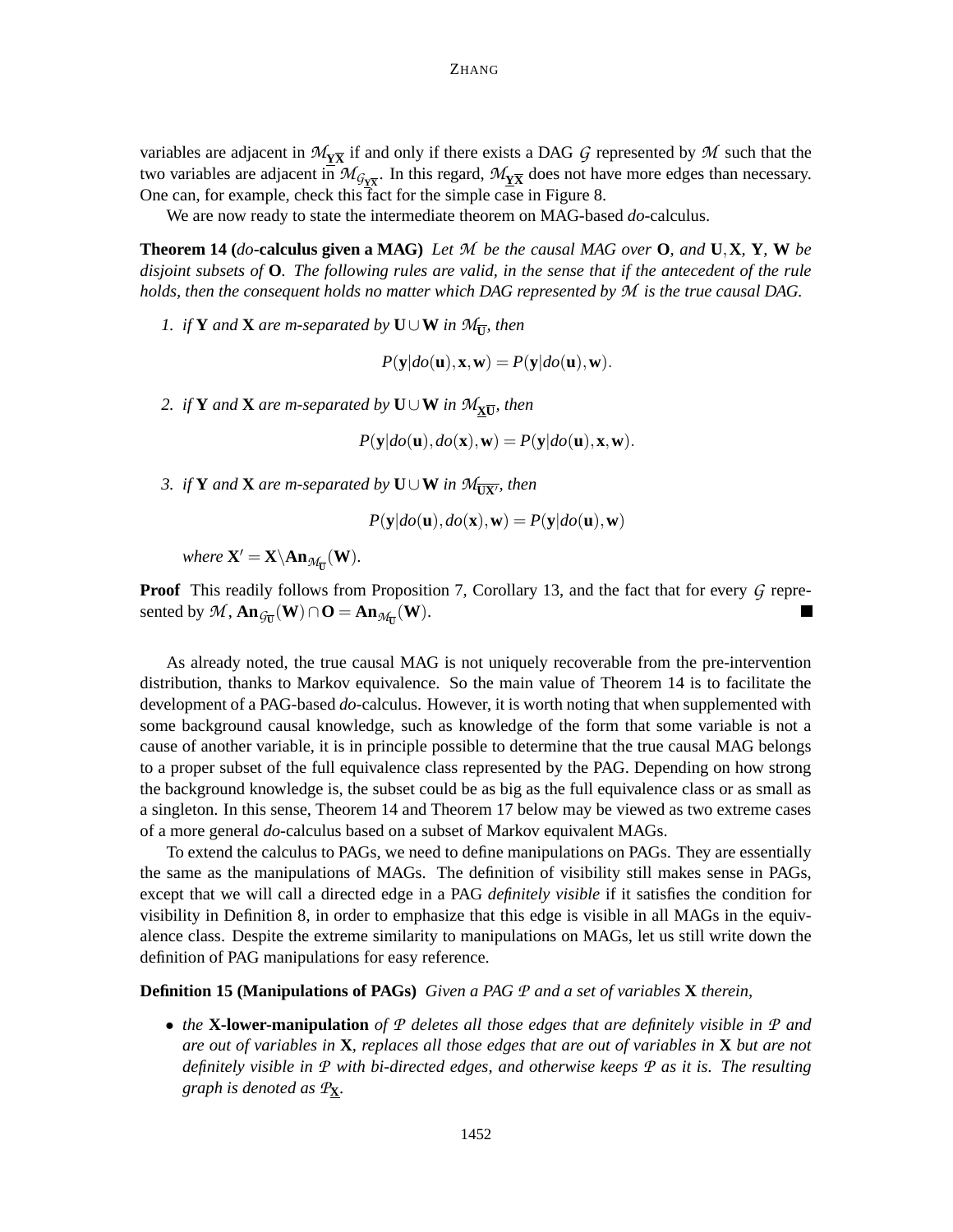• *the* **X-upper-manipulation** *of P deletes all those edges in P that are into variables in* **X***, and otherwise keeps*  $P$  *as it is. The resulting graph is denoted as*  $\mathcal{P}_{\overline{\mathbf{X}}}$ *.* 

*We stipulate that lower-manipulation has a higher priority than upper-manipulation, so that*  $P_{Y\overline{X}}$ *(or*  $\mathcal{P}_{\overline{\mathbf{X}}\mathbf{Y}}$ ) *denotes the graph resulting from applying the*  $\mathbf{X}$ *-upper-manipulation to the*  $\mathbf{Y}$ *-lowermanipulated graph of P.*

We should emphasize that except in rare situations,  $\mathcal{P}_{\underline{Y}\overline{X}}$  is not a PAG any more (i.e., not a PAG for any Markov equivalence class of MAGs). But from  $\mathcal{P}_{Y\overline{X}}$  we still gain information about mseparation in  $\mathcal{M}_{\text{Y}\overline{\text{X}}}$ , where  $\mathcal M$  is a MAG that belongs to the Markov equivalence class represented by *P*. Here is a simple connection. Given a MAG *M* and the PAG *P* that represents  $[\mathcal{M}]$ , a trivial fact is that a m-connecting path in *M* is also a possibly m-connecting path in *P*. This is also true for  $\mathcal{M}_{\underline{Y\overline{X}}}$  and  $\mathcal{P}_{\underline{Y\overline{X}}}$ .

**Lemma 16** Let M be a MAG over **O**, and P be the PAG for  $[M]$ . Let **X** and **Y** be two subsets of **O.** For any  $A, B \in \mathbf{O}$  and  $\mathbf{C} \subseteq \mathbf{O}$  that does not contain A or B, if a path p between A and B is m*connecting given*  $C$  *in*  $\mathcal{M}_{\Sigma \overline{\Sigma}}$ *, then p, the same sequence of variables, forms a possibly m-connecting* path between A and B given  $\bf C$  in  $\rm \mathit{\mathcal{P}_{Y\overline{X}}}.^{15}$ 

**Proof** See Appendix B.

If there is no possibly m-connecting path between *A* and *B* given **C** in a partial mixed graph, we say that *A* and *B* are *definitely m-separated* by **C** in the graph. A *do*-calculus follows:

**Theorem 17 (do-calculus given a PAG)** Let  $\mathcal P$  be the causal PAG for **O**, and **U**, **X**, **Y**, **W** be disjoint *subsets of* **O***. The following rules are valid:*

*1. if* **Y** *and* **X** *are definitely m-separated by*  $\mathbf{U} \cup \mathbf{W}$  *in*  $\mathcal{P}_{\overline{\mathbf{U}}}$ *, then* 

$$
P(\mathbf{y}|do(\mathbf{u}), \mathbf{x}, \mathbf{w}) = P(\mathbf{y}|do(\mathbf{u}), \mathbf{w}).
$$

2. *if* **Y** and **X** are definitely m-separated by  $\mathbf{U} \cup \mathbf{W}$  in  $\mathcal{P}_{\mathbf{X}\overline{\mathbf{U}}}$ , then

$$
P(\mathbf{y}|do(\mathbf{u}), do(\mathbf{x}), \mathbf{w}) = P(\mathbf{y}|do(\mathbf{u}), \mathbf{x}, \mathbf{w}).
$$

*3. if* **Y** *and* **X** *are definitely m-separated <i>by* **U**∪**W** *in*  $P_{\overline{UX}}$ *, then* 

$$
P(\mathbf{y}|do(\mathbf{u}), do(\mathbf{x}), \mathbf{w}) = P(\mathbf{y}|do(\mathbf{u}), \mathbf{w})
$$

 $where \mathbf{X}' = \mathbf{X} \setminus \mathbf{PossibleAn}_{\mathcal{P}_{\mathbf{U}}}(\mathbf{W})$ .

 $\blacksquare$ 

<sup>15.</sup> For our purpose, what we need is the obvious consequence of the lemma that if there is an m-connecting path in  $M_{\overline{X}}$ , then there is a possibly m-connecting path in  $P_{\overline{X}}$ . We suspect that a stronger result might hold as well: if there is an m-connecting path in  $\mathcal{M}_{\overline{X}}$ , then there is a definite m-connecting path in  $\mathcal{P}_{\overline{X}}$ . We can't prove or disprove the stronger result at the moment.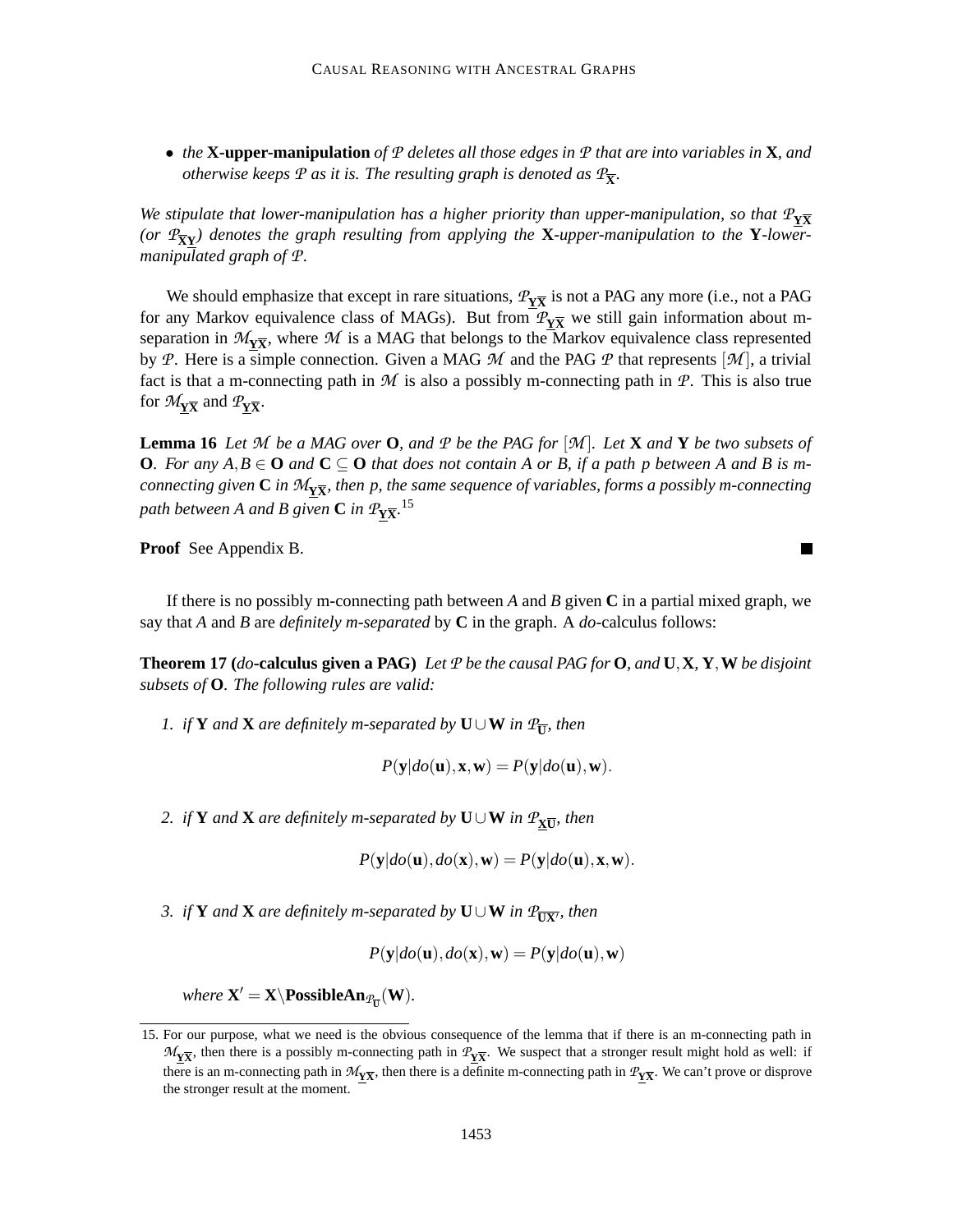**Proof** It follows from Lemma 16 and Theorem 14. The only caveat is that in general  $\text{An}_{\mathcal{M}_{\overline{U}}}(\mathbf{W}) \neq$ **PossibleAn**<sub>*P*</sub><sup> $_{\text{U}}$ </sub> (**W**) for an arbitrary *M* represented by *P*. But it is always the case that  $\text{An}_{\mathcal{M}_{\overline{U}}}$  (**W**)  $\subseteq$ </sup> **PossibleAn**<sub>*P*U</sub></sub>(**W**), which means that  $X\An_{\mathcal{M}_{U}}(W) \supseteq X\P$  **Ex** (*W*) for every *M* represented by *P*. So it is possible that for rule (3),  $\Phi_{\overline{UX}}$  leaves more edges in than necessary, but it does not affect the validity of rule (3).

The possibility that  $P_{\overline{I}|\overline{X}}$  leaves more edges in than necessary is one of three aspects in which our *do*-calculus may be "incomplete" in the following sense: it is possible that a rule in the PAG-based *do*-calculus is not applicable, but for every DAG compatible with the given PAG, the corresponding rule in Pearl's DAG-based calculus is applicable. The other two aspects are already noted: (1) the calculus is formulated in terms of the absence of possibly m-connecting paths (cf. Footnote 14, and more on this in the next section); and (2) the MAG-based *do*-calculus is based on Corollary 13 whose converse does not hold. Therefore, the PAG-based *do*-calculus as currently formulated may be further improved.



Figure 9: PAG Surgery:  $P_{\underline{S}}$  and  $P_{\overline{S}}$ .

That said, let us illustrate the utility of the *do*-calculus with the simple example used in Section 3. Given the PAG in Figure 4 we can infer that  $P(L|do(S), G) = P(L|S, G)$  by rule 2, because *L* and *S* are definitely m-separated by  $\{G\}$  in  $\mathcal{P}_S$  (Figure 9(a)); and  $P(G|do(S)) = P(G)$  by rule 3, because *G* and *S* are definitely m-separated in  $\mathcal{P}_{\overline{S}}$  (Figure 9(b)). It follows that

$$
P(L|do(S)) = \sum_{G} P(L, G|do(S))
$$
  
= 
$$
\sum_{G} P(L|do(S), G)P(G|do(S))
$$
  
= 
$$
\sum_{G} P(L|S, G)P(G).
$$

By contrast, it is not valid in the *do*-calculus that  $P(L|do(G), S) = P(L|G, S)$  because *L* and *G* are not definitely m-separated by  $\{S\}$  in  $\mathcal{P}_G$ , which is depicted in Figure 10. (Notice the bi-directed edge between *L* and *G*.)

### **5. Invariance Under Interventions**

We now develop stronger results for a key component of *do*-calculus, the property of *invariance under interventions*, first systematically studied in Spirtes et al. (1993). The idea is simple. A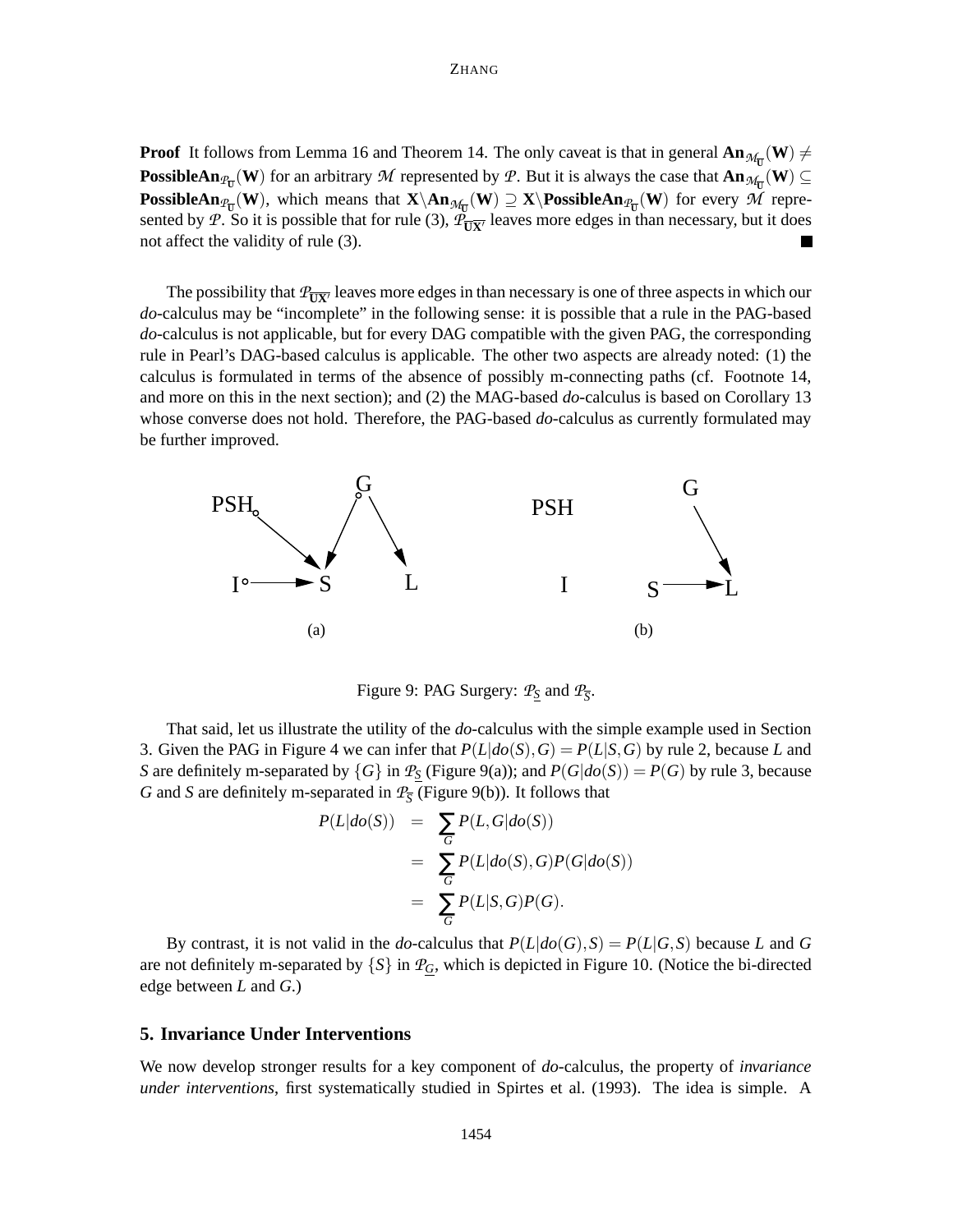

Figure 10: PAG Surgery: *PG*.

conditional probability  $P(Y = y|Z = z)$  is said to be *invariant* under an intervention  $X := x$ —or  $do(\mathbf{X} = \mathbf{x})$ —if  $P_{\mathbf{X}:=\mathbf{x}}(\mathbf{y}|\mathbf{z}) = P(\mathbf{y}|\mathbf{z})$ .<sup>16</sup> This concept (under the name of 'observability') plays an important role in some interesting theoretical work on observational studies (e.g., Pratt and Schlaifer, 1988; for a good review see Winship and Morgan, 1999), and also forms the basis of the prediction algorithm presented in Spirtes et al. (1993), which seeks to identify a post-intervention probability by searching for an expression in terms of invariant probabilities.

It is also the cornerstone of Pearl's *do*-calculus. To see this, let ustake a closer look at the second and third rules in the *do*-calculus. The second rule of the calculus gives a graphical condition for when we can conclude

$$
P(\mathbf{y}|do(\mathbf{u}), do(\mathbf{x}), \mathbf{w}) = P(\mathbf{y}|do(\mathbf{u}), \mathbf{x}, \mathbf{w}).
$$

If we take **U** to be the empty set and write the above equation in the subscript notation, we get

$$
P_{\mathbf{X}:=\mathbf{x}}(\mathbf{y}|\mathbf{w})=P(\mathbf{y}|\mathbf{x},\mathbf{w}).
$$

Since  $P_{\mathbf{X}:=\mathbf{x}}(\mathbf{X}=\mathbf{x})=1$ , thanks to the supposed effectiveness of the intervention, we have

$$
P_{\mathbf{X}:=\mathbf{x}}(\mathbf{y}|\mathbf{w})=P_{\mathbf{X}:=\mathbf{x}}(\mathbf{y}|\mathbf{x},\mathbf{w}).
$$

So a special case of the second rule is a condition for  $P_{\mathbf{X}:=\mathbf{x}}(\mathbf{y}|\mathbf{x},\mathbf{w}) = P(\mathbf{y}|\mathbf{x},\mathbf{w})$ , that is, for when  $P(y|\mathbf{x}, \mathbf{w})$  is invariant under the intervention  $\mathbf{X} := \mathbf{x}$ . In fact, the second rule is nothing but a generalization of this condition to tell when a post-intervention probability  $P_u(y|x, w)$  would be invariant under a *further* intervention  $X := x$ .

The third rule is more obviously about invariance. It is a generalization of the condition for  $P_{\mathbf{X}:=\mathbf{x}}(\mathbf{y}|\mathbf{w}) = P(\mathbf{y}|\mathbf{w})$ , that is, for when  $P(\mathbf{y}|\mathbf{w})$  is invariant under the intervention  $\mathbf{X}:=\mathbf{x}$ . The difference between rule 2 and rule 3 is that rule 2 is about invariance of  $P(y|z)$  under an intervention on **X** in case  $X \subseteq Z$  (=  $X \cup W$ ), whereas rule 3 is about invariance of  $P(y|z)$  under an intervention on **X** in case **X** and **Z** (= **W**) are disjoint. As we mentioned earlier, the first rule is not essential, so the *do*-calculus is in effect a generalization of conditions for invariance.

We now focus on this key component of *do*-calculus, and present better graphical conditions for judging invariance given a PAG than those that are implied by the PAG-based *do*-calculus presented in the last section. The conditions for invariance implied by Pearl's (DAG-based) *do*-calculus can

<sup>16.</sup> Here we allow that **X** and **Z** have a non-empty intersection, and assume that the conditioning operation is applied to the post-intervention population (i.e., intervening comes before conditioning). As a result, when we speak of *P***X**:=**x**(**y**|**z**), we implicitly assume that **x** and **z** are consistent regarding the values for variables in **X**∩**Z**, for otherwise the quantity is undefined.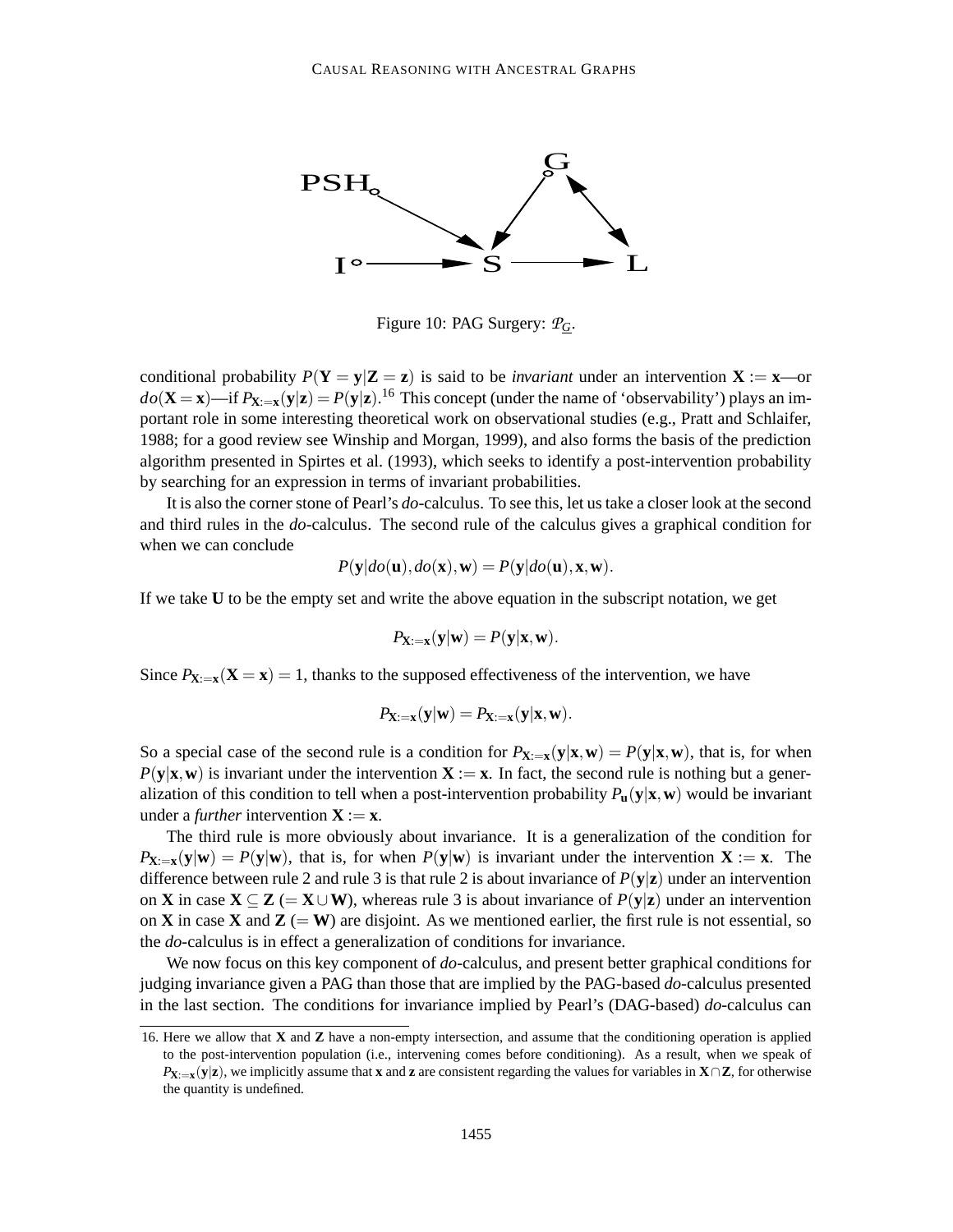be equivalently formulated without referring to manipulated graphs, as given in Spirtes et al. (1993, Theorem 7.1) before the *do*-calculus was invented. In this section we develop corresponding conditions in terms of PAGs. The conditions will be not only sufficient in the sense that if the conditions are satisfied, then every DAG compatible with the given PAG entails invariance, but also necessary in the sense that if the conditions fail, then there is at least one DAG compatible with the given PAG that does not entail invariance. In this aspect, the conditions are also superior to earlier results on invariance given an equivalence class of DAGs due to Spirtes et al. (1993, Theorems 7.3 and 7.4).

We first state the conditions for judging invariance given a DAG, originally presented in Spirtes et al. (1993, Theorem 7.1).

**Proposition 18 (Spirtes, Glymour, Scheines)** Let G be the causal DAG for  $O \cup L$ , and  $X, Y, Z \subseteq O$ be three sets of variables such that  $\mathbf{X} \cap \mathbf{Y} = \mathbf{Y} \cap \mathbf{Z} = \emptyset$  (but  $\mathbf{X}$  and  $\mathbf{Z}$  can overlap).  $P(\mathbf{y}|\mathbf{z})$  is invariant *under an intervention on* **X** *if*

- (1) for every  $X \in \mathbf{X} \cap \mathbf{Z}$ , there is no d-connecting path between X and any member of Y given  $\mathbf{Z}\setminus\{X\}$  *that is into*  $X$ ;
- (2) for every  $X \in X \cap (An_G(Z) \setminus Z)$ , there is no d-connecting path between X and any member of **Y** *given* **Z***; and*
- (3) for every  $X \in \mathbf{X} \setminus \text{An}_{G}(\mathbf{Z})$ , there is no d-connecting path between X and any member of Y *given* **Z** *that is out of X.* 17

**Remark:** Because  $\mathbf{Z} \subseteq \textbf{An}_{G}(\mathbf{Z}), \mathbf{X} \cap \mathbf{Z}, \mathbf{X} \cap (\textbf{An}_{G}(\mathbf{Z}) \setminus \mathbf{Z})$  and  $\mathbf{X} \setminus \textbf{An}_{G}(\mathbf{Z})$  form a partition of **X**. So for each member of **X**, only one of the conditions is relevant.

The proposition is an equivalent formulation of Theorem 7.1 in Spirtes et al. (1993). It is not hard to check that the proposition follows from rules 2 and 3 in the DAG-based *do*-calculus (Proposition 7); the talk of d-separation in manipulated graphs is replaced by the talk of absence of d-connecting paths of certain orientations in the original graph. Conversely, the proposition implies the special case of rules 2 and 3 where the background intervention  $do(U)$  is empty. Specifically, clause (1) in the proposition corresponds to rule 2 in the *do*-calculus; clauses (2) and (3) correspond to rule 3 in the *do*-calculus.

Spirtes et al. (1993, pp. 164-5) argued that these conditions are also "almost necessary" for invariance. What they meant is that if the conditions are not satisfied, then the causal structure does not *entail* the invariance, although there may exist some particular distribution compatible with the causal structure such that  $P(y|z)$  is invariant under some particular intervention on **X**. From now on when we speak of invariance entailed by the causal DAG, we mean that the conditions in Proposition 18 are satisfied—or equivalently, that the invariance follows from an application of rule 2 or rule 3 in the DAG-based *do*-calculus.<sup>18</sup> Our purpose is to demonstrate that there are corresponding graphical

<sup>17.</sup> It is not hard to see that (3) is equivalent to saying that for every  $X \in \mathbf{X} \setminus \textbf{An}_G(\mathbf{Z})$ , there is no directed path from *X* to any member of **Y**. Lemma 23 below is an immediate corollary of this equivalent formulation.

<sup>18.</sup> This stipulation is of course not intended to be a definition of the notion of *structurally entailed invariance*. A proper definition would be to the effect that for every distribution compatible with the causal structure,  $P(\mathbf{v}|\mathbf{z})$  is invariant under any intervention of **X**. The argument given by Spirtes et al. (1993, pp. 164-5) for (their equivalent formulation of) Proposition 18 suggests that the conditions are sufficient and necessary for structurally entailed invariance. Their argument uses the device of what they call policy variables, extra variables introduced into the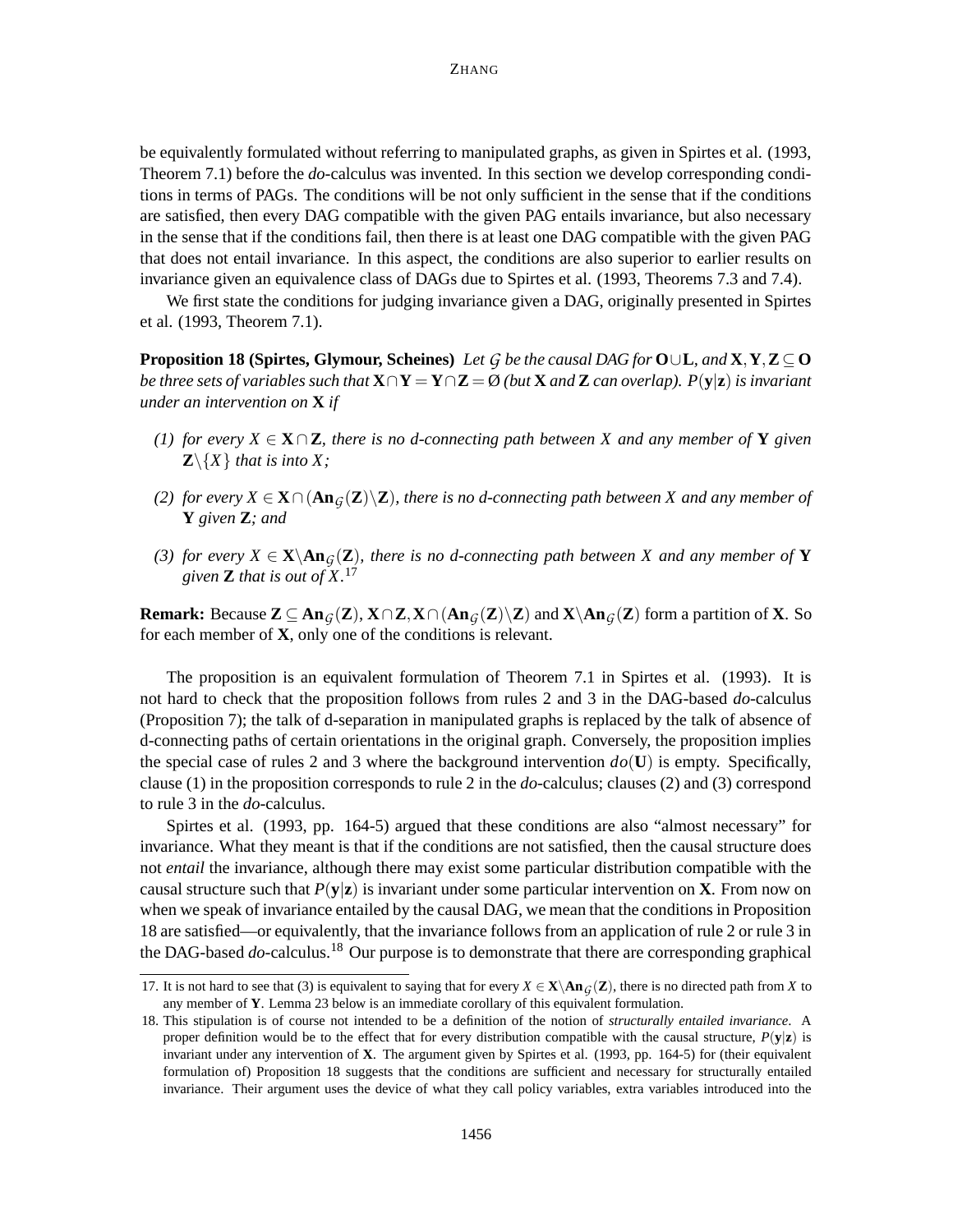conditions relative to a PAG that are sufficient and necessary for the conditions in Proposition 18 to hold for each and every DAG compatible with the PAG.

Once again, we develop the conditions in two steps: first to MAGs and then to PAGs. In the first step, our goal is to find sufficient and necessary conditions for invariance entailed by a MAG, as defined below:

**Definition 19 (Invariance entailed by a MAG)** Let M be a causal MAG over **O**, and **X**, **Y**, **Z**  $\subset$ **O** be three sets of variables such that  $X \cap Y = Y \cap Z = \emptyset$ ,  $P(y|z)$  is **entailed to be invariant under interventions on X given** M if for every DAG  $G(\mathbf{O}, L)$  represented by M,  $P(\mathbf{y}|\mathbf{z})$  is entailed to be *invariant under interventions on* **X** *given G (i.e., the conditions in Proposition 18 are satisfied).*

The question is how to judge invariance entailed by a MAG without doing the intractable job of checking the conditions in Proposition 18 for each and every compatible DAG. The next few lemmas, Lemmas 20-23, state useful connections between d-connecting paths in a DAG and mconnecting paths in the corresponding MAG. Lemma 20 records the important result due to Richardson and Spirtes (2002) that d-separation relations among observed variables in a DAG with latent variables correspond exactly to m-separation relations in its MAG.

**Lemma 20** Let G be any DAG over  $O \cup L$ , and M be the MAG of G over O. For any  $A, B \in O$  and  $C \subseteq O$  that does not contain A or B, there is a path d-connecting A and B given C in G if and only *if there is a path m-connecting A and B given* **C** *in M .*

**Proof** This is a special case of Lemma 17 and Lemma 18 in Spirtes and Richardson (1996), and also a special case of Theorem 4.18 in Richardson and Spirtes (2002).

Given Lemma 20, we know how to tell whether clause (2) of Proposition 18 holds in all DAGs compatible with a given MAG. For the other two conditions in Proposition 18, we need to take into account the orientations of d-connecting paths.

**Lemma 21** Let G be any DAG over  $O \cup L$ , and M be the MAG of G over O. For any  $A, B \in O$  and  $C \subseteq O$  that does not contain A or B, if there is a path d-connecting A and B given C in G that is into A, then there is a path m-connecting A and B given  $C$  in M that is either into A or contains an *invisible edge out of A.*

 $\blacksquare$ 

**Proof** See Appendix B.

**Lemma 22** Let M be any MAG over **O**. For any  $A, B \in \mathbf{O}$  and  $\mathbf{C} \subseteq \mathbf{O}$  that does not contain A or B, if there is a path m-connecting A and B given  $C$  in M that is either into A or contains an invisible edge out of A, then there exists a DAG G over  $O \cup L$  (for some extra variables L) whose MAG is *M , such that in G there is a path d-connecting A and B given* **C** *that is into A.*

causal DAG to represent interventions. Given the causal DAG  $G$ , a policy variable for a variable *X* is an (extra) parent of *X* but otherwise not adjacent to any other variables in *G*. Interventions can then be simulated by conditioning on the intervention variables, and invariance can be reformulated as conditional independence involving intervention variables. The conditions in Proposition 18 are equivalent to saying that the variables in **Y** are d-separated from the policy variables for **X** by **Z** (in the graph augmented by the policy variables). It thus seems plausible that these conditions are sufficient and necessary for structurally entailed invariance, given that d-separation is a sufficient and necessary condition for structurally entailed conditional independence (Geiger et al., 1990; Meek, 1995b). But Spirtes et al. did not give a rigorous proof for necessity. As an anonymous reviewer points out, the rigorous proof, if any, would need to be carefully made, and in particular, one should be careful in treating policy variables as random variables. We will not take on this task here.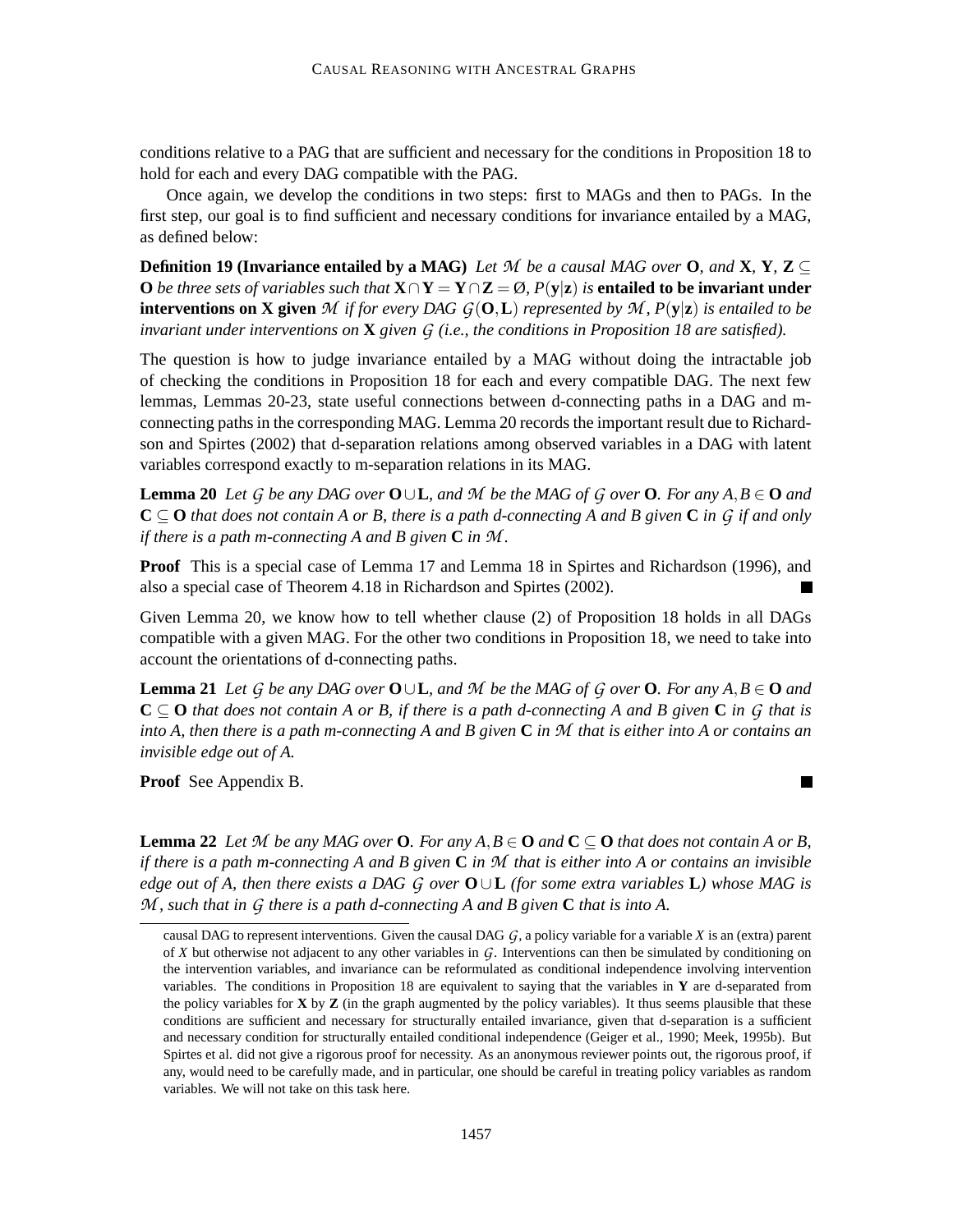**Proof** See Appendix B.

Obviously these two lemmas are related to adapting clause (1) in Proposition 18 to MAGs. The next lemma is related to clause (3).

 $\blacksquare$ 

 $\blacksquare$ 

**Lemma 23** Let G be any DAG over  $O \cup L$ , and M be the MAG of G over O. For any  $A, B \in O$ and  $C \subseteq O$  that does not contain B or any descendant of A in G (or in M, since G and M have the same ancestral relations among variables in  $O$ ), there is a path d-connecting A and B given C in G that is out of A if and only if there is a path m-connecting A and B given C in M that is out of A.

**Proof** See Appendix B.

Given these lemmas, the conditions in Proposition 18 are readily translated into the following conditions for invariance given a MAG.

**Theorem 24** Suppose M is the causal MAG over a set of variables **O**. For any  $X, Y, Z \subseteq O$ ,  ${\bf X} \cap {\bf Y} = {\bf Y} \cap {\bf Z} = \emptyset$ ,  $P({\bf y}|{\bf z})$  is entailed to be invariant under interventions on  ${\bf X}$  given  ${\mathcal{M}}$  if and only *if*

- (1) for every  $X \in \mathbf{X} \cap \mathbf{Z}$ , there is no m-connecting path between X and any member of **Y** given  $\mathbb{Z}\setminus\{X\}$  *that is into X or contains an invisible edge out of X*;
- (2) for every  $X \in X \cap (An_{\mathcal{M}}(Z) \backslash Z)$ , there is no m-connecting path between X and any member *of* **Y** *given* **Z***; and*
- (3) for every  $X \in \mathbf{X} \setminus \mathbf{An}_{\mathcal{M}}(\mathbf{Z})$ , there is no m-connecting path between X and any member of Y *given* **Z** *that is out of X.*

**Proof** Given Lemma 21, if (1) holds, then for every DAG represented by  $M$ , the first condition in Proposition 18 holds. Given Lemma 20 and the fact that *M* and all DAGs represented by *M* have the exact same ancestral relations among **O**, if (2) holds, the second condition in Proposition 18 holds for every DAG represented by *M* . Moreover, given Lemma 23, if (3) holds, the third condition in Proposition 18 holds for every DAG represented by  $M$ . So (1), (2) and (3) together imply that  $P(y|z)$  is invariant under interventions on **X** given M.

Conversely, if (1) fails, then by Lemma 22, there is a DAG represented by *M* in which the first condition in Proposition 18 fails. Likewise with conditions (2) and (3), in light of Lemmas 20 and 23 and the fact that *M* and a DAG represented by *M* have the exact same ancestral relations among **O**. So (1), (2) and (3) are also necessary for  $P(y|z)$  to be entailed to be invariant under interventions on **X** given  $M$ .  $\blacksquare$ 

For example, given the MAG in Figure 3(a), *P*(*L*|*G*,*S*) is invariant under interventions on *S*, because the only m-connecting path between *L* and *S* given *G* is  $\langle L, S \rangle$ , which contains a visible directed edge out of *L*, and so the relevant clause in Theorem 24, clause (1), is satisfied. By contrast,  $P(L|G, S)$  is not entailed to be invariant under interventions on *G* given the MAG—in the sense that there exists a causal DAG compatible with the MAG given which  $P(L|G, S)$  is not entailed to be invariant under interventions on *G*—because clause (1) is not satisfied.

In a similar fashion, we can extend the result to invariance entailed by a PAG. Definition first: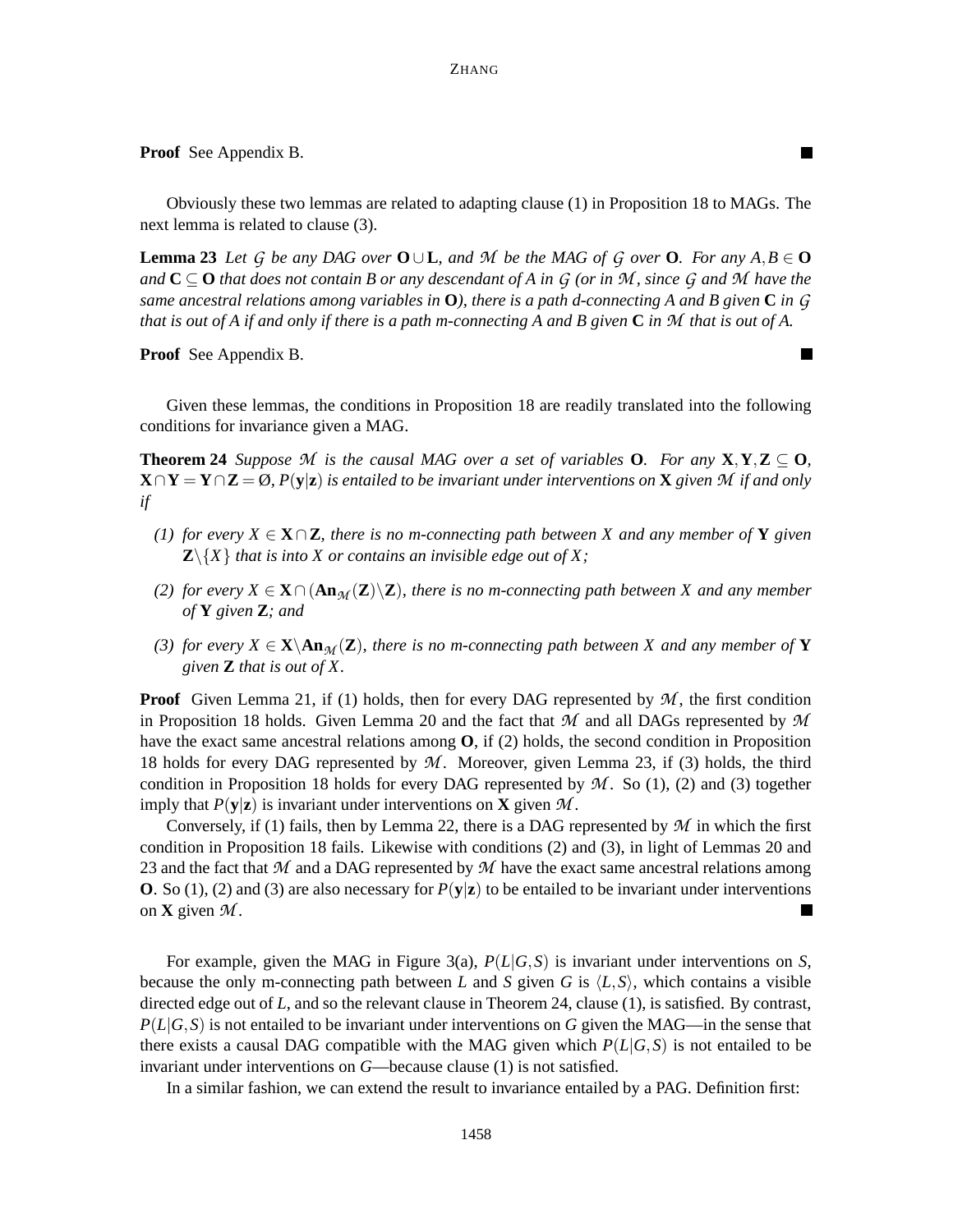**Definition 25 (Invariance entailed by a PAG)** Let P be a PAG over **O**, and **X**, **Y**, **Z**  $\subseteq$  **O** be three sets of variables such that  $X \cap Y = Y \cap Z = \emptyset$ ,  $P(y|z)$  is entailed to be invariant under interven**tions on X given** P if for every MAG M in the Markov equivalence class represented by P,  $P(y|z)$ *is entailed to be invariant under interventions on* **X** *given M .*

We need a few lemmas that state connections between m-connecting paths in a MAG and definite m-connecting paths (as opposed to mere possibly m-connecting paths) in its PAG. By the definition of definite m-connecting paths (Definition 4), definite m-connection in a PAG implies m-connection in every MAG represented by the PAG. It is not obvious, however, that m-connection in a MAG will always be revealed as definite m-connection in its PAG. Fortunately, this turns out to be true. However, the proof is highly involved, and relies on many results about the properties of PAGs and the transformation between PAGs and MAGs presented in Zhang (2006, chapters 3-4), which would take up too much space and might distract readers from the main points of the present paper. So we will simply state the fact here, and refer interested readers to Zhang (2006, chap. 5, Lemma 5.1.7) for the proof.

**Lemma 26** Let M be a MAG over **O**, and P be the PAG that represents  $[M]$ . For any  $A, B \in \mathbf{O}$ and  $C \subseteq O$  that does not contain A or B, if there is a path m-connecting A and B given C in M, then there is a path definitely m-connecting A and B given  $C$  in  $\mathcal{P}$ . Furthermore, if there is an m-connecting path in M that is either into A or out of A with an invisible directed edge, then there is a definite m-connecting path in  $P$  that does not start with a definitely visible edge out of A.

**Proof** See the proof of Lemma 5.1.7 in Zhang (2006, pp. 207).

The converse to the second part of Lemma 26 is also true.

**Lemma 27** Let P be a PAG over **O**. For any  $A, B \in \mathbf{O}$  and  $\mathbf{C} \subseteq \mathbf{O}$  that does not contain A or B, if there is a path definitely m-connecting A and B given  $C$  in  $\mathcal P$  that does not start with a definitely visible edge out of A, then there exists a MAG  $\mathcal M$  in the equivalence class represented by  $\mathcal P$  in which there is a path m-connecting A and B given  $C$  that is either into A or includes an invisible directed *edge out of A.*

**Proof** See Appendix B.

Lemmas 26 and 27 are useful for establishing conditions analogous to clauses (1) and (2) in Theorem 24. For clause (3), we need two more lemmas.

**Lemma 28** Let M be a MAG over **O**, and P be the PAG that represents  $[\mathcal{M}]$ . For any  $A, B \in \mathbf{O}$  and  $C \subseteq O$  that does not contain B or any descendant of A in M, if there is a path m-connecting A and B given C in M that is out of A, then there is a path definitely m-connecting A and B given C in P that is not into A (i.e., the edge incident to A on the path is either  $A \circ \neg \circ$ , or  $A \circ \rightarrow$ , or  $A \rightarrow$ ).

**Proof** See Appendix B.

**Lemma 29** Let P be a PAG over **O**. For any  $A, B \in \mathbf{O}$  and  $\mathbf{C} \subseteq \mathbf{O}$  that does not contain A or B, if there is a path definitely m-connecting A and B given C in P that is not into A, then there exists a MAG M represented by P in which there is a path m-connecting A and B given C that is out of A.

 $\blacksquare$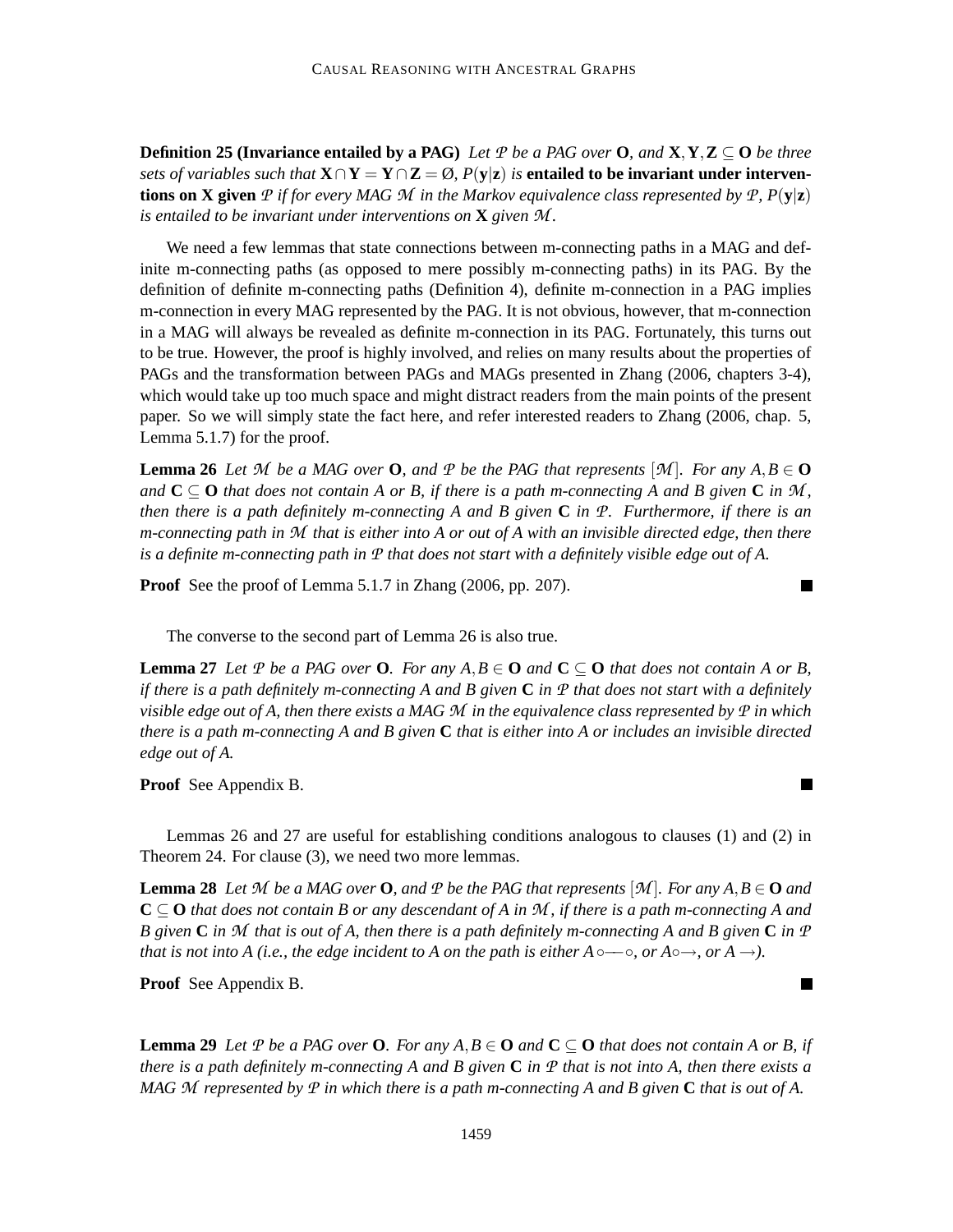ш

**Proof** See Appendix B.

The main theorem follows.

**Theorem 30** Suppose P is the causal PAG over a set of variables **O**. For any  $X, Y, Z \subseteq \mathbf{O}$  such that  $\mathbf{X} \cap \mathbf{Y} = \mathbf{Y} \cap \mathbf{Z} = \emptyset$ ,  $P(\mathbf{y}|\mathbf{z})$  is entailed to be invariant under interventions on  $\mathbf{X}$  given  $\mathcal P$  if and only *if*

- (1) for every  $X \in \mathbf{X} \cap \mathbf{Z}$ , every definite m-connecting path, if any, between X and any member of **Y** given  $\mathbb{Z}\setminus\{X\}$  is out of X with a definitely visible edge;
- *(2) for every X* ∈ **X** ∩ (PossibleAn<sub>*P*</sub>(**Z**) $\setminus$ **Z**)*, there is no definite <i>m*-connecting path between *X and any member of* **Y** *given* **Z***; and*
- *(3) for every*  $X \in \mathbf{X} \setminus \text{PossibleAn}_{\mathcal{P}}(\mathbf{Z})$ *, every definite m-connecting path, if any, between X and any member of* **Y** *given* **Z** *is into X.*

**Proof** We show that (1), (2) and (3) are sufficient and necessary for the corresponding conditions in Theorem 24 to hold for all MAGs represented by *P*. It follows from Lemma 26 that if (1) holds, then the first condition in Theorem 24 holds for all MAGs represented by *P*. Note moreover that for every MAG M represented by P,  $\text{An}_{\mathcal{M}}(Z) \subseteq \text{PossibleAn}_{\mathcal{P}}(Z)$ . It again follows from Lemma 26 that if (2) holds, then the second condition in Theorem 24 holds for all MAGs represented by *P*. Finally, it follows from Lemma 28 (and Lemma 26) that if (3) holds, the third condition in Theorem 24 holds for all MAGs represented by  $P$ . Hence  $(1)$ ,  $(2)$  and  $(3)$  are sufficient.

Conversely, if (1) fails, then by Lemma 27, there exists a MAG represented by *P* for which the first condition in Theorem 24 fails.

To show the necessity of (2), we need the fact mentioned in Footnote 11 that if *X* is a possible ancestor of a vertex  $Z \in \mathbb{Z}$  in *P*, then there exists a MAG represented by *P*, in which *X* is an ancestor of *Z*. So if (2) fails, that is, there is a definite m-connecting path between a variable  $X \in \mathbf{X} \cap (\text{PossibleAn}_{\mathcal{P}}(\mathbf{Z}) \setminus \mathbf{Z})$  and a member of **Y** given **Z** in *P*, then there exists a MAG *M* represented by P in which  $X \in X \cap (An_{\mathcal{M}}(Z) \setminus Z)$ , and there is an m-connecting path between X and a member of **Y** given **Z**, which violates clause (2) of Theorem 24.

Lastly, if (3) fails, that is, there is a definite m-connecting path between a variable  $X \in$ **X**  $\mathbf{X}$ **PossibleAn** $p(\mathbf{Z})$  and a member of **Y** given **Z** that is *not* into X, then it follows from Lemma 29 that there exists a MAG *M* represented by *P* in which there is an m-connecting path between *X* and a member of **Y** given **Z** that is out of X. Moreover, since  $X \in \mathbf{X} \setminus \mathbf{PossibleAn}_{\mathcal{P}}(\mathbf{Z})$ , X cannot be an ancestor of **Z** in *M*, that is,  $X \in \mathbf{X} \setminus \mathbf{An}_{\mathcal{M}}(\mathbf{Z})$ . So *M* fails clause (3) of Theorem 24. Therefore, the conditions are also necessary.

For a simple illustration, consider again the PAG in Figure 4. Given the PAG, it can be inferred that  $P(L|G, S)$  is invariant under interventions on *I*, because there is no definite m-connecting path between *L* and *I* given  $\{G, S\}$ , satisfying the relevant clause—clause (2)—in Theorem 30.  $P(L|G, S)$ is also invariant under interventions on *S* because the only definitely m-connecting path between *L* and *S* given  $\{G\}$  is  $S \to L$  which contains a definitely visible edge out of *S*, satisfying the relevant clause—clause (1)—in Theorem 30.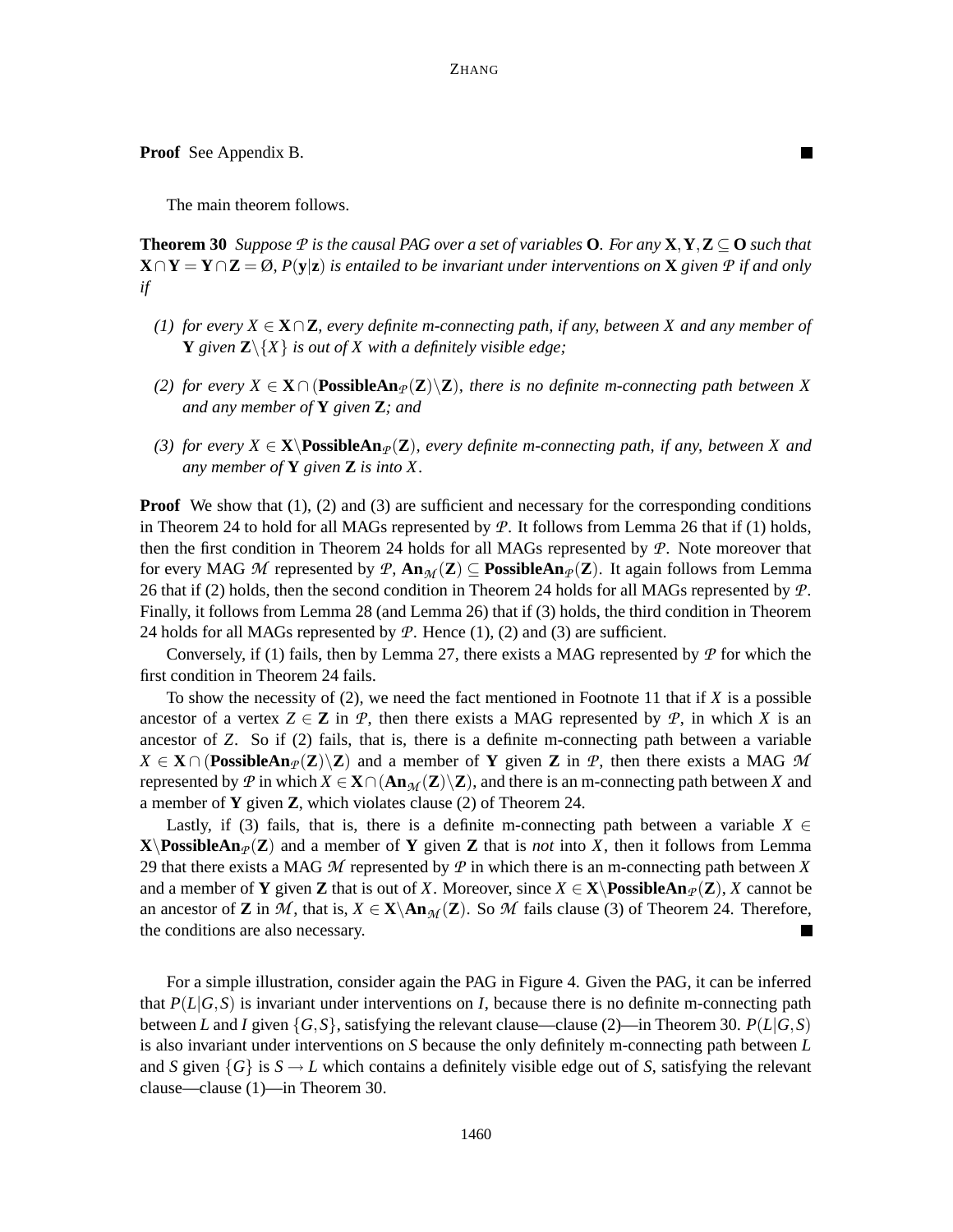On the other hand, for example, *P*(*S*) is not entailed to be invariant under interventions on *I*. Note that given the MAG of Figure 3(b),  $P(S)$  is indeed entailed to be invariant under interventions on *I*, but this invariance is not unanimously implied in the equivalence class. Given some other MAGs in the class, such as the one in Figure  $3(a)$ ,  $P(S)$  is not entailed to be invariant under interventions on *I*.

As briefly noted in the last section, the PAG-based *do*-calculus in its current form is not complete. We mentioned three issues that might be responsible for this (cf. the comments right after Theorem 17), but only one of them we are sure leads to counterexamples—examples in which a rule in the DAG-based calculus is applicable for all DAGs compatible with the given PAG, but the corresponding rule in the PAG-based calculus is not applicable. It is the fact that the calculus is formulated in terms of absence of possibly m-connecting paths. Consider the example we used to illustrate the difference between definite and possibly m-connecting paths in Section 3. Given the PAG in Figure 5, we cannot apply rule 2 of the PAG-based *do*-calculus to conclude that  $P(W|do(X), Y, Z) = P(W|Y, Z)$ , because there is a possibly m-connecting path between *X* and *W* relative to  ${Y,Z}$  in the PAG (note that since  $X \in \text{PossibleAn}( {Y,Z} )$ ), the rule does not require manipulating the graph). However, it can be shown that for every DAG compatible with the PAG, *X* and *W* are d-separated by {*Y*,*Z*} in either the *X*-upper-manipulation of the DAG or in the DAG itself. So rule 2 of the DAG-based *do*-calculus is actually applicable given any DAG compatible with the PAG.

Although we suspect that such counterexamples may not be encountered often in practice, it is at least theoretically interesting to handle them. Our results in this section provide an improvement in regard to the important special case of invariance. That is, the conditions given in Theorem 30 are complete for deriving statements of invariance, in the following sense: if the conditions therein fail relative to a PAG, then there exists a DAG represented by the PAG given which the conditions in Proposition 18 do not hold. The example in Figure 5 is not a counterexample to the completeness of Theorem 30. Unlike the *do*-calculus presented in Theorem 17, Theorem 30 implies that *P*(*W*|*Y*,*Z*) is entailed to be invariant under interventions on *X* given the PAG (and hence we can conclude that  $P(W|do(X), Y, Z) = P(W|Y, Z)$ , because there is no definite m-connecting path between *X* and *W* relative to {*Y*,*Z*} in the PAG. Whether it is valid to formulate the PAG-based *do*-calculus in terms of definite m-connecting paths is an open question at this point (cf. Footnote 15).<sup>19</sup>

Theorem 30 is in style very similar to Theorems 7.3 and 7.4 in Spirtes et al. (1993). The latter are formulated with respect to a *partially oriented inducing path graph* (POIPG). We include in Appendix A a description of the inducing path graphs (IPGs) as well as their relationship to ancestral graphs. As shown there, syntactically the class of ancestral graphs is a proper subclass of the class of inducing path graphs. In consequence a PAG in general reveals more qualitative causal information than a POIPG. In addition, it seems MAGs are easier to parameterize than IPGs. (For a linear parametrization of MAGs, see Richardson and Spirtes, 2002.)

Apart from the advantages of working with MAGs and PAGs over IPGs and POIPGs, our Theorem 30 is superior to Spirtes et al.'s theorems in that our theorem is formulated in terms of definite m-connecting paths, whereas theirs, like the results in the last section, are formulated in terms of

<sup>19.</sup> Here is another way to view the open problem. As explained earlier, *do*-calculus is essentially a generalization of the invariance conditions. Not only does it address the question of when  $(y|z)$  is invariant under an intervention  $X := x$ , it also addresses the more general question of when a post-intervention probability  $P_{\bf u}({\bf y}|{\bf z})$  would be invariant under a *further* intervention  $X := x$ . Our results in this section do not cover the latter question. To generalize the results in terms of definite m-connecting paths to address the latter question is parallel to improving the *do*-calculus.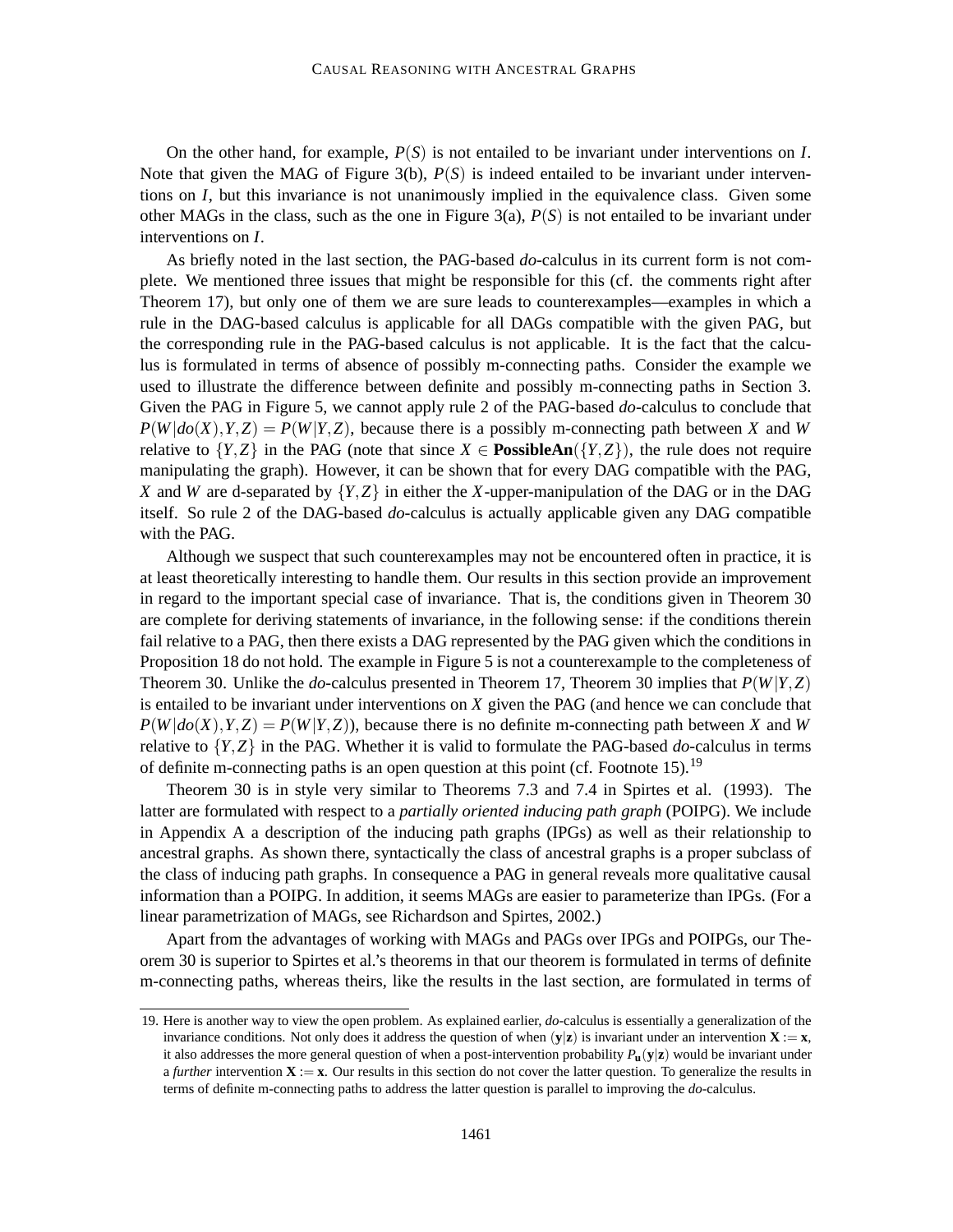possibly m-connecting paths. As a result, their conditions are only sufficient but not necessary. Regarding the case in Figure 5, for example, their theorems do not imply that  $P(W|Y,Z)$  is entailed to be invariant under interventions on *X*, due to the presence of the possibly m-connecting path in the graph (which in this case is also the POIPG). Furthermore, since definite m-connecting paths are special cases of possibly m-connecting paths, there are more possibly m-connecting paths than definite m-connecting paths to check in a PAG. This may turn out to be a computational advantage for our theorem.

### **6. Conclusion**

Causal reasoning about consequences of interventions has received rigorous and interesting treatments in the framework of causal Bayesian networks. Much of the work assumes that the structure of the causal Bayesian network, represented by a directed acyclic graph, is fully given. In this paper we have provided some results about causal reasoning under weaker causal assumptions, represented by a maximal ancestral graph or a partial ancestral graph, the latter of which is fully testable with observational data (assuming the causal Faithfulness condition).

Theorem 17 in Section 4 gives us a *do*-calculus under testable causal assumptions, represented by a PAG. The idea is that when any rule in the calculus is applicable given the PAG, the corresponding rule in Pearl's original *do*-calculus is applicable relative to each and every DAG compatible with the PAG. The converse, however, is not true; it is not the case that whenever all DAGs compatible with the PAG sanction the application of a certain rule in the *do*-calculus, the corresponding rule in the PAG-based calculus is also applicable. An interesting project is to either improve the calculus, or to investigate more closely the extent to which the current version is not complete.

As a first step towards improvement, we examined in Section 5 an important special case of the *do*-calculus—the graphical conditions for invariance under interventions—and presented sufficient and necessary conditions for invariance given a PAG. These conditions are very similar but also superior to the analogous results proved by Spirtes et al. (1993). In the latter work, there is also an algorithm (named Prediction Algorithm) for identifying post-intervention probabilities based on the conditions for invariance. The results in this paper can certainly be used to improve that algorithm.

The search for a syntactic derivation in the *do*-calculus to identify a post-intervention probability is no minor computational task. For this reason, it is worth deriving handy graphical criteria for identifiability from the *do*-calculus. Since invariant quantities are the most basic identifiable quantities, the condition for invariance is the most basic among such graphical criteria. Other graphical criteria in the literature, including the well known "back door criterion" and "front door criterion", should be extendible to PAGs in the same way as we did for invariance. On the other hand, a novel approach to identification has been developed recently by Tian and Pearl (2004), which proves computationally attractive. To adapt that approach to ancestral graphs is probably a worthy project.

### **Acknowledgments**

I am grateful to Clark Glymour, Thomas Richardson, and Peter Spirtes for their helpful comments on the part of my dissertation this paper is based on. Thanks also to three anonymous referees for helping improve the paper significantly. One of them, especially, made extremely detailed and helpful suggestions.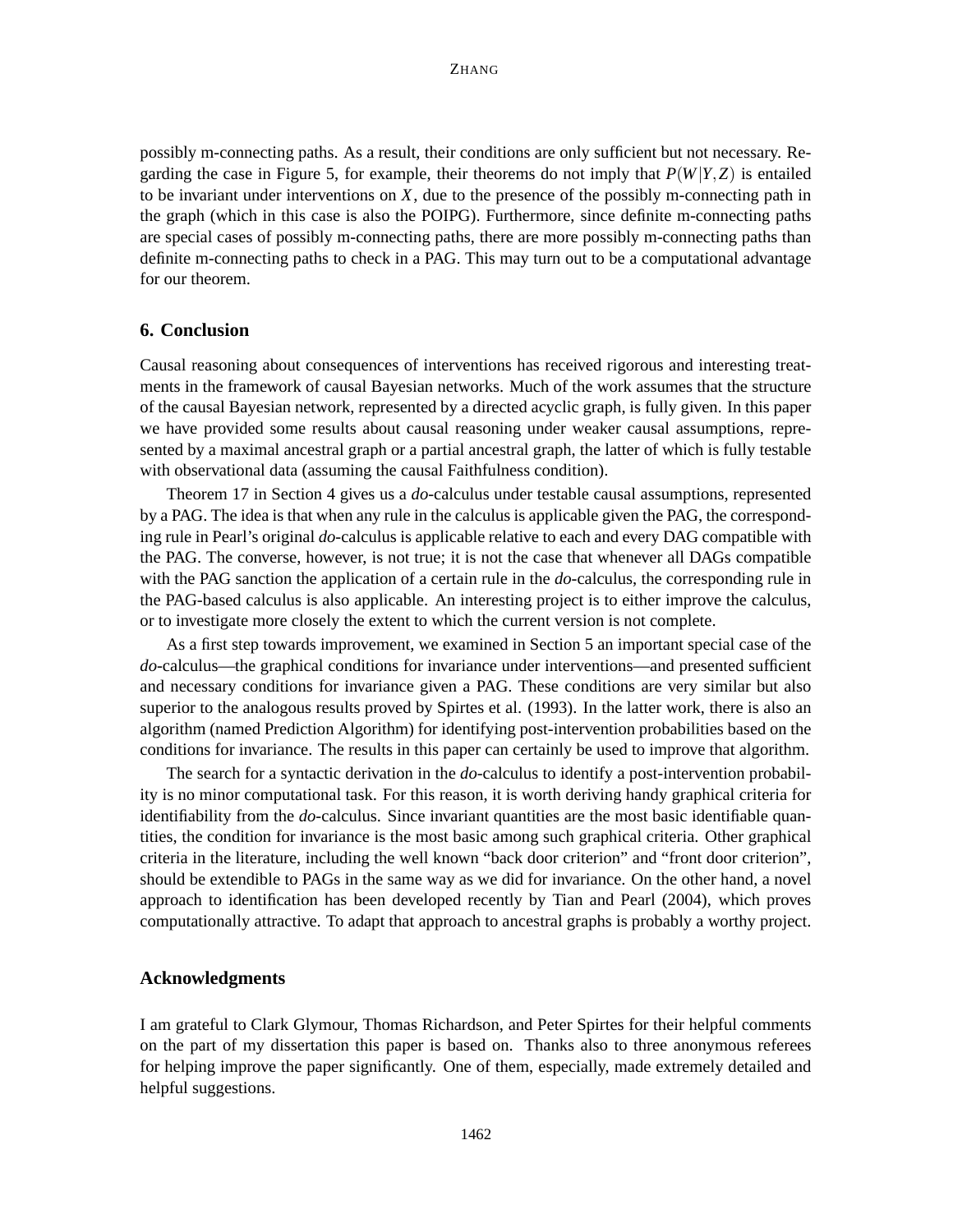# **Appendix A. Inducing Path Graphs**

The theory of invariance under interventions developed in this paper is largely parallel to that developed in Spirtes et al. (1993). Their theory is based on a graphical representation called inducing path graphs. This graphical object is not given an independent syntactic definition, but defined via a construction relative to a DAG (with latent variables). It is clear from the construction that this representation is closely related to MAGs. In this appendix we specify the exact relationship between them. In particular, we justify an independent syntactic definition of inducing path graphs, which makes it clear that syntactically the class of MAGs is a subclass of inducing path graphs.

An *inducing path graph (IPG)* is a directed mixed graph, defined relative to a DAG, through the following construction:

> **Input**: a DAG *G* over  $\langle 0, L \rangle$ **Output:** an IPG  $I_G$  over **O**

- 1. for each pair of variables  $A, B \in \mathbf{O}$ , *A* and *B* are adjacent in  $I_G$  if and only if there is an inducing path between them relative to **L** in  $\mathcal{G}$ ;
- 2. for each pair of adjacent vertices  $A$ ,  $B$  in  $I<sub>G</sub>$ , mark the  $A$ -end of the edge as an arrowhead if there is an inducing path between *A* and *B* that is into *A*, otherwise mark the *A*-end of the edge as a tail.

It can be shown that the construction outputs a mixed graph  $I_G$  in which the set of m-separation relations matches exactly the set of d-separation relations among **O** in the original DAG *G* (Spirtes and Verma, 1992). Furthermore,  $I_G$  encodes information about inducing paths in the original graph, which in turn implies features of the original DAG that bear causal significance. Specifically, we have two useful facts: (i) if there is an inducing path between *A* and *B* relative to **L** that is out of *A*, then *A* is an ancestor of *B* in  $G$ ; (ii) if there is an inducing path between *A* and *B* relative to **L** that is into both *A* and *B*, then *A* and *B* have a common ancestor in **L** unmediated by any other observed variable.<sup>20</sup> So  $I_G$ , just like the MAG for  $G$ , represents both the conditional independence relations and (features of) the causal structure among the observed variables **O**. Since the above construction produces a unique graph given a DAG  $G$ , it is fair to call  $I_G$  the IPG for  $G$ .

Therefore a directed mixed graph over a set of variables is an IPG if it is the IPG for some DAG. We now show that a directed mixed graph is an IPG if and only if it is maximal and does not contain a directed cycle.

**Theorem 31** For any directed mixed graph I over a set of variables  $\bf{O}$ , there exists a DAG G over **O** and possibly some extra variables **L** such that  $I = I_G$ —that is, I is the IPG for  $G$ —if and only if

- *(i1) There is no directed cycle in I; and*
- *(i2) I is maximal (i.e., there is no inducing path between two non-adjacent variables).*

**Proof** We first show that the conditions are necessary (only if). Suppose there exists a DAG  $G(\mathbf{0}, \mathbf{L})$ whose IPG is *I*. In other words, *I* is the output of the IPG construction procedure given  $G$ . If there is any directed cycle in *I*, say  $c = \langle O_1, \ldots, O_n, O_1 \rangle$ , then between any pair of adjacent nodes in the cycle,  $O_i$  and  $O_{i+1}$  ( $1 \le i \le n$  and  $O_{n+1} = O_1$ ), there is an inducing path between them in *G* relative

<sup>20.</sup> For more details of the causal interpretation of IPGs, see Spirtes et al. (1993, pp. 130-138).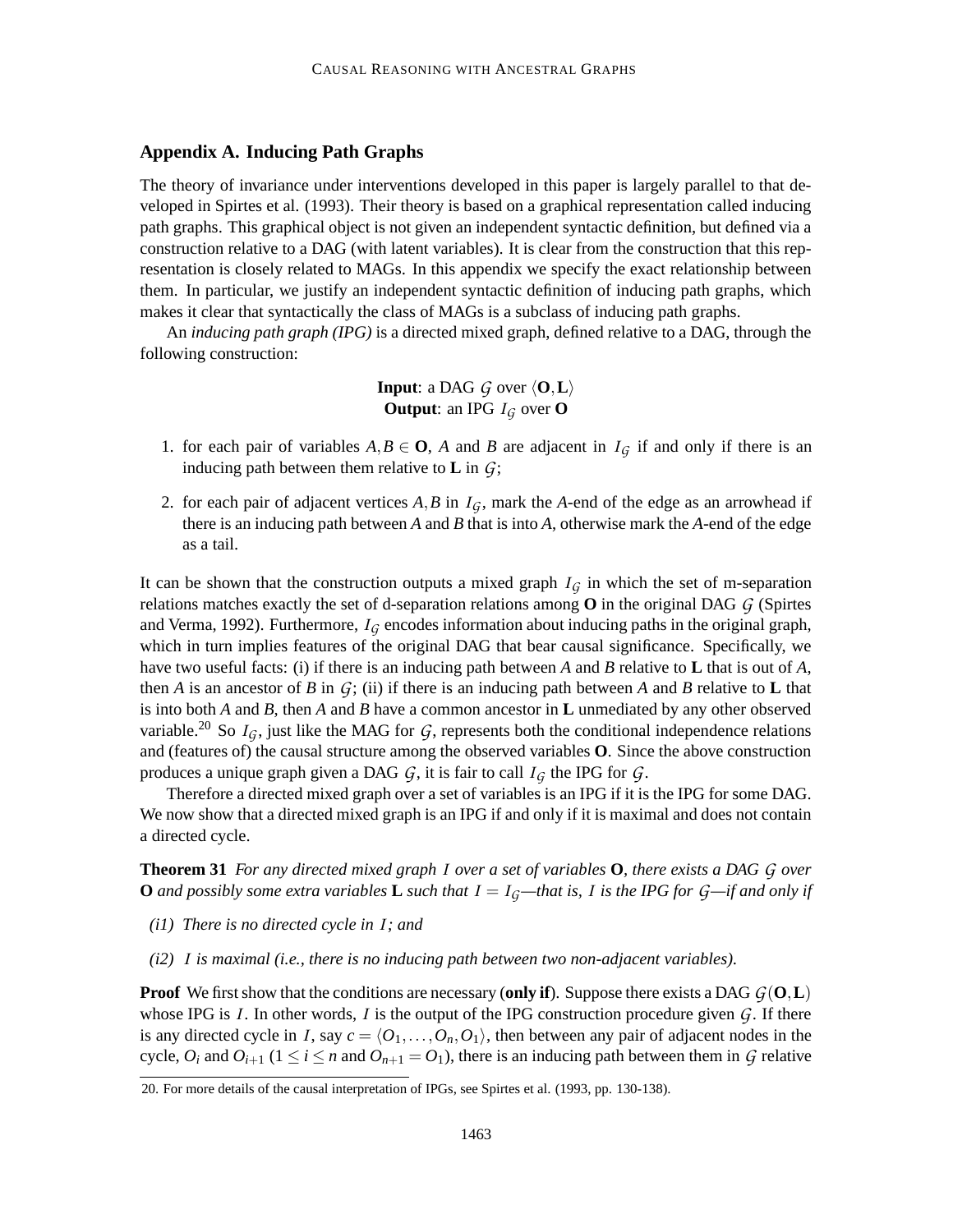#### **ZHANG**

to **L**, which, by one of the facts mentioned earlier, implies that  $O_i$  is an ancestor of  $O_{i+1}$  in  $\mathcal{G}$ . Thus there would be a directed cycle in *G* as well, a contradiction. Therefore there is no directed cycle in *I*. To show that it is also maximal, consider any two non-adjacent nodes *A* and *B* in *I*. We show that there is no inducing path in *I* between *A* and *B*. Otherwise let  $p = \langle A, O_1, \ldots, O_n, B \rangle$  be an inducing path. By the construction, there is an inducing path relative to **L** in  $G$  between  $A$  and  $O_1$  that is into  $O_1$ , and an inducing path relative to **L** in G between *B* and  $O_n$  that is into  $O_n$ , and for every 1 ≤ *i* ≤ *i*−1, there is an inducing path relative to **L** in *G* between *O<sup>i</sup>* and *Oi*+<sup>1</sup> that is into both. By Lemma 32 in Appendix B, it follows that there is an inducing path between *A* and *B* relative to **L** in *G*, and so *A* and *B* should be adjacent in *I*, a contradiction. Therefore *I* is also maximal.

Next we demonstrate sufficiency (**if**). If the two conditions hold, construct a DAG *G* as follows: retain all the directed edges in *I*, and for each bi-directed edge  $A \leftrightarrow B$  in *I*, introduce a latent variable  $L_{AB}$  in  $G$  and replace  $A \leftrightarrow B$  with  $A \leftarrow L_{AB} \rightarrow B$ .<sup>21</sup> It is easy to see that the resulting graph *G* is a DAG, as in *I* there is no directed cycle. We show that  $I = I_G$ , the IPG for *G*. For any pair of variables *A* and *B* in *I*, there are four cases to consider:

*Case 1*:  $A \rightarrow B$  is in *I*. Then  $A \rightarrow B$  is also in *G*, so *A* and *B* are adjacent in  $I_G$ . In  $I_G$ , the edge between *A* and *B* is not  $A \leftarrow B$ , because otherwise *B* would have to be an ancestor of *A* in *G*, a contradiction. The edge is not  $A \leftrightarrow B$  either, because otherwise there would have to be a latent variable that is a parent of both *A* and *B*, which by the construction of *G* is not the case. So  $A \rightarrow B$ is also in  $I_G$ .

*Case* 2:  $A \leftarrow B$  is in *I*. By the same argument as in *Case*  $I, A \leftarrow B$  is also in  $I_G$ .

*Case* 3:  $A \leftrightarrow B$  is in *I*. Then there is a  $L_{AB}$  such that  $A \leftarrow L_{AB} \rightarrow B$  is in *G*. Then obviously  $\langle A, L_{AB}, B \rangle$  is an inducing path relative to **L** in *G* that is into both *A* and *B*, and hence  $A \leftrightarrow B$  is also in  $I_G$ .

*Case* 4: *A* and *B* are not adjacent in *I*. We show that they are not adjacent in  $I_G$  either. For this, we only need to show that there is no inducing path between *A* and *B* relative to **L** in *G*. Suppose otherwise that there is such an inducing path *p* between *A* and *B* in  $G$ . Let  $\langle A, O_1, \ldots, O_n, B \rangle$  be the sub-sequence of *p* consisting of all observed variables on *p*. By the definition of inducing path, all  $O_i$ 's ( $1 \le i \le n$ ) are colliders on *p* and are ancestors of either *A* or *B*. By the construction of *G*, it is easy to see that  $O_i$ 's are also ancestors of either *A* or *B* in *I*. It is also easy to see that either  $A \rightarrow O_1$ or  $A \leftarrow L_{AO_1} \rightarrow O_1$  appears in  $G$ , which implies that there is an edge between A and  $O_1$  that is into  $O_1$  in *I*. Likewise, there is an edge between  $O_n$  and *B* that is into  $O_n$  in *I*, and there is an edge between  $O_i$  and  $O_{i+1}$  that is into both in *I* for all  $1 \le i \le n-1$ . So  $\langle A, O_1, \ldots, O_n, B \rangle$  constitutes an inducing path between *A* and *B* in *I*, which contradicts the assumption that *I* is maximal. So there is no inducing path between *A* and *B* relative to **L** in *G*, which means that *A* and *B* are not adjacent in  $I_G$ .

Therefore  $I = I_G$ , the IPG for  $G$ .

▅

Given this theorem, it is clear that we can define IPGs in terms of (*i*1) and (*i*2). So a MAG is also an IPG, but an IPG is not necessarily a MAG, as the former may contain an almost directed cycle. The simplest IPG which is not a MAG is shown in Figure 11.

Spirtes et al. (1993) uses *partially oriented inducing path graphs (POIPGs)* to represent Markov equivalence classes of IPGs. The idea is exactly the same as PAGs. A (complete) POIPG displays (all) common marks in a Markov equivalence class of IPGs. An obvious fact is that given a set of conditional independence facts that admits a faithful representation by a MAG, the Markov equiva-

<sup>21.</sup> This is named *canonical DAG* in Richardson and Spirtes (2002).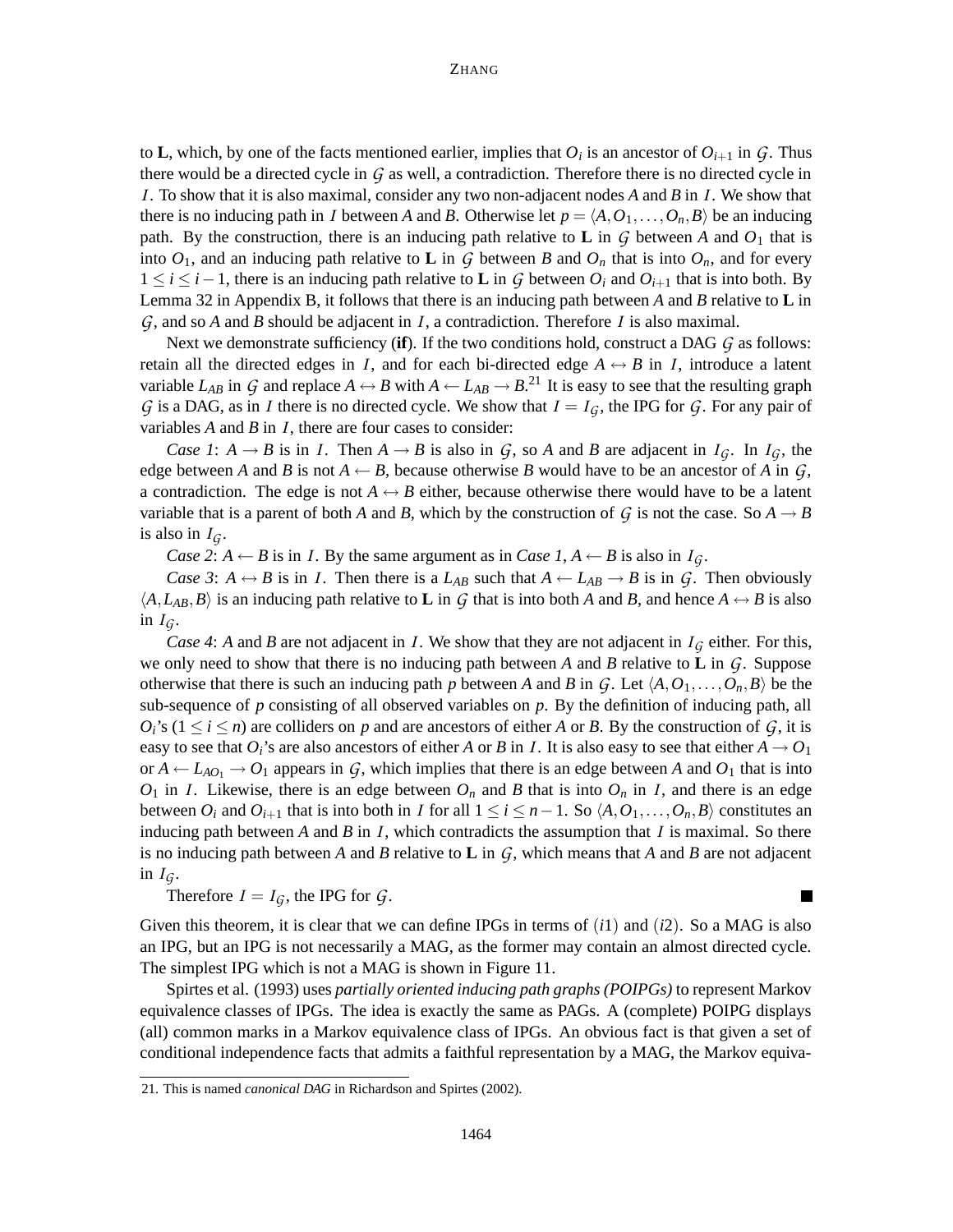

Figure 11: A simplest IPG that is not a MAG

lence class of MAGs is included in the Markov equivalence class of IPGs. It follows that the POIPG cannot contain more informative marks than the PAG, but may contain fewer. So a PAG usually reveals more qualitative causal information than a POIPG does.

# **Appendix B. Proofs of the Lemmas**

In proving some of the lemmas, we will use the following fact, which was proved in, for example, Spirtes et al. (1999, pp. 243):

**Lemma 32** Let  $G(\mathbf{O}, L)$  be a DAG, and  $\langle V_0, \ldots, V_n \rangle$  be a sequence of distinct variables in **O**. If (1) for all  $0 \le i \le n-1$ , there is an inducing path in G between  $V_i$  and  $V_{i+1}$  relative to **L** that is into  $V_i$  unless possibly  $i = 0$  and is into  $V_{i+1}$  unless possibly  $i = n-1$ ; and (2) for all  $1 \le i \le n-1$ ,  $V_i$  is an ancestor of either  $V_0$  or  $V_n$  in  $G$ ; then there is a subpath s of the concatenation of those inducing paths that is an inducing path between  $V_0$  and  $V_n$  relative to **L** in G. Furthermore, if the said inducing path between  $V_0$  and  $V_1$  is into  $V_0$ , then s is into  $V_0$ , and if the said inducing path *between*  $V_{n-1}$  *and*  $V_n$  *is into*  $V_n$ *, then s is into*  $V_n$ *.* 

**Proof** This is a special case of Lemma 10 in Spirtes et al. (1999, pp. 243). See their paper for a detailed proof. (One may think that the concatenation itself would be an inducing path between  $V_0$ and  $V<sub>n</sub>$ . This is almost correct, except that the concatenation may contain the same vertex multiple times. So in general it is a subsequence of the concatenation that constitutes an inducing path between  $V_0$  and  $V_n$ .)

Lemma 32 gives a way to argue for the presence of an inducing path between two variables in a DAG, and hence is very useful for demonstrating that two variables are adjacent in the corresponding MAG. We will see several applications of this lemma in the subsequent proofs.

### **Proof of Lemma 9**

**Proof** Since there is an inducing path between *A* and *B* relative to **L** in *G*, *A* and *B* are adjacent in *M*. Furthermore, since  $A \in \text{An}_{G}(B)$ , the edge between *A* and *B* in *M* is  $A \rightarrow B$ . We now show that it is invisible in  $M$ . To show this, it suffices to show that for any  $C$ , if in  $M$  there is an edge between *C* and *A* that is into *A* or there is a collider path between *C* and *A* that is into *A* and every vertex on the path is a parent of *B*, then *C* is adjacent to *B*, which means that the condition for visibility cannot be met.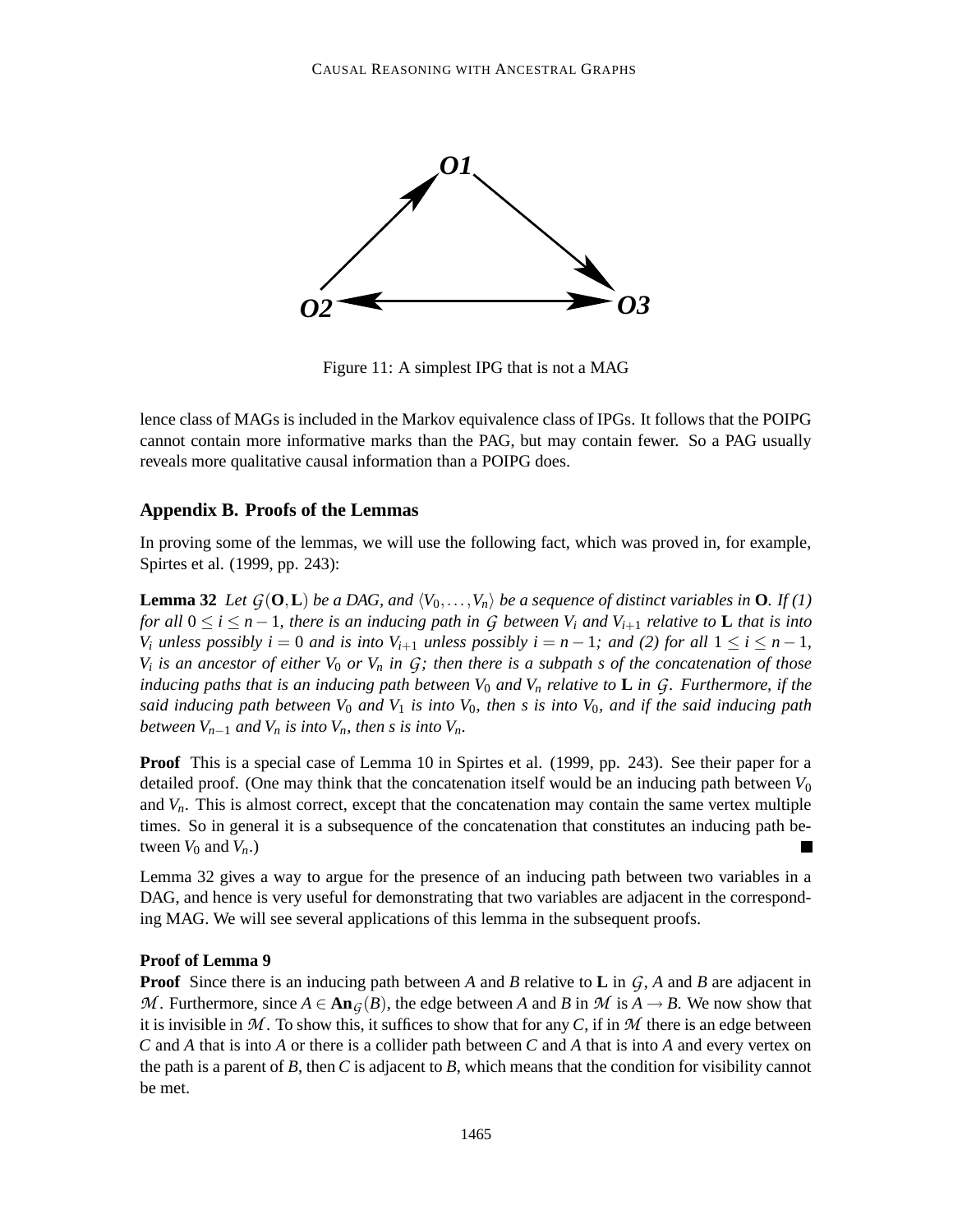Let *u* be an inducing path between *A* and *B* relative to **L** in  $G$  that is into *A*. For any  $C$ , we consider the two possible cases separately:

*Case 1*: There is an edge between *C* and *A* in *M* that is into *A*. Then, by the way *M* is constructed from  $G$ , there must be an inducing path  $u'$  in  $G$  between  $A$  and  $C$  relative to  $L$ . Moreover,  $u'$  is into *A*, for otherwise *A* would be an ancestor of *C*, so that the edge between *A* and *C* in *M* would be out of *A*. Given *u*, *u'* and the fact that  $A \in \text{An}_{\mathcal{G}}(B)$ , we can apply Lemma 32 to conclude that there is an inducing path between *C* and *B* relative to **L** in  $G$ , which means *C* and *B* are adjacent in *M* .

*Case 2*: There is a collider path *p* in *M* between *C* and *A* that is into *A* and every non-endpoint vertex on the path is a parent of *B*. For every pair of adjacent vertices  $\langle V_i, V_{i+1} \rangle$  on *p*, the edge is  $V_i \leftrightarrow V_{i+1}$  if  $V_i \neq C$ , and otherwise either  $C \leftrightarrow V_{i+1}$  or  $C \rightarrow V_{i+1}$ . It follows that there is an inducing path in *G* between  $V_i$  and  $V_{i+1}$  relative to **L** such that the path is into  $V_{i+1}$ , and is into  $V_i$  unless possibly  $V_i = C$ . Given these inducing paths and the fact that every variable other than C on p is an ancestor of *B*, we can apply Lemma 32 to conclude that there is an inducing path between *C* and *B* relative to **L** in *G*, which means *C* and *B* are adjacent in *M* .

Therefore, the edge  $A \rightarrow B$  is invisible in  $M$ .

#### **Proof of Lemma 10**

**Proof** Construct a DAG from *M* as follows:

- 1. Leave every directed edge in *M* as it is. Introduce a latent variable  $L_{AB}$  and add  $A \leftarrow L_{AB} \rightarrow B$ to the graph.
- 2. for every bi-directed edge  $Z \leftrightarrow W$  in M, delete the bi-directed edge. Introduce a latent variable  $L_{ZW}$  and add  $Z \leftarrow L_{ZW} \rightarrow W$  to the graph.

The resulting graph we denote by *G*, a DAG over  $(O, L)$ , where  $L = \{L_{AB}\} \cup \{L_{ZW} | Z \leftrightarrow W \text{ is in } \}$  $M$ . Obviously *G* is a DAG in which *A* and *B* share a latent parent. We need to show that  $M = M_G$ , that is,  $M$  is the MAG of  $G$ . For any pair of variables  $X$  and  $Y$ , there are four cases to consider:

*Case*  $I: X \to Y$  is in M. Since G retains all directed edges in  $M, X \to Y$  is also in G, and hence is also in  $\mathcal{M}_G$ .

*Case* 2:  $X \leftarrow Y$  is in M. Same as *Case 1*.

*Case* 3:  $X \leftrightarrow Y$  is in *M*. Then there is a latent variable  $L_{XY}$  in *G* such that  $X \leftarrow L_{XY} \rightarrow Y$ appears in *G*. Since  $X \leftarrow L_{XY} \rightarrow Y$  is an inducing path between X and Y relative to **L** in *G*, X and *Y* are adjacent in  $\mathcal{M}_G$ . Furthermore, it is easy to see that the construction of  $G$  does not create any directed path from *X* to *Y* or from *Y* to *X*. So *X* is not an ancestor of *Y* and *Y* is not an ancestor of *X* in *G*. It follows that in  $\mathcal{M}_G$  the edge between *X* and *Y* is  $X \leftrightarrow Y$ .

*Case 4*: *X* and *Y* are not adjacent in *M* . We show that in *G* there is no inducing path between *X* and *Y* relative to **L**. Suppose otherwise that there is one. Let *p* be an inducing path between *X* and *Y* relative to **L** in *G* that includes a minimal number of observed variables. Let  $\langle X, O_1, \ldots, O_n, Y \rangle$  be the sub-sequence of  $p$  consisting of all observed variables on  $p$ . By the definition of inducing path, all  $O_i$ 's ( $1 \le i \le n$ ) are colliders on p and are ancestors of either X or Y in G. Since the construction of *G* does not create any new directed path from an observed variable to another observed variable,  $O_i$ 's are also ancestors of either *X* or *Y* in *M*. Since  $O_1$  is a collider on *p*, either  $X \to O_1$  or  $X \leftarrow L_{XO_1} \rightarrow O_1$  appears in G. Either way there is an edge between X and  $O_1$  that is into  $O_1$  in M. Likewise, there is an edge between  $O_n$  and *Y* that is into  $O_n$  in  $\mathcal{M}$ .

Ξ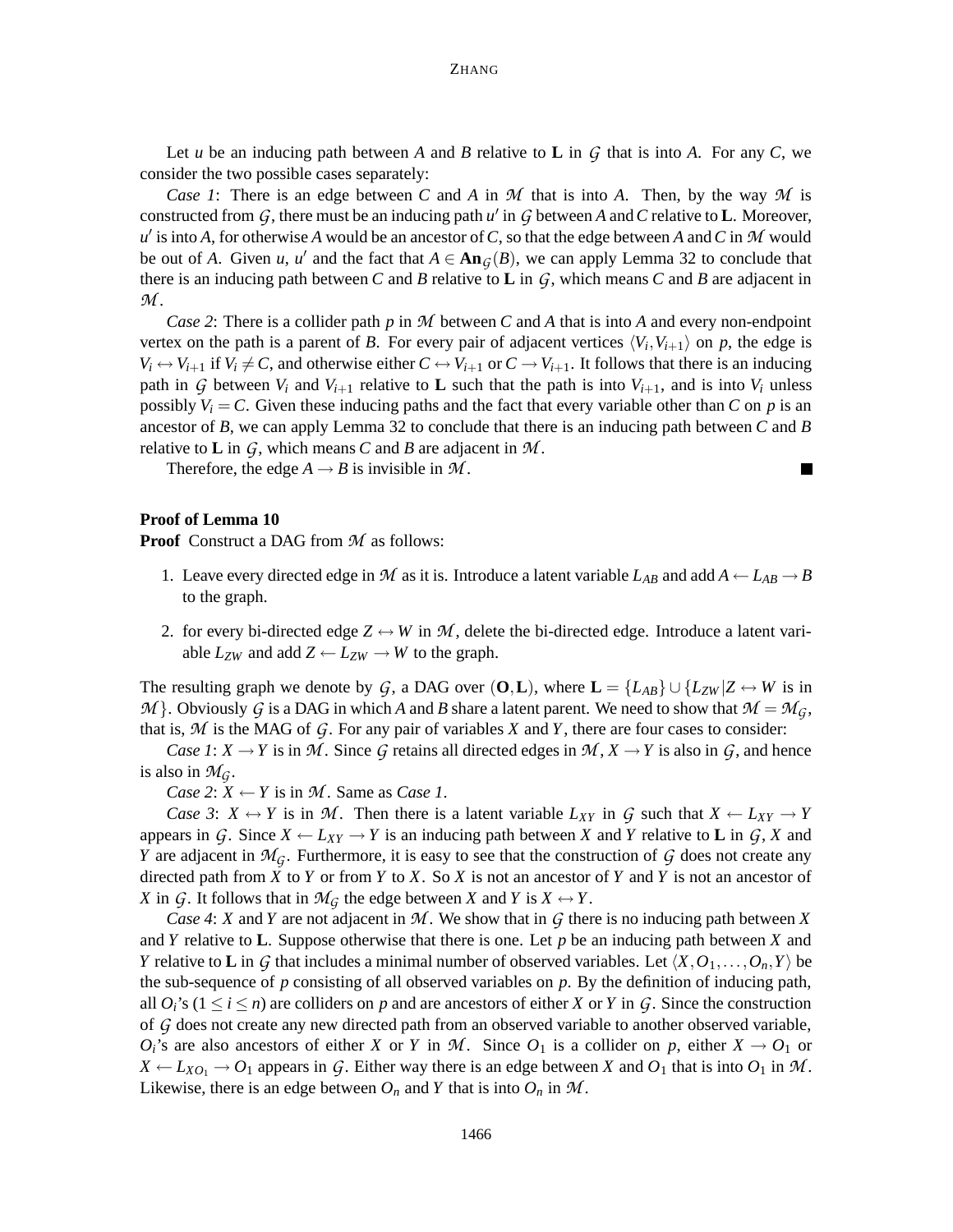Moreover, for all  $1 \le i \le n-1$ , the path p in G contains  $O_i \leftarrow L_{O_i O_{i+1}} \rightarrow O_{i+1}$ , because all  $O_i$ 's are colliders on p. Thus in M there is an edge between  $O_i$  and  $O_{i+1}$ . Regarding these edges, by construction of the MAG, either all of them are bi-directed, or one of them is  $A \rightarrow B$  and others are bi-directed. In the former case,  $\langle X, O_1, \ldots, O_n, Y \rangle$  constitutes an inducing path between *X* and *Y* in *M* , which contradicts the maximality of *M* . In the latter case, without loss of generality, suppose  $\langle A, B \rangle = \langle O_k, O_{k+1} \rangle$ . Then  $\langle X, O_1, ..., O_k = A \rangle$  is a collider path into *A* in *M*. We now show by induction that for all  $1 \le i \le k-1$ ,  $O_i$  is a parent of *B* in *M*.

Consider  $O_{k-1}$  in the base case.  $O_{k-1}$  is adjacent to *B*, for otherwise  $A \to B$  would be visible in *M* because there is an edge between  $O_{k-1}$  and *A* that is into *A*. The edge between  $O_{k-1}$  and *B* is not  $O_{k-1}$  ← *B*, for otherwise there would be  $A \to B \to O_{k-1}$  and yet an edge between  $O_{k-1}$  and *A* that is into *A* in *M* , which contradicts the fact that *M* is ancestral. The edge between them is not  $O_{k-1}$  ↔ *B*, for otherwise there would be an inducing path between *X* and *Y* relative to **L** in *G* that includes fewer observed variables than *p* does, which contradicts our choice of *p*. So  $O_{k-1}$  is a parent of *B* in *M* .

In the inductive step, suppose for all  $1 < m+1 \le j \le k-1$ ,  $O_j$  is a parent of *B* in *M*, and we need to show that  $O_m$  is also a parent of *B* in  $M$ . The argument is essentially the same as in the base case. Specifically, *O<sup>m</sup>* and *B* are adjacent because otherwise it follows from the inductive hypothesis that  $A \rightarrow B$  is visible. The edge is not  $O_m \leftarrow B$  on pain of making M non-ancestral; and the edge is not  $O_m \leftrightarrow B$  on pain of creating an inducing path that includes fewer observed variables than *p* does. So *O<sup>m</sup>* is also a parent of *B*.

Now we have shown that for all  $1 \leq i \leq k-1$ ,  $O_i$  is a parent of *B* in *M*. It follows that *X* is adjacent to *B*, for otherwise  $A \rightarrow B$  would be visible. Again, the edge is not  $X \leftarrow B$  on pain of making M non-ancestral. So the edge between X and B in M is into B, but then there is an inducing path between *X* and *Y* relative to **L** in *G* that includes fewer observed variables than *p* does, which is a contradiction with our choice of *p*.

So our initial supposition is false. There is no inducing path between *X* and *Y* relative to **L** in *G*, and hence *X* and *Y* are not adjacent in  $\mathcal{M}_G$ .

Therefore  $\mathcal{M} = \mathcal{M}_G$ .

### **Proof of Lemma 12**

**Proof** Recall the diagram in Figure 7:



What we need to show is that  $M_{\underline{Y\overline{X}}}$  is an I-map of  $M_{G_{\underline{Y\overline{X}}}}$ , or in other words, whatever m-separation relation is true in the former is also true in the latter. To show this, it suffices to show that  $\mathcal{M}_{\bf Y\overline{\bf X}}$  is Markov equivalent to a supergraph of  $\mathcal{M}_{\mathcal{G}_{\mathbf{Y}\overline{\mathbf{X}}}}$ .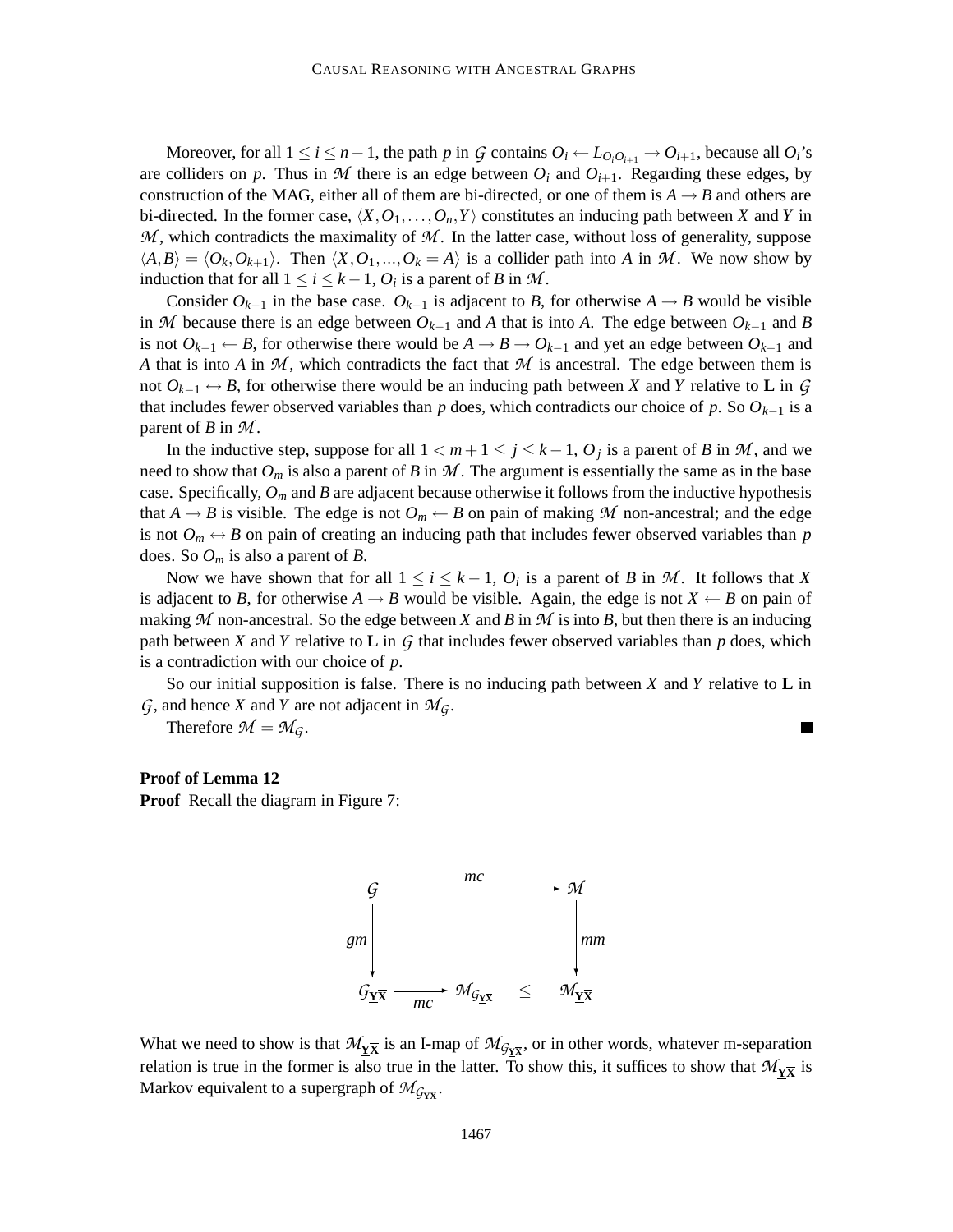For that purpose, we first establish two facts: (1) every directed edge in  $\mathcal{M}_{\mathcal{G}_{\mathbf{X}}\overline{\mathbf{X}}}$  is also in  $\mathcal{M}_{\mathbf{X}}\overline{\mathbf{X}}$ ; and (2) for every bi-directed edge  $S \leftrightarrow T$  in  $\mathcal{M}_{G_{Y\overline{X}}}$ , *S* and *T* are also adjacent in  $\mathcal{M}_{Y\overline{X}}$ ; and the edge between *S* and *T* is either a bi-directed edge or an invisible directed edge in  $\mathcal{M}_{\text{YX}}$ .

(1) is relatively easy to show. Note that for any  $P \to Q$  in  $\mathcal{M}_{\mathcal{G}_{\mathbf{Y}\overline{\mathbf{X}}}}$ ,  $P \notin \mathbf{Y}$ , for otherwise P would not be an ancestor of  $Q$  in  $\mathcal{G}_{\underline{Y}\overline{X}}$ , and hence would not be a parent of  $Q$  in  $\mathcal{M}_{\mathcal{G}_{\underline{Y}\overline{X}}}$ ; and likewise  $Q\notin\mathbf{X},$ for otherwise Q would not be a descendant of P in  $G_{\mathbf{Y}\overline{\mathbf{X}}}$ , and hence would not be a child of P in  $M_{G_{\text{Y}}\overline{\text{X}}}$ . Furthermore, because  $G_{\text{Y}}\overline{\text{X}}$  is a subgraph of  $G$ , any inducing path between *P* and *Q* relative to  $\overline{\mathbf{L}}$  in  $\mathcal{G}_{\mathbf{Y}\overline{\mathbf{X}}}$  is also present in  $\overline{\mathcal{G}}$ , and any directed path from P to Q in the former is also present in the latter. This entails that  $P \to Q$  is also in *M*, the MAG of *G*. Since  $P \notin Y$  and  $Q \notin X$ ,  $P \to Q$  is also present in  $\mathcal{M}_{\mathbf{Y}\overline{\mathbf{X}}}$ . So (1) is true.

(2) is less obvious. First of all, note that if  $S \leftrightarrow T$  is in  $\mathcal{M}_{G_{\mathbf{Y}}\overline{\mathbf{X}}}$ , then there is an inducing path between *S* and *T* relative to **L** in  $G_{\mathbf{Y}\overline{\mathbf{X}}}$  that is into both *S* and *T*. This implies that  $S, T \notin \mathbf{X}$ , and moreover there is also an inducing path between *S* and *T* relative to **L** in *G* that is into both *S* and *T*. Hence there is an edge between *S* and *T* in *M*, the MAG of *G*. The edge in *M* is either  $S \leftrightarrow T$ or, by Lemma 9, an invisible directed edge  $(S \leftarrow T \text{ or } S \rightarrow T)$ .

Because  $S, T \notin \mathbf{X}$ , if  $S \hookrightarrow T$  appears in  $M$ , it also appears in  $M_{\mathbf{Y}\overline{\mathbf{X}}}$ . If, on the other hand, the edge between *S* and *T* in *M* is directed, suppose without loss of generality that it is  $S \rightarrow T$ . Either  $S \in Y$ , in which case we have  $S \leftrightarrow T$  in  $M_{\mathbf{Y}\overline{\mathbf{X}}}$ , because  $S \to T$  is invisible in  $M$ ; or  $S \notin Y$ , and  $S \to T$ remains in  $M_{\text{YX}}$ . In the latter case we need to show that  $S \to T$  is still invisible in  $M_{\text{YX}}$ . Suppose for the sake of contradiction that  $S \to T$  is visible in  $\mathcal{M}_{\Sigma}$ , that there is a vertex *R* not adjacent to *T*, such that either  $R \rightarrow S$  is in  $M_{\overline{X}}$  or there is a collider path *c* in  $M_{\overline{X}}$  between *R* and *S* that is into *S* on which every collider is a parent of *T*. We show that  $S \to T$  is also visible in *M*. Consider the two possible cases separately:

*Case 1*:  $R \rightarrow S$  is in  $M_{\overline{X}}$ . If the edge is  $R \rightarrow S$ , it is also in *M*, because manipulations of a MAG do not create new directed edges. We now show that *R* and *T* are not adjacent in *M* . Suppose otherwise. The edge between *R* and *T* has to be  $R \to T$  in *M*. Note that  $R \notin Y$  for otherwise  $R \rightarrow S$  would be deleted or changed into a bi-directed edge; and we have already shown that  $T \notin \mathbf{X}$ . It follows that  $R \to T$  would be present in  $\mathcal{M}_{\Sigma}$  as well, a contradiction. Hence R and T are not adjacent in  $M$ , and so the edge  $S \rightarrow T$  is also visible in  $M$ .

Suppose, on the other hand, the edge between *R* and *S* in  $\mathcal{M}_{\bf Y\overline{\bf X}}$  is  $R \leftrightarrow S$ . In  $\mathcal M$  the edge is either (i)  $R \leftrightarrow S$ , or (ii)  $R \rightarrow S$ . (It can't be  $R \leftarrow S$  because then  $S \in Y$  and the edge  $S \rightarrow T$  would not remain in  $\mathcal{M}_{\underline{Y}\overline{X}}$ .)

If (i) is the case, we argue that *R* and *T* are not adjacent in *M*. Since  $R \leftrightarrow S \rightarrow T$  is in *M*, if *R* and *T* are adjacent, it has to be  $R \leftrightarrow T$  or  $R \to T$ . In the former case,  $R \leftrightarrow T$  would still be present in  $M_{\overline{X}}$  (because obviously  $R, T \notin \mathbf{X}$ ), which is a contradiction. In the latter case,  $R \to T$  is invisible in  $\overline{M}$ , for otherwise it is easy to see that  $S \to T$  would also be visible. So either  $R \to T$  remains in  $M_{\overline{X}}$  (if  $R \notin Y$ ), or it turns into  $R \leftrightarrow T$  (if  $R \in Y$ ). In either case *R* and *T* would still be adjacent in  $M_{\overline{X}}$ , a contradiction. Hence *R* and *T* are not adjacent in *M*, and so the edge *S*  $\rightarrow$  *T* is also visible in *M* .

If (ii) is the case, then either *R* and *T* are not adjacent in *M*, in which case  $S \rightarrow T$  is also visible in  $M$ ; or *R* and *T* are adjacent in  $M$ , in which case we now show that  $S \rightarrow T$  is still visible. The edge between *R* and *T* in *M* has to be  $R \to T$  (in view of  $R \to S \to T$ ). Since *R* and *T* are not adjacent in  $M_{\overline{X}}$ , and  $R \to S$  is turned into  $R \leftrightarrow S$  in  $M_{\overline{X}}$ , by the definition of lower-manipulation (Definition 11),  $R \to T$  is visible but  $R \to S$  is invisible in M. Because  $R \to T$  is visible, by definition, there is a vertex *Q* not adjacent to *T* such that *Q*∗→ *R* is in *M* or there is a collider path in *M* between *Q*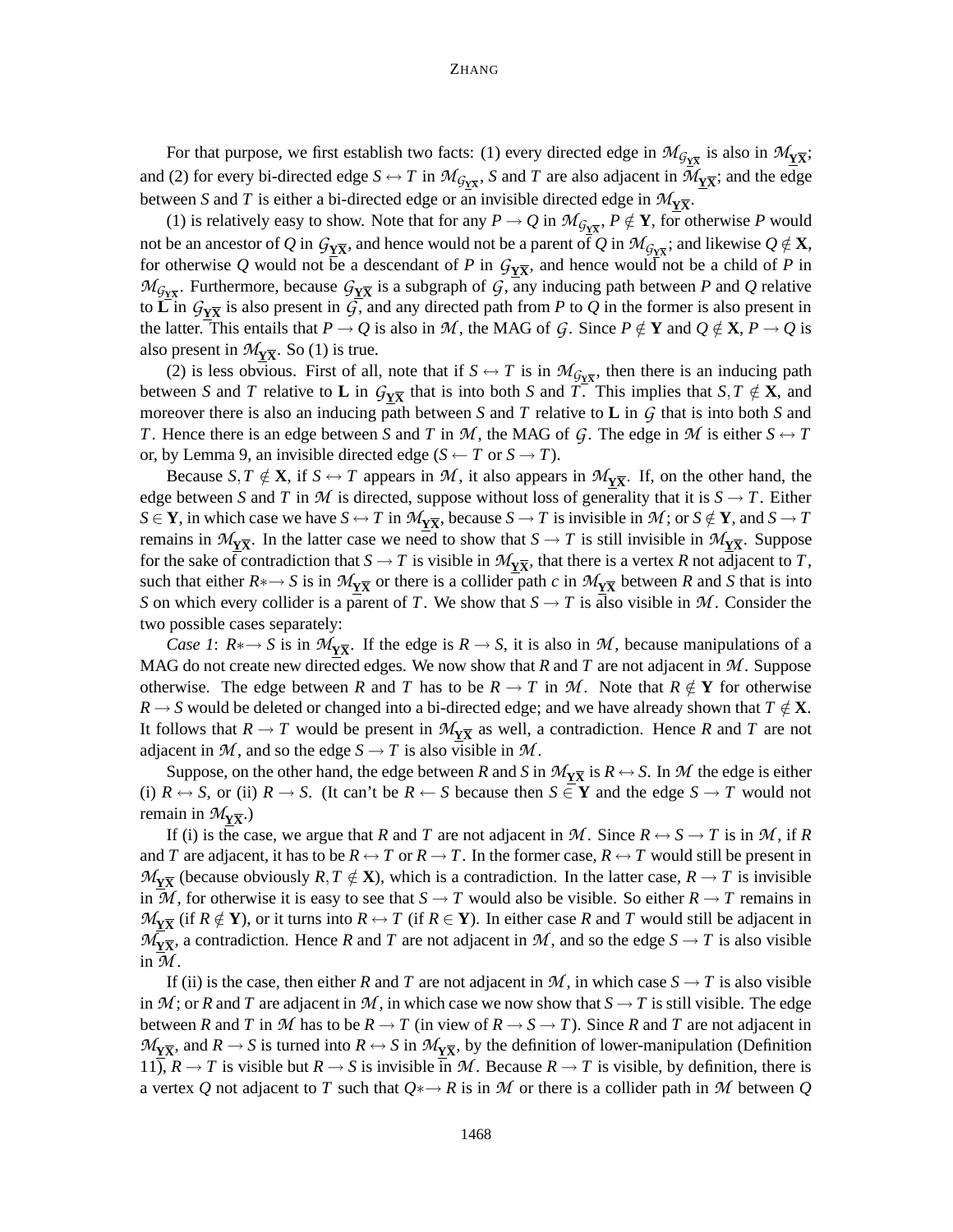and *R* that is into *R* on which every collider is a parent of *T*. But  $R \rightarrow S$  is not visible, from which we can derive that  $S \to T$  is visible in M. Here is a sketch of the argument. If  $Q^* \to R$  is in M, then *Q* and *S* must be adjacent (since otherwise  $R \rightarrow S$  would be visible). It is then easy to derive that the edge between *Q* and *S* must be into *S*, which makes  $S \rightarrow T$  visible. On the other hand, suppose there is a collider path *c* into *R* on which every collider is a parent of *T*. Then if there is a collider *P* on *c* such that  $P \leftrightarrow S$  is in M, we immediately get a collider path between Q and S that is into S on which every collider is a parent of *T*. This path makes  $S \rightarrow T$  visible. Finally, if no collider on the path is a spouse of *S*, it is not hard to show that in order for  $R \rightarrow S$  to be invisible, there has to be an edge between *Q* and *S* that is into *S*, which again makes  $S \rightarrow T$  visible.

*Case* 2: There is a collider path *c* in  $M_{\overline{X}}$  between *R* and *S* that is into *S* on which every collider is a parent of *T*. We claim that every arrowhead on *c*, except possibly one at *R*, is also in *M* . Because if an arrowhead is added at a vertex *Q* (which could be *S*) on *c* by the lower-manipulation, then  $Q \in Y$ , but then the edge  $Q \to T$  would not remain in  $\mathcal{M}_{\Sigma}$ , a contradiction. So *c* is also a collider path in *M* that is into *S*. Furthermore, no new directed edges are introduced by lower-manipulation or upper-manipulation, so every collider on *c* is still a parent of *T* in *M* .

It follows that if *R* and *T* are not adjacent in *M*, then  $S \to T$  is visible in *M*. On the other hand, if *R* and *T* are adjacent in *M*, it is either  $R \leftrightarrow T$  or  $R \to T$ . Note that this edge is deleted in  $\mathcal{M}_{\text{YX}}$ . This implies that it is not  $R \leftrightarrow T$  in M: otherwise, the edge incident to R on c has to be bi-directed as well (since otherwise M is not ancestral), and hence if  $R \leftrightarrow T$  is deleted, either the edge incident to *R* on *c* or the edge  $S \to T$  should be deleted in  $\mathcal{M}_{\mathbf{X}}$ , which is a contradiction. So the edge is  $R \to T$  in M. Since  $T \notin X$  (for otherwise  $S \to T$  would be deleted),  $R \in Y$ , and  $R \to T$  is visible in *M*. But then it is easy to see that  $S \rightarrow T$  is also visible in M.

To summarize, we have shown that if  $S \to T$  is visible in  $\mathcal{M}_{\underline{Y\overline{X}}}$ , it is also visible in  $\mathcal{M}$ . Since it is not visible in  $M$ , it is invisible in  $M_{\text{Y}\overline{\text{X}}}$  as well. Thus the edge between *S* and *T* is either a bi-directed edge or an invisible directed edge in  $\mathcal{M}_{\text{Y}\overline{\text{X}}}$ . Hence we have established (2).

The strategy to complete the proof is to show that  $\mathcal{M}_{\text{Y}\overline{\text{X}}}$  can be transformed into a supergraph of  $\mathcal{M}_{G_{\text{Y}\overline{\text{X}}}}$  via a sequence of equivalence-preserving mark changes (Zhang and Spirtes, 2005; Tian, 2005). By (1) and (2), if  $M_{Y\overline{X}}$  is not yet a supergraph of  $M_{G_{Y\overline{X}}}$ , it is because some bi-directed edges in  $M_{G_{\text{Y}\overline{\text{X}}}}$  correspond to directed edges in  $M_{\text{Y}\overline{\text{X}}}$ . For any such directed edge  $P \to Q$  in  $M_{\text{Y}\overline{\text{X}}}$  (with  $P \leftrightarrow Q$  in  $\mathcal{M}_{G_Y\overline{X}}$ ), (2) implies that  $P \rightarrow Q$  is invisible. It is then not hard to check that conditions in Lemma 1 of Zhang and Spirtes  $(2005)^{22}$  hold for  $P \to Q$  in  $\mathcal{M}_{YX}$ , and thus it can be changed into  $P \leftrightarrow Q$  while preserving Markov equivalence. Furthermore, making this change will not make any other such directed edge in  $M_{Y\overline{X}}$  visible. It follows that  $M_{Y\overline{X}}$  can be transformed into a Markov equivalent graph that is a supergraph of  $\mathcal{M}_{G_{\text{Y}\overline{\text{X}}}}$ . (We skip the details as they involve conditions for Markov equivalence we didn't have enough space to cover.)

Denote the supergraph by *I*. It follows that if there is an m-connecting path between *A* and *B* given C in  $\mathcal{M}_{G_{\underline{Y}}\overline{X}}$ , the path is also m-connecting in *I*, the supergraph of  $\mathcal{M}_{G_{\underline{Y}}\overline{X}}$ . Because  $\mathcal{M}_{\underline{Y}}\overline{X}$  and *I* are Markov equivalent, there is also an m-connecting path between *A* and *B* given **C** in  $\mathcal{M}_{\text{YX}}$ .

<sup>22.</sup> Here is the Lemma: Let  $M$  be a MAG, and  $A \rightarrow B$  a directed edge in  $M$ . Let  $M'$  be the graph identical to  $M$  except that the edge between *A* and *B* is  $A \leftrightarrow B$  in  $\mathcal{M}'$ . (In other words,  $\mathcal{M}'$  is the result of simply changing  $A \to B$  into  $A \leftrightarrow B$  in  $M$ .)  $M'$  is a MAG and Markov equivalent to  $M$  if and only if

<sup>(</sup>t1) there is no directed path from *A* to *B* other than  $A \rightarrow B$  in  $M$ ;

<sup>(</sup>t2)] For every  $C \to A$  in  $\mathcal{M}, C \to B$  is also in  $\mathcal{M}$ ; and for every  $D \leftrightarrow A$  in  $\mathcal{M}$ , either  $D \to B$  or  $D \leftrightarrow B$  is in  $\mathcal{M}$ ; and (t3) there is no discriminating path for *A* on which *B* is the endpoint adjacent to *A* in  $M$ .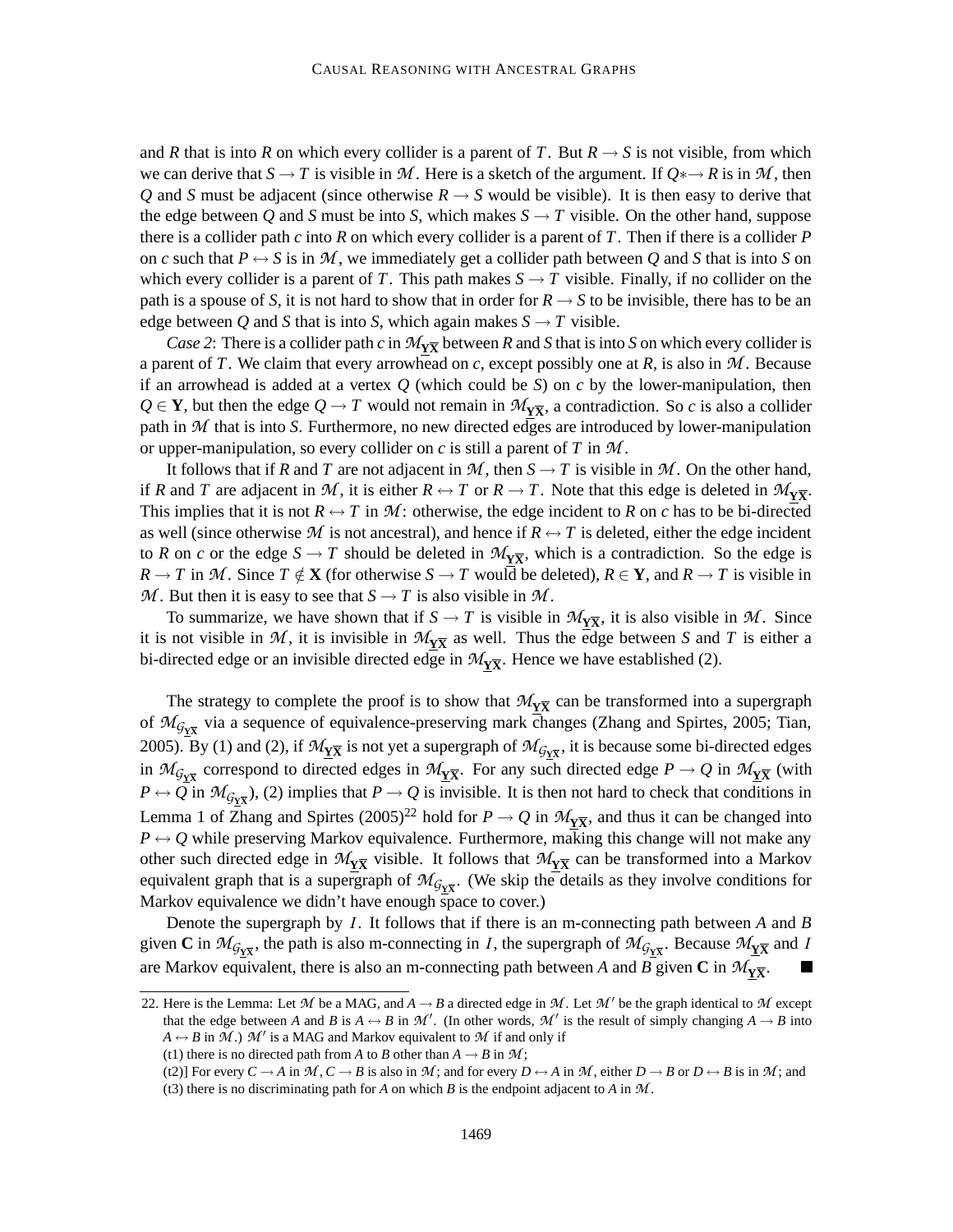### **Proof of Lemma 16**

**Proof** It is not hard to check that for any two variables  $P, Q \in \mathbf{O}$ , if *P* and *Q* are adjacent in  $\mathcal{M}_{\mathbf{Y}\overline{\mathbf{X}}}$ , then they are adjacent in  $\mathcal{P}_{Y\overline{X}}$  (though the converse is not necessarily true, because an edge not definitely visible in  $P$  may still be visible in  $M$ ). Furthermore, when they are adjacent in both  $M_{Y\overline{X}}$  and  $P_{Y\overline{X}}$ , every non-circle mark on the edge in  $P_{Y\overline{X}}$  is "sound" in that the mark also appears in  $\mathcal{M}_{Y\overline{X}}$ . The lemma obviously follows.

#### **Proof of Lemma 21**

**Proof** Spirtes and Richardson (1996), in proving their Lemma 18, gave a construction of an mconnecting path in  $M$  from a d-connecting path in  $G$ . We describe the construction below.<sup>23</sup>

Let *p* be a minimal d-connecting path between *A* and *B* relative to **C** in  $G$  that is into *A*, minimal in the sense that no other d-connecting path between *A* and *B* relative to **C** that is into *A* is composed of fewer variables than  $p$  is.<sup>24</sup> Construct a sequence of variables in **O** in three steps.

*Step 1*: Form a sequence **T** of variables on *p* as follows. **T**[0] = *A*, and **T**[*n*+1] is chosen to be the first vertex after  $\mathbf{T}[n]$  on p that is either in **O** or a (latent) collider on p, until B is included in **T**.

*Step* 2: Form a sequence  $S_0$  of variables in **O** of the same length as **T**, which we assume contains *m* variables. For each  $0 \le n \le m-1$ , if  $\mathbf{T}[n]$  is in **O**, then  $\mathbf{S}_0[n] = \mathbf{T}[n]$ ; otherwise  $\mathbf{T}[n]$  is a (latent) collider on  $p$ , which, by the fact that  $p$  is d-connecting given  $C$ , implies that there is a directed path from  $\mathbf{T}[n]$  to a member of **C**. So in this case,  $\mathbf{S}_0[n]$  is chosen to be the first observed variable on a directed path from  $\mathbf{T}[n]$  to a member of **C**.

*Step* 3: Run the following iterative procedure:

 $k:=0$ 

### **Repeat**

If in  $\mathbf{S}_k$  there is a triple of vertices  $\langle \mathbf{S}_k[i-1], \mathbf{S}_k[i], \mathbf{S}_k[i+1] \rangle$  such that (1) there is an inducing path between  $S_k[i-1]$  and  $S_k[i]$  relative to **L** in G that is into  $S_k[i]$ ; (2) there is an inducing path between  $\mathbf{S}_k[i]$  and  $\mathbf{S}_k[i+1]$  relative to **L** in *G* that is into  $\mathbf{S}_k[i]$ ; and (3) **S**<sup>*k*</sup>[*i*] is in **C** and is an ancestor of either  $S_k[i-1]$  or  $S_k[i+1]$ ; then let sequence  $S_{k+1}$  be  $S_k$  with  $S_k[i]$  being removed;

 $k := k+1$ 

**Until** there is no such triple of vertices in the sequence  $S_k$ .

Let  $S_K$  denote the final outcome of the above three steps. Spirtes and Richardson (1996), in their Lemma 18, showed that  $S_K$  constitutes an m-connecting path between A and B relative to C in M. We refer the reader to their paper for the detailed proof of this fact. What is left for us to show here is that the path constituted by  $S_K$  in  $M$  is either into  $A$  or out of  $A$  with an invisible edge.

In other words, we need to show that if the edge between  $A = S_K[0]$  and  $S_K[1]$  in  $\mathcal{M}$  is  $A \to S_K[1]$ , then this edge is invisible. Given Lemma 9, it suffices to show that there is an inducing path between

<sup>23.</sup> Their lemma addresses the more general case in which there may also be selection variables. The construction given here is an adaptation of theirs to fit our case.

<sup>24.</sup> In Spirtes and Richardson (1996), minimality means more than that the d-connecting path is a shortest one, but for this proof one only need to choose a shortest path.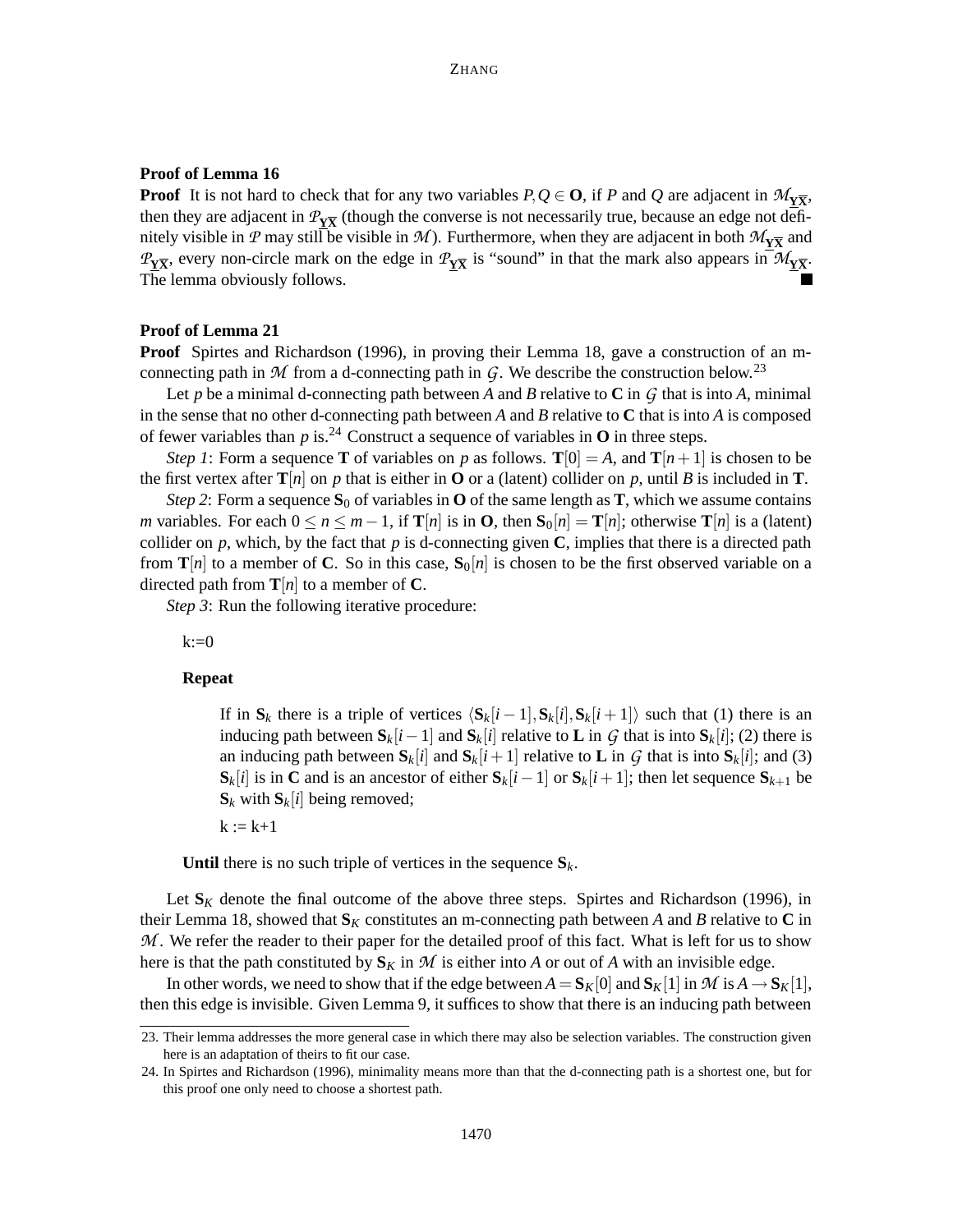*A* and  $S_K[1]$  relative to **L** in *G* that is into *A*. This is not hard to show. In fact, we can show by induction that for all  $0 \le k \le K$ , there is in *G* an inducing path between *A* and  $S_k[1]$  relative to **L** that is into *A*.

In the base case, notice that either (i)  $S_0[1]$  is an observed variable on *p* such that every variable between *A* and  $\mathbf{S}_0[1]$  on *p*, if any, belongs to **L** and is a non-collider on *p*, or (ii)  $\mathbf{S}_0[1]$  is the first observed variable on a directed path *d* starting from  $\mathbf{T}[1]$  such that  $\mathbf{T}[1]$  belongs to **L**, lies on *p* and every variable between *A* and  $\mathbf{T}[1]$  on *p*, if any, belongs to **L** and is a non-collider on *p*. In case (i),  $p(A, S<sub>0</sub>[1])$  is an inducing path relative to **L**, which is into *A*, because *p* is into *A*. In case (ii), consider  $p(A, \mathbf{T}[1])$  and  $d(\mathbf{T}[1], \mathbf{S}_0[1])$ . Let *W* be the variable nearest to *A* on  $p(A, \mathbf{T}[1])$  that is also on  $d(\mathbf{T}[1], \mathbf{S}_0[1])$ . (*W* exists because  $p(A, \mathbf{T}[1])$  and  $d(\mathbf{T}[1], \mathbf{S}_0[1])$  at least intersect at  $\mathbf{T}[1]$ .) Then it is easy to see that a concatenation of  $p(A, W)$  and  $d(W, S_0[1])$  forms an inducing path between *A* and  $S_0[1]$  relative to **L** in *G*, which is into *A* because *p* is into *A*.

Now the inductive step. Suppose there is in  $G$  an inducing path between  $A$  and  $S_k[1]$  relative to **L** that is into *A*. Consider  $S_{k+1}[1]$ . If  $S_{k+1}[1] = S_k[1]$ , it is trivial that there is an inducing path between *A* and  $S_{k+1}[1]$  that is into *A*. Otherwise,  $S_k[1]$  was removed in forming  $S_{k+1}$ . But given the three conditions for removing  $S_k[1]$  in *Step* 3 above, we can apply Lemma 32 (together with the inductive hypothesis) to conclude that there is an inducing path between *A* and  $S_{k+1}[1] = S_k[2]$ relative to  $\bf{L}$  in  $\bf{G}$  that is into  $\bf{A}$ . This concludes our argument.

### **Proof of Lemma 22**

**Proof** This lemma is fairly obvious given Lemma 10. Let *u* be the path m-connecting *A* and *B* given **C** in *M* . Let *D* (which could be *B*) be the vertex next to *A* on *u*. Construct a DAG *G* from *M* in the usual way: keep all the directed edges, replacing each bi-directed edge  $X \leftrightarrow Y$  with  $X \leftarrow L_{XY} \rightarrow Y$ . Furthermore, if the edge between *A* and *D* is  $A \rightarrow D$ , it is invisible, so we can add  $A \leftarrow L_{AD} \rightarrow D$  to the DAG. Then  $G$  is a DAG represented by  $M$ . It is easy to check that there is a d-connecting path in *G* between *A* and *B* given **C** that is into *A*. П

### **Proof of Lemma 23**

**Proof** Note that because *A* is not an ancestor of any member of **C**, if there is a path out of *A* dconnecting *A* and *B* given **C** in  $G$ , the path must be a directed path from *A* to *B*. For otherwise there would be a collider on the path that is also a descendant of *A*, which implies that *A* is an ancestor of some member of **C**. The sub-sequence of that path consisting of observed variables then constitutes a directed path from *A* to *B* in *M* , which is of course out of *A* and also m-connecting given **C** in *M* . The converse is as easy to show.

#### **Proof of Lemma 27**

**Proof** A path definitely m-connecting A and B given C in  $P$  is m-connecting in every MAG represented by *P*, which is an immediate consequence of the definition of PAG. Let *D* be the vertex next to *A* on the definite m-connecting path in *P* between *A* and *B* given **C**. All we need to show is that if the edge between *A* and *D* is not a definitely visible edge  $A \rightarrow D$  in *P*, then there exists a MAG represented by *P* in which the edge between *A* and *D* is not a visible edge out of *A*.

Obviously if the edge in  $P$  is not  $A \rightarrow D$ , there exists a MAG represented in  $P$  in which the edge is not  $A \rightarrow D$ , which follows from the fact that *P*, by definition, displays all edge marks that are shared by all MAGs in the equivalence class.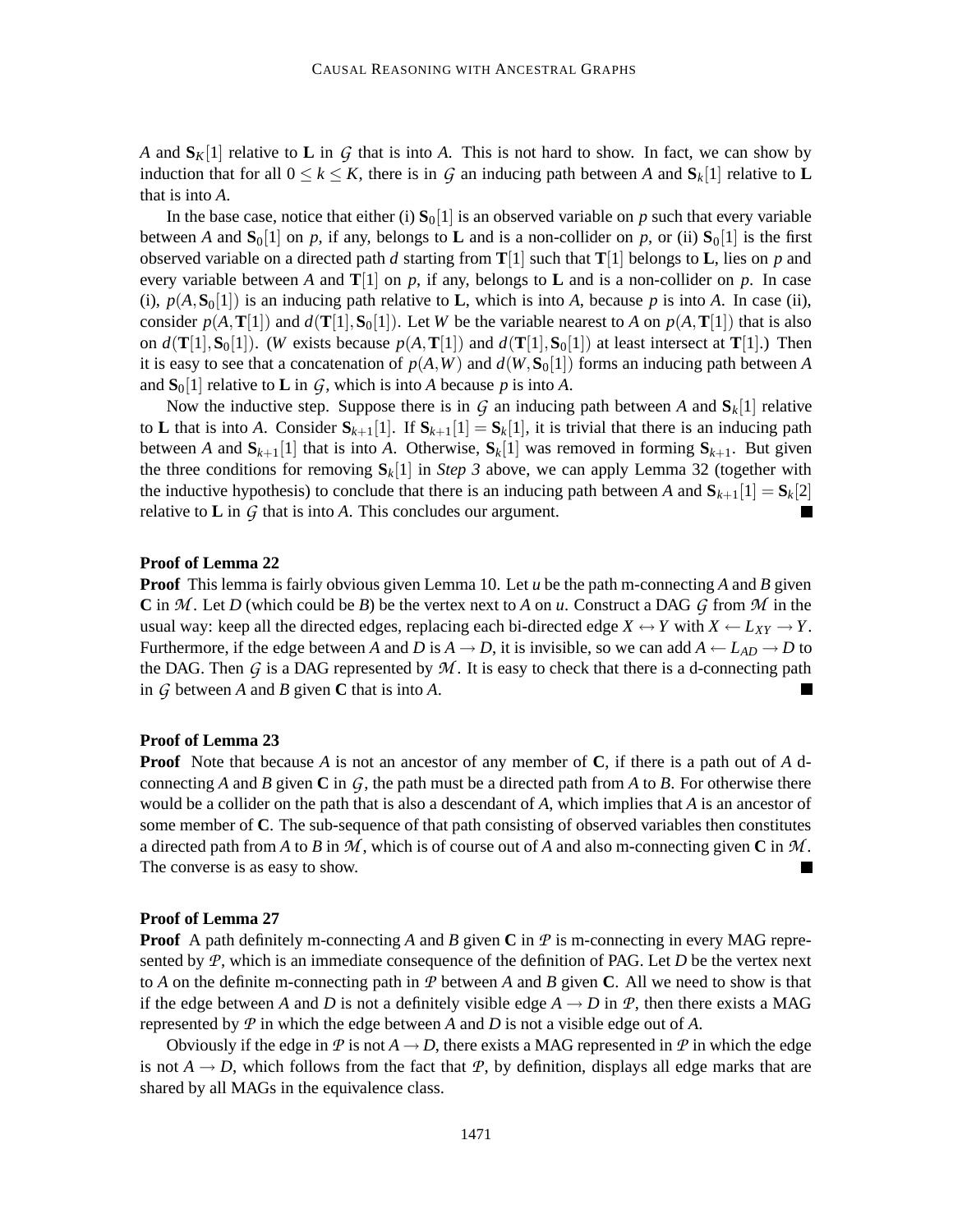So we only need to consider the case where the edge in  $P$  is  $A \rightarrow D$ , but it is not definitely visible. Now we need to use a fact proved in Lemma 3.3.4 of Zhang (2006, pp. 80): that we can turn *P* into a MAG by first changing every  $\circ \rightarrow$  edge in *P* into a directed edge  $\rightarrow$ , and then orienting the circle component—the subgraph of  $\mathcal P$  that consists of ∘— $\circ$  edges—into a DAG with no unshielded colliders.<sup>25</sup> Moreover, it is not hard to show, using the result in Meek (1995a), that we can orient the circle component—a chordal graph—into a DAG free of unshielded colliders in which every edge incident to *A* is oriented out of *A*.

Let the resulting MAG be  $M$ . We show that  $A \rightarrow D$  is invisible in M. Suppose for the sake of contradiction that it is visible in  $M$ . Then there exists in  $M$  a vertex  $E$  not adjacent to  $D$  such that either *E*∗→ *A* or there is a collider path between *E* and *A* that is into *A* and every collider on the path is a parent of *D*. In the former case, since  $A \rightarrow D$  is not definitely visible in *P*, the edge between *E* and *A* is not into *A* in *P*, but then that edge will not be oriented as into *A* by our construction of *M* . So the former case is impossible.

In the latter case, denote the collider path by  $\langle E, E_1, ..., E_m, A \rangle$ . Obviously every edge on  $\langle E_1,...,E_m,A\rangle$  is bi-directed, and so also occurs in *P* (because our construction of *M* does not introduce extra bi-directed edges). There are then two cases to consider:

*Case* 1: The edge between *E* and  $E_1$  is also into  $E_1$  in *P*. Then the collider path appears in *P*. We don't have space to go into the details here, but there is an orientation rule in constructing PAGs that makes use of a construct called "discriminating path" (e.g., Spirtes et al., 1999; Zhang, forthcoming), which would imply that if the collider path appears in *P*, and every  $E_i$  ( $1 \le i \le m$ ) is a parent of *D* in a representative MAG  $M$ , then every  $E_i$  is also a parent of *D* in  $\mathcal{P}$ . It follows that  $A \rightarrow D$  is definitely visible in  $P$ , a contradiction.

*Case* 2: The edge between *E* and  $E_1$  is not into  $E_1$  in *P*, but is oriented as into  $E_1$  in *M*. This is possible only if the edge is  $E \circ \sim bE_1$  in *P*. But we also have  $E_1 \leftrightarrow E_2$  ( $E_2$  could be *A*) in *P*, which, by Lemma 3.3.1 in Zhang (2006, pp. 77), implies that  $E \leftrightarrow E_2$  is in *P*. Then  $\langle E, E_2, \ldots, A \rangle$  makes  $A \rightarrow D$  definitely visible in *P*, which is a contradiction.

#### **Proof of Lemma 28**

**Proof** Note that since *A* does not have a descendant in **C**, an m-connecting path out of *A* given **C** in *M* has to be a directed path from *A* to *B* such that every vertex on the path is not in **C**. Then a shortest such path has to be uncovered,  $26$  and so will correspond to a definite m-connecting path between *A* and *B* given **C** in *P* (on which every vertex is a definite non-collider). This path is not into *A* in *P* because *P* is the PAG for *M* in which the path is out of *A*. П

#### **Proof of Lemma 29**

**Proof** Let *D* be the vertex next to *A* on the definite m-connecting path in *P*. Since the edge between *A* and *D* is not into *A* in *P*, there exists a MAG represented by *P* in which the edge is out of *A* (which follows from the definition of PAG). Such a MAG obviously satisfies the lemma.  $\blacksquare$ 

<sup>25.</sup> A triple of vertices  $\langle X, Y, Z \rangle$  in a graph is called an *unshielded* triple if there is an edge between *X* and *Y*, an edge between *Y* and *Z*, but no edge between *X* and *Z*. It is an *unshielded collider* if both the edge between *X* and *Y* and the edge between *Z* and *Y* are into *Y*.

<sup>26.</sup> A path is called *uncovered* if every consecutive triple on the path is unshielded (cf. Footnote 25).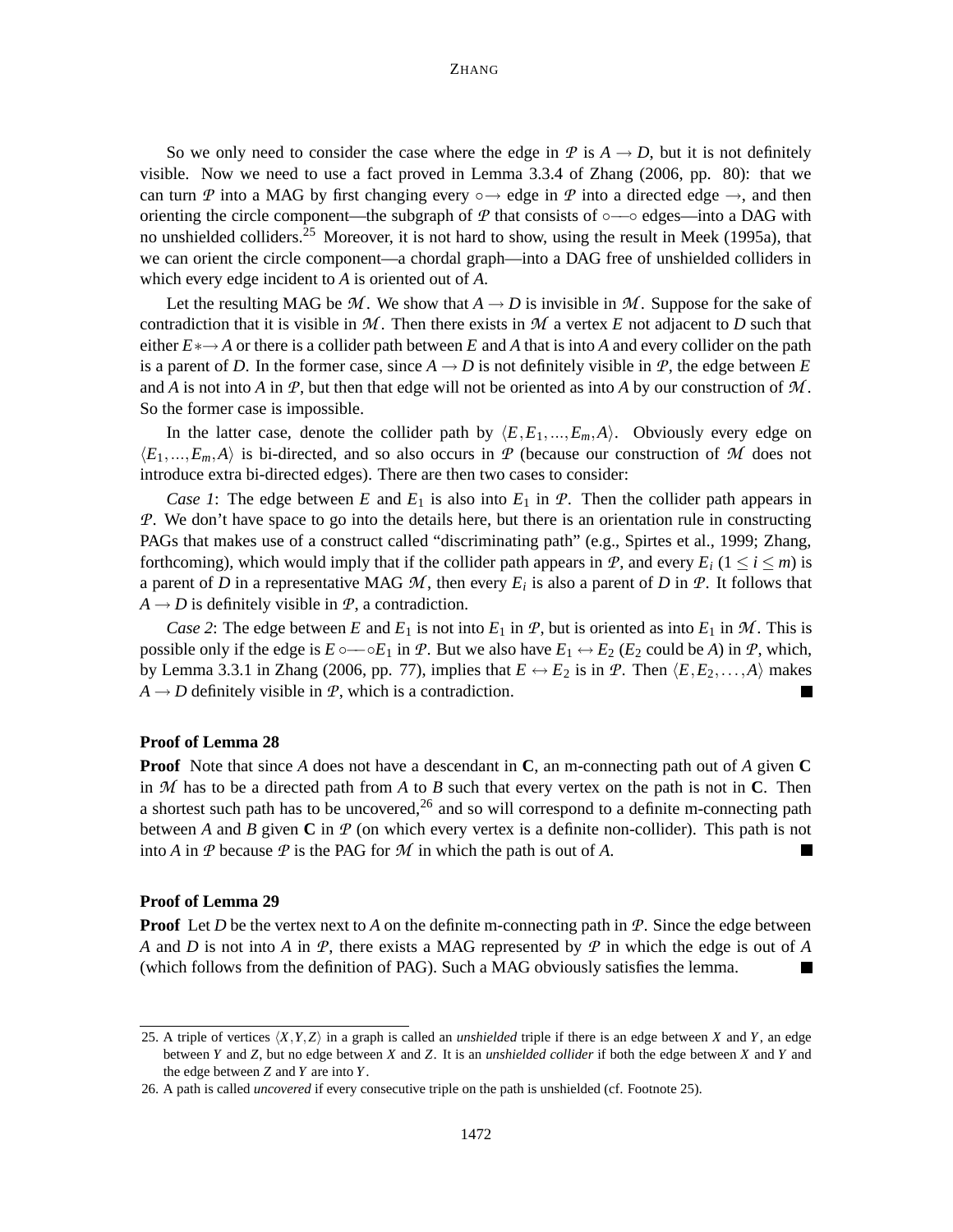# **References**

- R.A. Ali, T. Richardson, and P. Spirtes. Markov equivalence for ancestral graphs. Technical Report 466, Department of Statistics, University of Washington, 2004.
- S. Andersson, D. Madigan, and M. Pearlman. A characterization of Markov equivalence classes of acyclic digraphs. *The Annals of Statistics* 25(2):505-541, 1997.
- D.M. Chickering. A transformational characterization of equivalent Bayesian network structures. In *Proceedings of Eleventh Conference on Uncertainty in Artificial Intelligence*, pages 87-98, Morgan Kaufmann, 1995.
- D.M. Chickering. Optimal structure identification with greedy search. *Journal of Machine Learning Research* 3:507-554, 2002.
- D. Geiger, T. Verma, and J. Pearl. Identifying independence in Bayesian networks. *Networks 20*, pages 507-534, 1990.
- Y. Huang and M. Valtorta. Pearl's calculus of intervention is complete. In *Proceedings of 22nd Conference on Uncertainty in Artificial Intelligence*, pages 217-224, AUAI Press, 2006.
- C. Meek. Causal inference and causal explanation with background knowledge. In *Proceedings of the Eleventh Conference on Uncertainty in Artificial Intelligence*, pages 403-411, Morgan Kaufmann, 1995a.
- C. Meek. Strong completeness and faithfulness in Bayesian networks, In *Proceedings of the Eleventh Conference on Uncertainty in Artificial Intelligence*, pages 411-418, Morgan Kaufmann, 1995b.
- J. Pearl. Causal diagrams for empirical research. *Biometrika* 82:669-710, 1995.
- J. Pearl. Graphs, causality and structural equation models. *Sociological Methods and Research* 27:226-284, 1998.
- J. Pearl. *Causality: Models, Reasoning, and Inference*. Cambridge University Press, Cambridge, UK, 2000.
- J.W. Pratt and R. Schlaifer. On the interpretation and observation of laws. *Journal of Econometrics* 39:23-52, 1988.
- T. Richardson and P. Spirtes. Ancestral graph Markov models. *The Annals of Statistics* 30(4):962- 1030, 2002.
- T. Richardson and P. Spirtes. Causal inference via ancestral graph models. In P. Green, N. Hjort, and S. Richardson, editors, *Highly Structured Stochastic Systems*. Oxford University Press, USA, 2003.
- J. Robins. A new approach to causal inference in mortality studies with sustained exposure periods—applications to control of the healthy worker survivor effect. *Mathematical Modeling* 7:1393-1512, 1986.